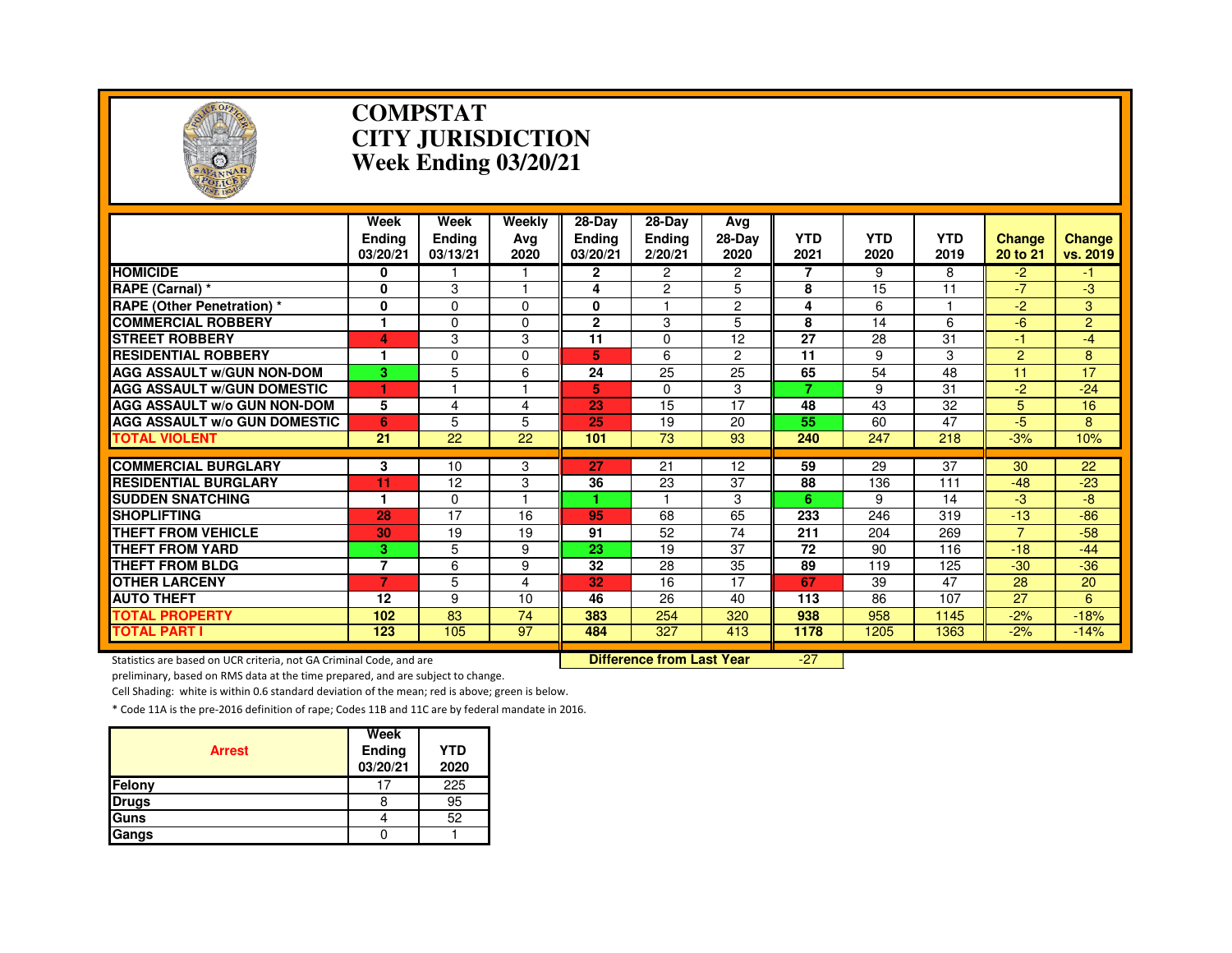

#### **COMPSTATNORTH PRECINCTWeek Ending 03/20/21**

#### **PRECINCT COMMANDER:**

**CAPT. BEN HERRON**



|                                     | Week<br><b>Endina</b><br>03/20/21 | Week<br><b>Ending</b><br>03/13/21 | Weekly<br>Avg<br>2020 | $28 - Day$<br><b>Ending</b><br>03/20/21 | 28-Day<br><b>Ending</b><br>2/20/21 | Avg<br>$28-Dav$<br>2020 | <b>YTD</b><br>2021 | <b>YTD</b><br>2020 | <b>YTD</b><br>2019 | <b>Change</b><br>20 to 21 | <b>Change</b><br>vs. 2019 |
|-------------------------------------|-----------------------------------|-----------------------------------|-----------------------|-----------------------------------------|------------------------------------|-------------------------|--------------------|--------------------|--------------------|---------------------------|---------------------------|
| <b>HOMICIDE</b>                     | 0                                 | $\Omega$                          | $\Omega$              | 0                                       | $\Omega$                           |                         |                    |                    | $\overline{2}$     | $\Omega$                  | -1                        |
| RAPE (Carnal) *                     | $\bf{0}$                          | $\Omega$                          | $\Omega$              | $\mathbf{0}$                            | $\Omega$                           | $\overline{2}$          | 1                  | 6                  | 4                  | $-5$                      | $-3$                      |
| RAPE (Other Penetration) *          | $\bf{0}$                          | $\Omega$                          | $\Omega$              | $\bf{0}$                                | $\Omega$                           | $\Omega$                | 0                  | $\Omega$           | $\Omega$           | $\Omega$                  | $\Omega$                  |
| <b>COMMERCIAL ROBBERY</b>           | 0                                 | $\Omega$                          | 0                     | 0                                       | $\Omega$                           |                         | 0                  | $\overline{2}$     |                    | $-2$                      | 47                        |
| <b>STREET ROBBERY</b>               | $\overline{2}$                    |                                   |                       | 3                                       | $\mathbf 0$                        | 4                       | 7                  | 9                  | 10                 | $-2$                      | -3                        |
| <b>RESIDENTIAL ROBBERY</b>          | 0                                 | $\Omega$                          | 0                     | 0                                       | 5                                  | $\Omega$                | 1                  | 2                  | $\Omega$           | 47                        |                           |
| <b>AGG ASSAULT w/GUN NON-DOM</b>    | $\bf{0}$                          | $\Omega$                          | 2                     |                                         | 7                                  | $\overline{7}$          | 9                  | 22                 | 9                  | $-13$                     | $\mathbf{0}$              |
| <b>AGG ASSAULT W/GUN DOMESTIC</b>   | $\bf{0}$                          | $\Omega$                          | $\Omega$              | ٠                                       | $\Omega$                           |                         | 3                  | $\overline{2}$     | 9                  | и                         | $-6$                      |
| <b>AGG ASSAULT W/o GUN NON-DOM</b>  | 1                                 |                                   |                       | 6                                       | $\overline{7}$                     | 5                       | 17                 | 17                 | 15                 | $\Omega$                  | $\overline{2}$            |
| <b>AGG ASSAULT W/o GUN DOMESTIC</b> | ۴                                 | 3                                 |                       | 5                                       | 3                                  | 5                       | 12                 | 10                 | 15                 | $\overline{2}$            | -3                        |
| <b>TOTAL VIOLENT</b>                | 4                                 | 5 <sup>5</sup>                    | 6                     | 16                                      | 22                                 | 25                      | 51                 | 71                 | 65                 | $-28%$                    | $-22%$                    |
|                                     |                                   |                                   |                       |                                         |                                    |                         |                    |                    |                    |                           |                           |
| <b>COMMERCIAL BURGLARY</b>          | 2                                 | 8                                 |                       | 13                                      | 3                                  | 3<br>$\overline{7}$     | 20                 | 8                  | 10                 | 12 <sup>2</sup>           | 10 <sup>°</sup>           |
| <b>RESIDENTIAL BURGLARY</b>         | $\mathbf{2}$                      | $\Omega$                          |                       | 4                                       | 4                                  |                         | 14                 | 32                 | 9                  | $-18$                     | 5                         |
| <b>SUDDEN SNATCHING</b>             | ۴                                 | $\Omega$                          | 0                     |                                         | $\Omega$                           | $\overline{2}$          | з                  | 5                  | 5                  | $-2$                      | $-2$                      |
| <b>SHOPLIFTING</b>                  | 4                                 | 3                                 | 2                     | 12                                      | 3                                  | 10                      | 23                 | 27                 | 40                 | $-4$                      | $-17$                     |
| <b>THEFT FROM VEHICLE</b>           | 15                                | 8                                 | 4                     | 42                                      | 16                                 | 17                      | 75                 | 33                 | 56                 | 42                        | 19                        |
| <b>THEFT FROM YARD</b>              | 1                                 |                                   | 2                     | 6                                       | 2                                  | 10                      | 20                 | 24                 | 35                 | $-4$                      | $-15$                     |
| <b>THEFT FROM BLDG</b>              | $\overline{2}$                    | $\overline{2}$                    | $\overline{c}$        | 9                                       | $\overline{c}$                     | 8                       | 20                 | 22                 | 28                 | $-2$                      | $-8$                      |
| <b>OTHER LARCENY</b>                | $\overline{2}$                    | $\Omega$                          |                       | 7                                       | 3                                  | 4                       | 13                 | $\overline{7}$     | 9                  | 6                         | $\overline{4}$            |
| <b>AUTO THEFT</b>                   | 4                                 | 5                                 | 2                     | 14                                      | 9                                  | 9                       | 35                 | 22                 | 14                 | 13                        | 21                        |
| <b>TOTAL PROPERTY</b>               | 33                                | 27                                | 16                    | 108                                     | 42                                 | 68                      | 223                | 180                | 206                | 24%                       | 8%                        |
| <b>TOTAL PART I</b>                 | $\overline{37}$                   | $\overline{32}$                   | $\overline{22}$       | 124                                     | 64                                 | 93                      | 274                | 251                | 271                | 9%                        | 1%                        |

Statistics are based on UCR criteria, not GA Criminal Code, and are **Difference from Last Year** 

<sup>23</sup>

preliminary, based on RMS data at the time prepared, and are subject to change.

Cell Shading: white is within 0.6 standard deviation of the mean; red is above; green is below.

| <b>Arrests</b> | Week<br><b>Ending</b><br>03/20/21 | <b>YTD</b><br>2020 |
|----------------|-----------------------------------|--------------------|
| Felony         |                                   | 48                 |
| <b>Drugs</b>   |                                   |                    |
| Guns           |                                   | 5                  |
| Gangs          |                                   |                    |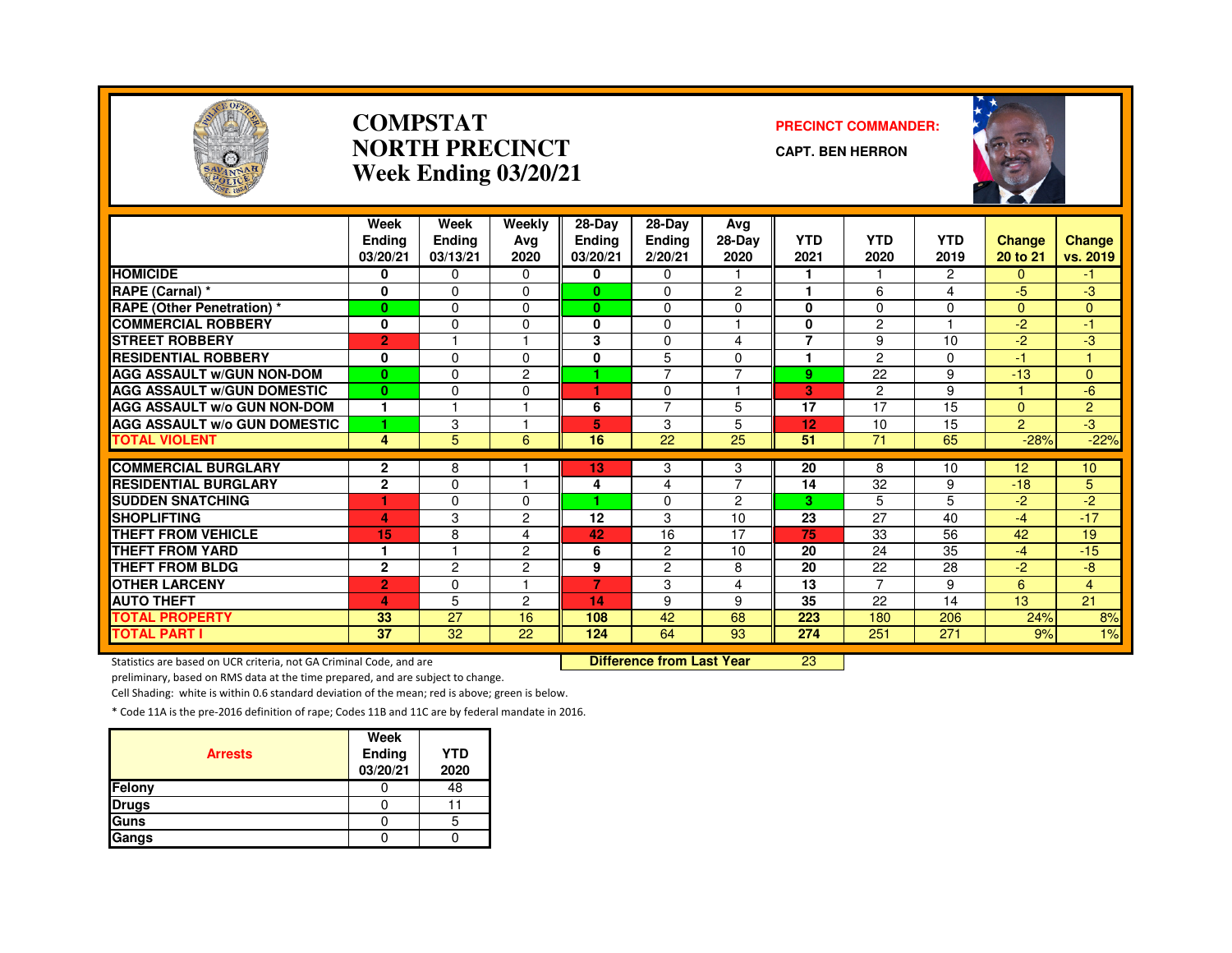

#### **COMPSTATCENTRAL PRECINCTWeek Ending 03/20/21**

#### **PRECINCT COMMANDER:**

**CAPT. TONYA REID**



|                                     | Week<br><b>Ending</b><br>03/20/21 | Week<br><b>Ending</b><br>03/13/21 | Weekly<br>Ava<br>2020 | 28-Day<br><b>Ending</b><br>03/20/21 | 28-Day<br><b>Ending</b><br>2/20/21 | Avg<br>$28-Dav$<br>2020 | <b>YTD</b><br>2021 | <b>YTD</b><br>2020 | <b>YTD</b><br>2019 | <b>Change</b><br>20 to 21 | Change<br>vs. 2019   |
|-------------------------------------|-----------------------------------|-----------------------------------|-----------------------|-------------------------------------|------------------------------------|-------------------------|--------------------|--------------------|--------------------|---------------------------|----------------------|
| <b>HOMICIDE</b>                     | 0                                 | $\Omega$                          | 0                     | 0                                   |                                    |                         | 2 <sup>1</sup>     | 6                  |                    | $-4$                      |                      |
| RAPE (Carnal) *                     | 0                                 | $\overline{2}$                    | $\Omega$              | $\mathbf{2}$                        | м                                  | $\overline{4}$          | 3                  | 6                  |                    | -3                        | $\overline{2}$       |
| <b>RAPE (Other Penetration)</b> *   | 0                                 | 0                                 | 0                     | $\bf{0}$                            |                                    | $\Omega$                | 1                  |                    |                    | $\Omega$                  | $\mathbf{0}$         |
| <b>COMMERCIAL ROBBERY</b>           | 0                                 | 0                                 | 0                     | 0                                   | 2                                  |                         | 3                  | $\overline{2}$     |                    |                           | $\overline{2}$       |
| <b>STREET ROBBERY</b>               | 1                                 | 0                                 |                       | 3                                   | $\overline{c}$                     | 3                       | 9                  | 8                  | 9                  |                           | $\Omega$             |
| <b>RESIDENTIAL ROBBERY</b>          | $\bf{0}$                          | $\Omega$                          | $\Omega$              | 1                                   | 0                                  |                         | 1                  | 3                  |                    | $-2$                      | $\Omega$             |
| <b>AGG ASSAULT W/GUN NON-DOM</b>    |                                   | $\overline{c}$                    | $\overline{2}$        | 9                                   | $\overline{7}$                     | 6                       | 24                 | 15                 | 16                 | 9                         | 8                    |
| <b>AGG ASSAULT W/GUN DOMESTIC</b>   | $\bf{0}$                          | 0                                 | 0                     | $\bf{0}$                            | $\Omega$                           |                         | $\bf{0}$           | 3                  | 4                  | -3                        | $-4$                 |
| <b>AGG ASSAULT W/o GUN NON-DOM</b>  | $\overline{2}$                    |                                   |                       | 5                                   |                                    | 4                       | 7                  | 7                  | 3                  | $\Omega$                  | $\overline{4}$       |
| <b>AGG ASSAULT W/o GUN DOMESTIC</b> | $\bf{0}$                          |                                   |                       | 5                                   | 4                                  | 5                       | 11                 | 19                 | 14                 | -8                        | $-3$                 |
| <b>TOTAL VIOLENT</b>                | 4                                 | 6                                 | 6                     | 25                                  | 19                                 | 24                      | 61                 | 70                 | 51                 | $-13%$                    | 20%                  |
|                                     |                                   |                                   |                       |                                     |                                    |                         |                    |                    |                    |                           |                      |
| <b>COMMERCIAL BURGLARY</b>          | 0                                 | $\overline{7}$                    |                       | $\mathbf{2}$                        | 5                                  | 4                       | 12                 | 10                 | 8                  | $\overline{2}$            | 4                    |
| <b>RESIDENTIAL BURGLARY</b>         | 3                                 |                                   |                       | 17                                  | 6                                  | 11                      | 31                 | 47                 | 37                 | $-16$                     | -6                   |
| <b>SUDDEN SNATCHING</b>             | $\bf{0}$                          | 0                                 | 0                     | $\mathbf{0}$                        | 0                                  |                         |                    |                    | 2                  | $\mathbf{0}$              | $\blacktriangleleft$ |
| <b>SHOPLIFTING</b>                  | 3                                 | 5                                 | 3                     | 16                                  | 11                                 | 12                      | 40                 | 40                 | $\overline{55}$    | $\Omega$                  | $-15$                |
| THEFT FROM VEHICLE                  | 5                                 | 5                                 | 4                     | 18                                  | 14                                 | 16                      | 50                 | 43                 | 53                 | $\overline{7}$            | -3                   |
| <b>THEFT FROM YARD</b>              | $\bf{0}$                          | 0                                 | 3                     | 4                                   | 11                                 | 11                      | 20                 | 31                 | 39                 | $-11$                     | $-19$                |
| <b>THEFT FROM BLDG</b>              | 1                                 | м                                 | $\overline{2}$        | $\overline{7}$                      | 4                                  | 8                       | 17                 | 22                 | 30                 | -5                        | $-13$                |
| <b>OTHER LARCENY</b>                | 3                                 | $\overline{2}$                    |                       | 12                                  | 5                                  | 5                       | 21                 | 14                 | 18                 | $\overline{7}$            | 3                    |
| <b>AUTO THEFT</b>                   | $\overline{2}$                    | ٠                                 | 3                     | 8                                   | 6                                  | 12                      | 23                 | 33                 | 32                 | $-10$                     | -9                   |
| <b>TOTAL PROPERTY</b>               | 17                                | 22                                | 18                    | 84                                  | 62                                 | 80                      | 215                | 241                | 274                | $-11%$                    | $-22%$               |
| <b>TOTAL PART I</b>                 | 21                                | 28                                | 24                    | 109                                 | 81                                 | 104                     | 276                | 311                | 325                | $-11%$                    | $-15%$               |

Statistics are based on UCR criteria, not GA Criminal Code, and are **Difference from Last Year** 

-35

preliminary, based on RMS data at the time prepared, and are subject to change.

Cell Shading: white is within 0.6 standard deviation of the mean; red is above; green is below.

| <b>Arrests</b> | Week<br>Ending<br>03/20/21 | <b>YTD</b><br>2020 |
|----------------|----------------------------|--------------------|
| Felony         |                            | 98                 |
| <b>Drugs</b>   | 'n                         |                    |
| Guns           |                            |                    |
| Gangs          |                            |                    |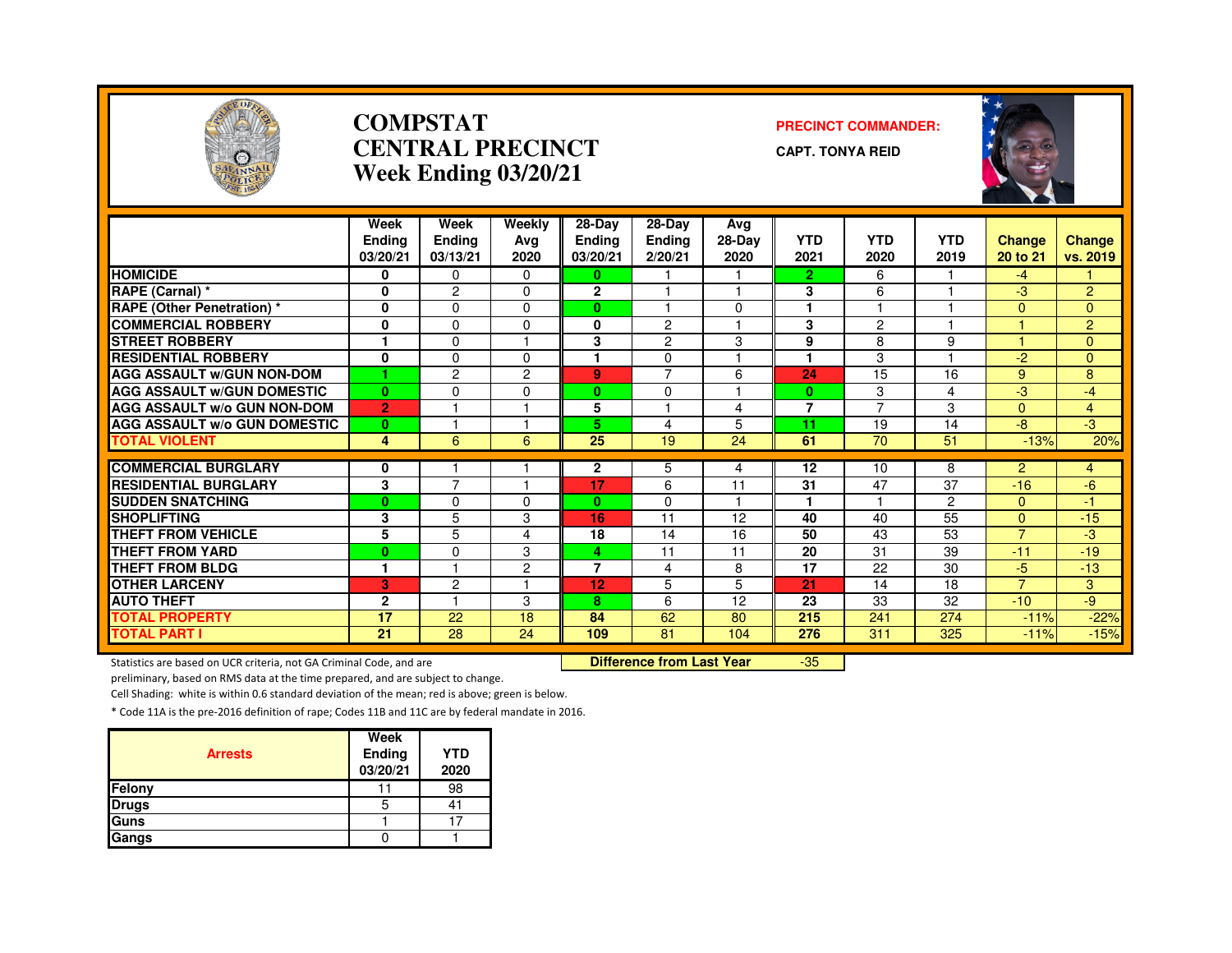

#### **COMPSTATSOUTH PRECINCTWeek Ending 03/20/21**

#### **PRECINCT COMMANDER:**

**CAPT. ALEX TOBAR**



|                                     | Week<br><b>Endina</b><br>03/20/21 | Week<br><b>Ending</b><br>03/13/21 | Weekly<br>Ava<br>2020 | $28-Dav$<br><b>Ending</b><br>03/20/21 | $28-Dav$<br><b>Ending</b><br>2/20/21 | Avg<br>28-Day<br>2020 | <b>YTD</b><br>2021 | <b>YTD</b><br>2020 | <b>YTD</b><br>2019 | <b>Change</b><br>20 to 21 | <b>Change</b><br>vs. 2019 |
|-------------------------------------|-----------------------------------|-----------------------------------|-----------------------|---------------------------------------|--------------------------------------|-----------------------|--------------------|--------------------|--------------------|---------------------------|---------------------------|
| <b>HOMICIDE</b>                     | 0                                 |                                   | $\Omega$              |                                       |                                      | $\Omega$              | $\mathbf{2}$       | $\overline{2}$     | 4                  | $\Omega$                  | $-2$                      |
| RAPE (Carnal) *                     | 0                                 | $\Omega$                          | $\Omega$              |                                       |                                      |                       | $\overline{2}$     | 3                  | $\overline{2}$     | $-1$                      | $\Omega$                  |
| <b>RAPE (Other Penetration) *</b>   | $\bf{0}$                          | $\Omega$                          | 0                     | $\mathbf{0}$                          | $\Omega$                             |                       | $\overline{2}$     | 4                  | 0                  | -2                        | 2                         |
| <b>COMMERCIAL ROBBERY</b>           | 0                                 | $\Omega$                          | $\Omega$              | $\mathbf{0}$                          |                                      | 2                     | $\overline{2}$     | ⇁                  | 3                  | $-5$                      | 4                         |
| <b>STREET ROBBERY</b>               | $\mathbf{0}$                      |                                   |                       | $\mathbf{2}$                          | 2                                    | $\overline{c}$        | 6                  | $\overline{ }$     | 6                  | $-1$                      | $\Omega$                  |
| <b>RESIDENTIAL ROBBERY</b>          | 0                                 | $\Omega$                          | $\Omega$              | 3                                     | $\Omega$                             |                       | 5                  | 3                  | 0                  | $\overline{2}$            | 5                         |
| <b>AGG ASSAULT W/GUN NON-DOM</b>    | $\bf{0}$                          |                                   |                       | 5                                     | 3                                    | 5                     | 12                 | 10                 | 8                  | $\overline{2}$            | 4                         |
| <b>AGG ASSAULT W/GUN DOMESTIC</b>   | 1                                 |                                   | $\Omega$              | 3                                     | $\Omega$                             |                       | $\mathbf{2}$       | 2                  | 3                  | $\Omega$                  | $-1$                      |
| <b>AGG ASSAULT W/o GUN NON-DOM</b>  | 1                                 | $\overline{c}$                    |                       | 8                                     | 4                                    | 3                     | 13                 | $\overline{ }$     | 5                  | 6                         | 8                         |
| <b>AGG ASSAULT W/o GUN DOMESTIC</b> | $\overline{2}$                    | $\Omega$                          |                       | 7                                     | $\overline{7}$                       | 5                     | 18                 | 12                 | 9                  | 6                         | 9                         |
| <b>TOTAL VIOLENT</b>                | 4                                 | 6                                 | 5                     | 30                                    | 19                                   | 20                    | 64                 | 57                 | 40                 | 12%                       | 60%                       |
| <b>COMMERCIAL BURGLARY</b>          |                                   |                                   |                       |                                       |                                      |                       |                    |                    |                    |                           |                           |
|                                     | 0<br>1                            |                                   | -1                    | 8                                     | 11                                   | 3                     | 20                 | $\overline{c}$     | 16                 | 18                        | $\overline{4}$            |
| <b>RESIDENTIAL BURGLARY</b>         |                                   | $\overline{c}$                    |                       | 4                                     | 3                                    | 8                     | 12                 | 25                 | 12                 | $-13$                     | $\Omega$                  |
| <b>ISUDDEN SNATCHING</b>            | $\bf{0}$                          | $\Omega$<br>7                     | 0<br>7                | $\mathbf{0}$                          |                                      |                       | $\overline{2}$     |                    | 4                  |                           | $-2$                      |
| <b>SHOPLIFTING</b>                  | 9                                 |                                   |                       | 47                                    | 41                                   | 27                    | 126                | 102                | 172                | 24                        | $-46$                     |
| <b>THEFT FROM VEHICLE</b>           | 3                                 | 3                                 | 6                     | 15                                    | 9                                    | 22                    | 49                 | 55                 | 75                 | -6                        | $-26$                     |
| <b>THEFT FROM YARD</b>              | $\mathbf{1}$                      | 4                                 | $\overline{2}$        | 9                                     | 3                                    | $\overline{7}$        | 18                 | 12                 | 18                 | 6                         | $\overline{0}$            |
| <b>THEFT FROM BLDG</b>              | 1                                 | 2                                 | 3                     | 8                                     | 13                                   | 10                    | 29                 | 31                 | 37                 | $-2$                      | -8                        |
| <b>OTHER LARCENY</b>                | $\overline{2}$                    |                                   | -1                    | 5                                     | 3                                    | 4                     | 15                 | 5                  | 6                  | 10                        | 9                         |
| <b>AUTO THEFT</b>                   | 3                                 | $\overline{2}$                    | $\overline{c}$        | 10                                    | 6                                    | 10                    | 26                 | 15                 | 30                 | 11                        | $-4$                      |
| <b>TOTAL PROPERTY</b>               | 20                                | 22                                | 22                    | 106                                   | 90                                   | 92                    | 297                | 248                | 370                | 20%                       | $-20%$                    |
| <b>TOTAL PART I</b>                 | 24                                | 28                                | 26                    | 136                                   | 109                                  | 112                   | 361                | 305                | 410                | 18%                       | $-12%$                    |

Statistics are based on UCR criteria, not GA Criminal Code, and are **Difference from Last Year** 

<sup>56</sup>

preliminary, based on RMS data at the time prepared, and are subject to change.

Cell Shading: white is within 0.6 standard deviation of the mean; red is above; green is below.

| <b>Arrests</b> | Week<br><b>Ending</b><br>03/20/21 | <b>YTD</b><br>2020 |
|----------------|-----------------------------------|--------------------|
| Felony         |                                   | 60                 |
| <b>Drugs</b>   | з                                 | 27                 |
| <b>Guns</b>    |                                   |                    |
| Gangs          |                                   |                    |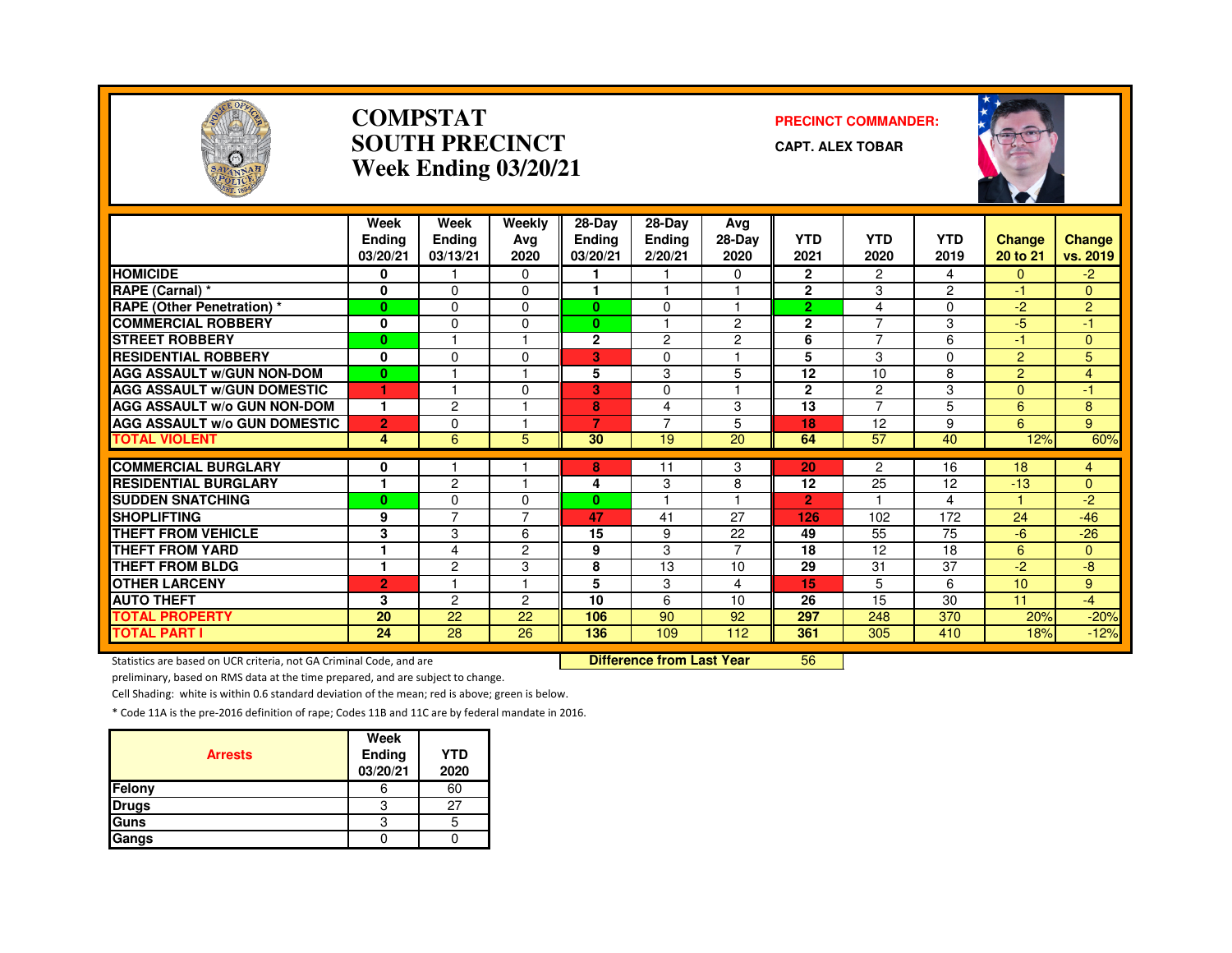

#### **COMPSTATEAST PRECINCTWeek Ending 03/20/21**

#### **PRECINCT COMMANDER:**

**CAPT. SHINITA YOUNG**



|                                     | Week           | Week           | Weekly         | $28-Dav$     | $28-Dav$      | Avg            |                |                         |                |                |                |
|-------------------------------------|----------------|----------------|----------------|--------------|---------------|----------------|----------------|-------------------------|----------------|----------------|----------------|
|                                     | <b>Endina</b>  | <b>Ending</b>  | Avg            | Ending       | <b>Ending</b> | 28-Day         | <b>YTD</b>     | <b>YTD</b>              | <b>YTD</b>     | <b>Change</b>  | <b>Change</b>  |
|                                     | 03/20/21       | 03/13/21       | 2020           | 03/20/21     | 2/20/21       | 2020           | 2021           | 2020                    | 2019           | 20 to 21       | vs. 2019       |
| <b>HOMICIDE</b>                     | 0              | 0              | $\Omega$       |              | 0             | $\Omega$       | $\mathbf{2}$   | $\Omega$                |                | 2              |                |
| RAPE (Carnal) *                     | 0              |                | $\Omega$       |              | $\Omega$      | 0              | $\overline{2}$ | $\mathbf 0$             | 4              | $\overline{2}$ | $-2$           |
| <b>RAPE (Other Penetration) *</b>   | $\mathbf{0}$   | 0              | $\Omega$       | $\mathbf{0}$ | $\Omega$      | $\overline{1}$ | $\blacksquare$ | $\overline{\mathbf{1}}$ | $\Omega$       | $\Omega$       | м              |
| <b>COMMERCIAL ROBBERY</b>           |                | 0              | $\Omega$       | $\mathbf{2}$ | $\Omega$      | -1             | 3              | 3                       |                | $\Omega$       | $\overline{2}$ |
| <b>STREET ROBBERY</b>               |                |                |                | G.           |               | $\overline{c}$ | 5              | 4                       | 6              |                | 47             |
| <b>RESIDENTIAL ROBBERY</b>          |                | 0              | $\Omega$       |              |               | $\Omega$       | 4              |                         | $\overline{c}$ | 3              | $\overline{2}$ |
| <b>AGG ASSAULT w/GUN NON-DOM</b>    | $\mathbf{2}$   | $\overline{c}$ | 2              | 9            | 8             | $\overline{7}$ | 20             | $\overline{7}$          | 15             | 13             | 5              |
| <b>AGG ASSAULT W/GUN DOMESTIC</b>   | $\mathbf{0}$   | 0              | $\Omega$       | ٠            | $\Omega$      | 1              | $\mathbf{2}$   | $\overline{c}$          | 15             | 0              | $-13$          |
| <b>AGG ASSAULT W/o GUN NON-DOM</b>  | 1              | 0              |                | 4            | 3             | 5              | 11             | 12                      | 9              | $\bullet$      | $\overline{2}$ |
| <b>AGG ASSAULT W/o GUN DOMESTIC</b> | 3              | ٠              |                | 8            | 5             | 6              | 14             | 19                      | 9              | $-5$           | 5              |
| <b>TOTAL VIOLENT</b>                | 9              | 5              | 6              | 30           | 18            | 24             | 64             | 49                      | 62             | 31%            | 3%             |
|                                     |                |                |                |              |               |                | $\overline{7}$ |                         |                |                |                |
| <b>COMMERCIAL BURGLARY</b>          |                | 0              | 0              | 4            | 2             | $\overline{c}$ | 31             | 9<br>32                 | 3              | $-2$           | 4              |
| <b>RESIDENTIAL BURGLARY</b>         | 5              | 3              |                | 11           | 10            | 11             |                |                         | 53             | $-1$           | $-22$          |
| <b>SUDDEN SNATCHING</b>             | $\mathbf{0}$   | 0              | $\Omega$       | $\mathbf{0}$ | 0             | $\Omega$       | $\bf{0}$       | 2                       | 3              | $-2$           | -3             |
| <b>SHOPLIFTING</b>                  | 12             | 2              | 4              | 20           | 13            | 16             | 44             | 77                      | 52             | $-33$          | -8             |
| <b>THEFT FROM VEHICLE</b>           | $\overline{7}$ | 3              | 5              | 16           | 13            | 19             | 37             | 73                      | 85             | $-36$          | $-48$          |
| <b>THEFT FROM YARD</b>              | и              | 0              | 2              | 4            | 3             | 9              | 14             | 23                      | 24             | -9             | $-10$          |
| <b>THEFT FROM BLDG</b>              | 3              | н              | $\overline{c}$ | 8            | 9             | 10             | 23             | 44                      | 30             | $-21$          | $-7$           |
| <b>OTHER LARCENY</b>                | $\mathbf{0}$   | $\overline{c}$ |                | 8            | 5             | 5              | 18             | 13                      | 14             | 5              | 4              |
| <b>AUTO THEFT</b>                   | 3              | 1              | 2              | 14           | 5             | 9              | 29             | 16                      | 31             | 13             | $-2$           |
| <b>TOTAL PROPERTY</b>               | 32             | 12             | 18             | 85           | 60            | 81             | 203            | 289                     | 295            | $-30%$         | $-31%$         |
| <b>TOTAL PART I</b>                 | 41             | 17             | 24             | 115          | 78            | 104            | 267            | 338                     | 357            | $-21%$         | $-25%$         |

Statistics are based on UCR criteria, not GA Criminal Code, and are **Difference from Last Year** 

-71

preliminary, based on RMS data at the time prepared, and are subject to change.

Cell Shading: white is within 0.6 standard deviation of the mean; red is above; green is below.

| <b>Arrests</b> | Week<br>Ending<br>03/20/21 | <b>YTD</b><br>2020 |
|----------------|----------------------------|--------------------|
| Felony         |                            | 19                 |
| <b>Drugs</b>   |                            | 16                 |
| Guns           |                            | 25                 |
| Gangs          |                            |                    |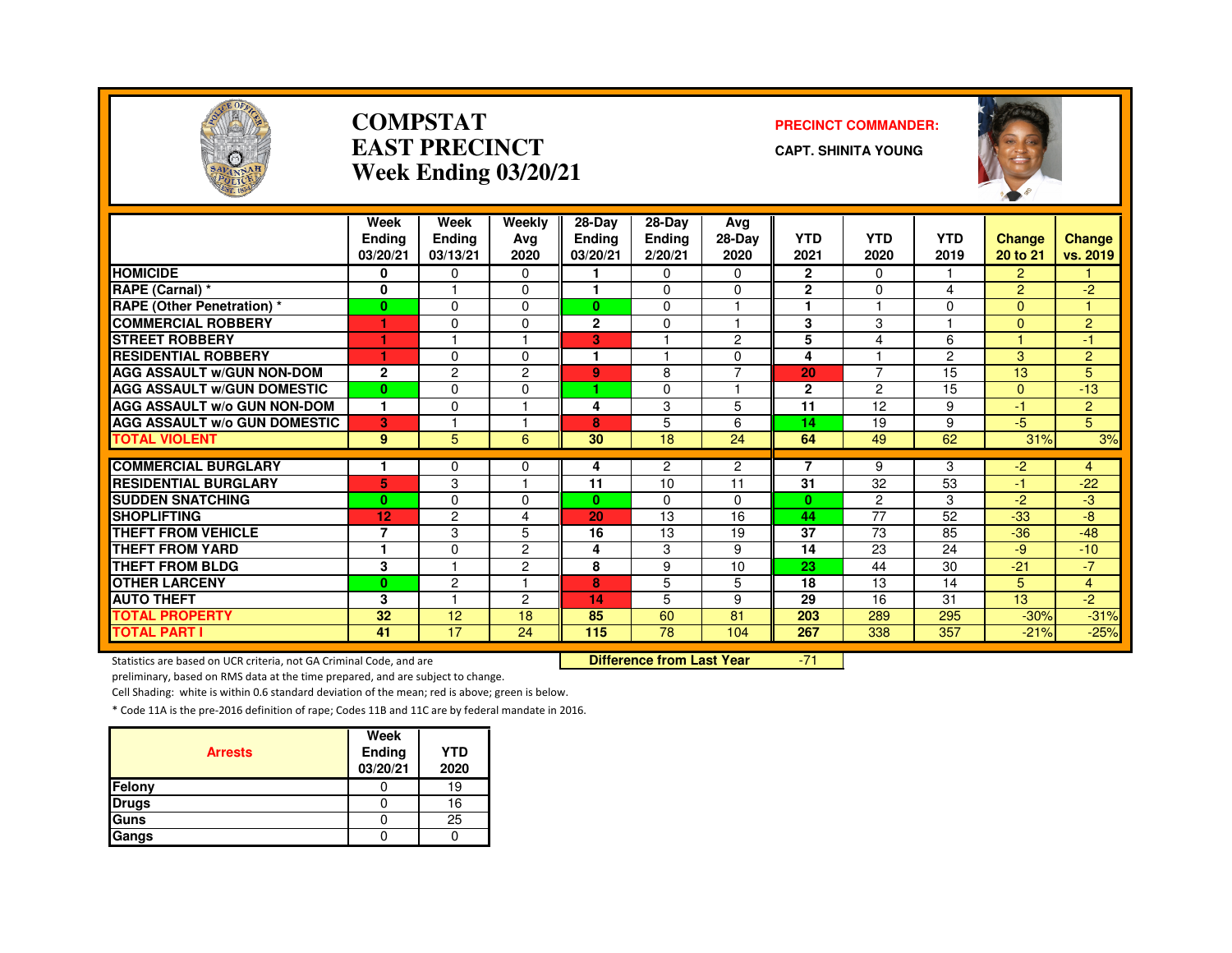# **BEAT 21 North PrecinctWeek Ending 03/20/21**

|                                     |               |                           | <b>Last 4 Weeks</b> |                | 28 Days        | 28 Day  |                |                |                |                      |                |
|-------------------------------------|---------------|---------------------------|---------------------|----------------|----------------|---------|----------------|----------------|----------------|----------------------|----------------|
|                                     | <b>Endina</b> | <b>Ending</b>             | <b>Endina</b>       | <b>Endina</b>  | <b>Endina</b>  | Average | <b>YTD</b>     | <b>YTD</b>     | <b>YTD</b>     | <b>Change</b>        | <b>Change</b>  |
|                                     | 02/27/21      | 03/06/21                  | 03/13/21            | 03/20/21       | 03/20/21       | 2020    | 2021           | 2020           | 2019           | 20 to 21             | vs. 2019       |
| <b>HOMICIDE</b>                     | $\mathbf{0}$  | 0                         | $\Omega$            | 0              | 0              | 0.0     | 0              | $\Omega$       | $\Omega$       | $\Omega$             | $\mathbf{0}$   |
| RAPE (Carnal) *                     | 0             | $\Omega$                  | $\Omega$            | $\Omega$       | $\Omega$       | 0.2     | $\mathbf{1}$   | 1              | $\mathbf{1}$   | $\Omega$             | $\Omega$       |
| <b>RAPE (Other Penetration) *</b>   | $\Omega$      | $\Omega$                  | $\Omega$            | $\Omega$       | $\Omega$       | 0.0     | $\Omega$       | $\Omega$       | $\Omega$       | $\Omega$             | $\Omega$       |
| <b>COMMERCIAL ROBBERY</b>           | $\Omega$      | $\Omega$                  | $\Omega$            | $\Omega$       | $\Omega$       | 0.0     | $\Omega$       | $\Omega$       | $\Omega$       | $\Omega$             | $\Omega$       |
| <b>STREET ROBBERY</b>               | $\Omega$      | $\Omega$                  | $\Omega$            | $\Omega$       | $\Omega$       | 0.4     | $\Omega$       | $\mathbf{1}$   | $\Omega$       | -1                   | $\mathbf{0}$   |
| <b>RESIDENTIAL ROBBERY</b>          | $\Omega$      | $\Omega$                  | $\Omega$            | $\Omega$       | $\Omega$       | 0.0     | $\Omega$       | $\Omega$       | $\Omega$       | $\Omega$             | $\Omega$       |
| <b>AGG ASSAULT W/GUN NON-DOM</b>    | $\Omega$      | $\Omega$                  | $\Omega$            | $\Omega$       | $\Omega$       | 0.4     | $\Omega$       | $\overline{2}$ | $\Omega$       | $-2$                 | $\Omega$       |
| <b>AGG ASSAULT W/GUN DOMESTIC</b>   | $\Omega$      | $\Omega$                  | $\Omega$            | $\Omega$       | $\Omega$       | 0.2     | $\Omega$       | $\Omega$       | $\Omega$       | $\Omega$             | $\Omega$       |
| AGG ASSAULT W/o GUN NON-DOM         | 0             | 0                         | 0                   | 0              | 0              | 0.1     | $\Omega$       | 0              | $\Omega$       | $\Omega$             | $\mathbf{0}$   |
| <b>AGG ASSAULT W/o GUN DOMESTIC</b> | $\Omega$      | 0                         | 1                   | $\mathbf{1}$   | $\overline{2}$ | 1.2     | $\overline{2}$ | 4              | $\Omega$       | $-2$                 | $\overline{2}$ |
| <b>TOTAL VIOLENT</b>                | $\Omega$      | $\mathbf{0}$              | $\mathbf{1}$        | $\mathbf{1}$   | $\overline{2}$ | 2.5     | $\overline{3}$ | 8              | $\mathbf{1}$   | $-63%$               | 200%           |
| <b>COMMERCIAL BURGLARY</b>          | 0             | 0                         | 1                   | 1              | 2              | 0.2     | 2              | 1              | $\mathbf{1}$   | 1                    | 1              |
| <b>RESIDENTIAL BURGLARY</b>         | $\Omega$      | $\Omega$                  | $\Omega$            | $\Omega$       | 0              | 0.8     | $\overline{2}$ | 3              | 4              | -1                   | $-2$           |
| <b>SUDDEN SNATCHING</b>             | $\Omega$      | $\Omega$                  | $\Omega$            | $\Omega$       | $\Omega$       | 0.2     | $\Omega$       | $\Omega$       | $\Omega$       | $\Omega$             | $\Omega$       |
| <b>SHOPLIFTING</b>                  | 0             | 0                         | $\Omega$            | 0              | 0              | 0.2     | $\mathbf{1}$   | 0              | $\mathbf{1}$   | 1                    | $\mathbf{0}$   |
| <b>THEFT FROM VEHICLE</b>           | $\Omega$      | $\Omega$                  | $\overline{2}$      | $\mathbf{1}$   | 3              | 1.0     | 9              | $\mathbf{1}$   | 9              | 8                    | $\Omega$       |
| <b>THEFT FROM YARD</b>              | $\Omega$      | $\Omega$                  | $\Omega$            | $\Omega$       | $\Omega$       | 0.5     | $\mathbf{1}$   | $\Omega$       | $\overline{2}$ | $\overline{1}$       | $-1$           |
| <b>THEFT FROM BLDG</b>              | 0             | $\Omega$                  | $\Omega$            | $\Omega$       | $\Omega$       | 0.7     | $\overline{2}$ | $\mathbf{1}$   | $\mathbf{1}$   | $\blacktriangleleft$ | $\mathbf{1}$   |
| <b>OTHER LARCENY</b>                | $\Omega$      | $\Omega$                  | $\Omega$            | $\Omega$       | $\Omega$       | 0.2     | $\mathbf{1}$   | $\Omega$       | $\Omega$       | $\blacktriangleleft$ | $\overline{1}$ |
| <b>AUTO THEFT</b>                   | $\Omega$      | $\Omega$                  | $\Omega$            | $\Omega$       | $\Omega$       | 0.6     | $\overline{2}$ | $\Omega$       | 3              | 2                    | $-1$           |
| <b>TOTAL PROPERTY</b>               | $\Omega$      | $\mathbf{0}$              | $\overline{3}$      | $\overline{2}$ | 5              | 4.4     | 20             | 6              | 21             | 233%                 | $-5%$          |
| <b>TOTAL PART I</b>                 | $\mathbf{0}$  | $\mathbf{0}$              | $\overline{4}$      | $\overline{3}$ | $\overline{7}$ | 6.8     | 23             | 14             | 22             | 64%                  | 5%             |
|                                     |               | Difference from Last Year |                     | $\overline{9}$ |                |         |                |                |                |                      |                |

 **Difference from Last Year**

Statistics are based on UCR criteria, not GA Criminal Code.

\* Rape Code 11A is the historical definition of rape (aka Legacy Rape); Rape Codes 11B and 11C are those moved from Part II to Part I in 2017.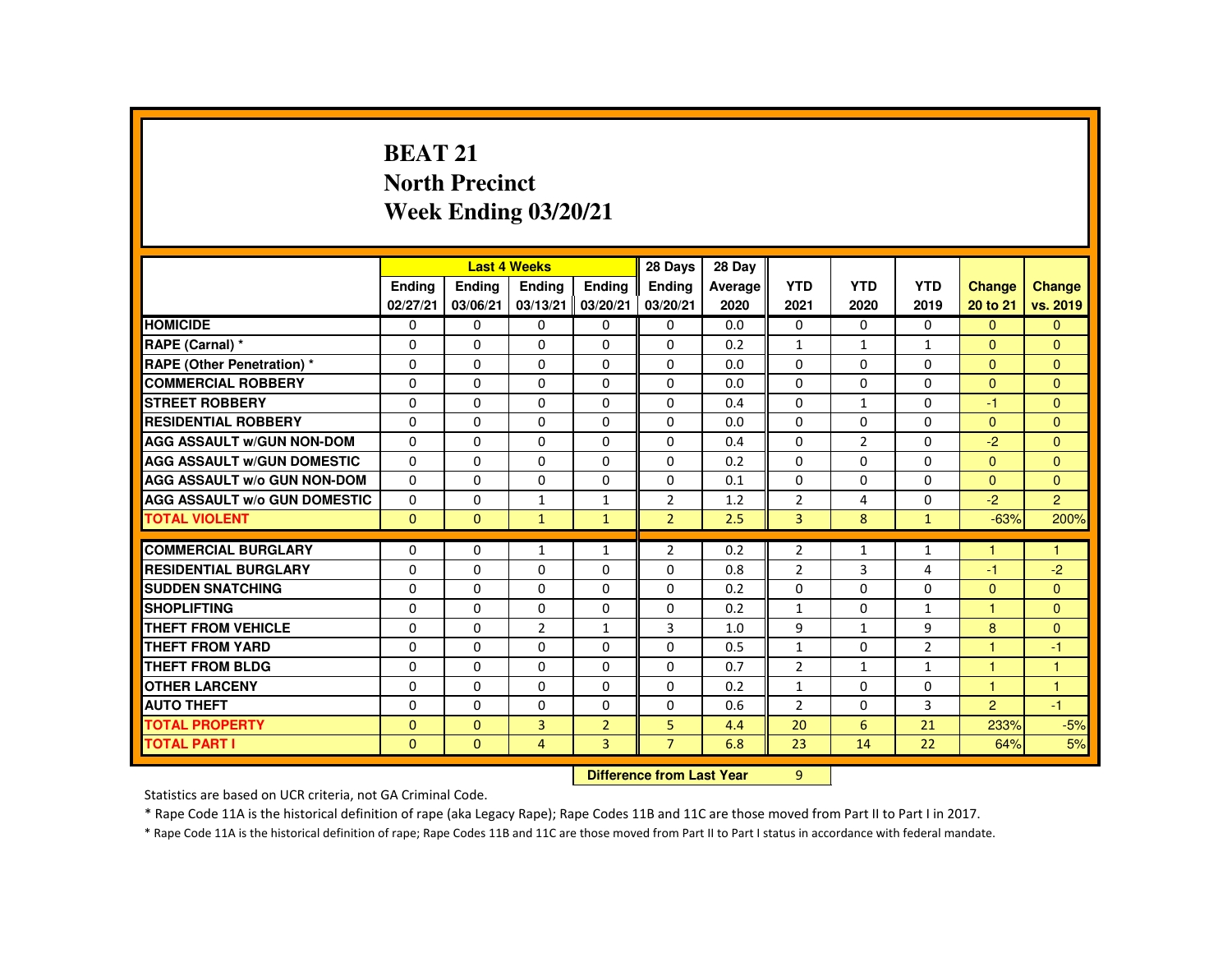# **BEAT 22 North PrecinctWeek Ending 03/20/21**

|                                     |                |                           | <b>Last 4 Weeks</b> |               | 28 Days        | 28 Day  |                |              |                |                |               |
|-------------------------------------|----------------|---------------------------|---------------------|---------------|----------------|---------|----------------|--------------|----------------|----------------|---------------|
|                                     | Ending         | Ending                    | Ending              | <b>Endina</b> | <b>Endina</b>  | Average | <b>YTD</b>     | <b>YTD</b>   | <b>YTD</b>     | Change         | <b>Change</b> |
|                                     | 02/27/21       | 03/06/21                  | 03/13/21            | 03/20/21      | 03/20/21       | 2020    | 2021           | 2020         | 2019           | 20 to 21       | vs. 2019      |
| <b>HOMICIDE</b>                     | $\mathbf{0}$   | $\Omega$                  | $\Omega$            | $\Omega$      | 0              | 0.2     | 0              | $\mathbf{1}$ | $\mathbf{1}$   | $-1$           | $-1$          |
| RAPE (Carnal) *                     | 0              | $\Omega$                  | $\Omega$            | $\Omega$      | 0              | 0.2     | $\Omega$       | $\mathbf{1}$ | 0              | $-1$           | $\mathbf{0}$  |
| <b>RAPE (Other Penetration) *</b>   | $\Omega$       | $\Omega$                  | $\Omega$            | $\Omega$      | $\Omega$       | 0.1     | $\Omega$       | $\Omega$     | $\Omega$       | $\mathbf{0}$   | $\mathbf{0}$  |
| <b>COMMERCIAL ROBBERY</b>           | $\Omega$       | $\Omega$                  | $\Omega$            | $\Omega$      | $\Omega$       | 0.1     | $\Omega$       | $\Omega$     | $\Omega$       | $\mathbf{0}$   | $\Omega$      |
| <b>STREET ROBBERY</b>               | $\Omega$       | $\Omega$                  | $\Omega$            | $\Omega$      | $\Omega$       | 0.5     | $\Omega$       | $\Omega$     | $\overline{2}$ | $\Omega$       | $-2$          |
| <b>RESIDENTIAL ROBBERY</b>          | $\Omega$       | $\Omega$                  | $\mathbf{0}$        | 0             | 0              | 0.1     | $\Omega$       | $\mathbf{1}$ | 0              | $-1$           | $\Omega$      |
| <b>AGG ASSAULT W/GUN NON-DOM</b>    | $\Omega$       | $\Omega$                  | $\Omega$            | $\Omega$      | $\Omega$       | 2.6     | 4              | 11           | 5              | $-7$           | $-1$          |
| <b>AGG ASSAULT W/GUN DOMESTIC</b>   | $\Omega$       | $\Omega$                  | $\Omega$            | $\Omega$      | $\Omega$       | 0.2     | $\overline{2}$ | $\Omega$     | 5              | $\overline{2}$ | $-3$          |
| <b>AGG ASSAULT W/o GUN NON-DOM</b>  | $\mathbf{1}$   | $\Omega$                  | $\Omega$            | $\Omega$      | $\mathbf{1}$   | 0.5     | $\overline{2}$ | $\mathbf{1}$ | $\mathbf{1}$   | $\mathbf{1}$   | $\mathbf{1}$  |
| <b>AGG ASSAULT w/o GUN DOMESTIC</b> | $\mathbf{0}$   | 0                         | 0                   | $\Omega$      | 0              | 0.7     | 2              | $\mathbf{1}$ | $\mathbf{1}$   | $\mathbf{1}$   | $\mathbf{1}$  |
| <b>TOTAL VIOLENT</b>                | $\mathbf{1}$   | $\mathbf{0}$              | $\mathbf{0}$        | $\mathbf{0}$  | $\mathbf{1}$   | 5.0     | 10             | 16           | 15             | $-38%$         | $-33%$        |
| <b>COMMERCIAL BURGLARY</b>          | $\overline{2}$ | $\mathbf{1}$              | $\overline{2}$      | $\Omega$      | 5              | 0.3     | $\overline{7}$ | $\mathbf{1}$ | $\overline{2}$ | 6              | 5             |
| <b>RESIDENTIAL BURGLARY</b>         | 0              | $\Omega$                  | $\Omega$            | $\Omega$      | $\Omega$       | 2.3     | $\overline{2}$ | 13           | 3              | $-11$          | -1            |
| <b>SUDDEN SNATCHING</b>             | $\Omega$       | $\Omega$                  | $\Omega$            | $\Omega$      | $\Omega$       | 0.1     | 0              | 0            | $\Omega$       | $\mathbf{0}$   | $\mathbf{0}$  |
| <b>SHOPLIFTING</b>                  | $\mathbf{1}$   | $\mathbf{1}$              | $\Omega$            | $\Omega$      | $\overline{2}$ | 0.5     | $\overline{2}$ | 4            | 3              | $-2$           | $-1$          |
| <b>THEFT FROM VEHICLE</b>           | 5              | 3                         | $\Omega$            | $\Omega$      | 8              | 2.3     | 12             | 10           | 6              | $\overline{2}$ | 6             |
| <b>THEFT FROM YARD</b>              | $\Omega$       | $\mathbf{1}$              | $\mathbf{1}$        | $\Omega$      | 2              | 0.9     | 4              | 2            | $\overline{7}$ | $\overline{2}$ | $-3$          |
| <b>THEFT FROM BLDG</b>              | 1              | $\mathbf{1}$              | $\overline{2}$      | $\Omega$      | 4              | 1.1     | 5              | 4            | 6              | $\overline{1}$ | $-1$          |
| <b>OTHER LARCENY</b>                | $\mathbf{1}$   | $\Omega$                  | $\Omega$            | $\mathbf{1}$  | $\overline{2}$ | 0.6     | $\overline{3}$ | $\Omega$     | $\Omega$       | 3              | 3             |
| <b>AUTO THEFT</b>                   | $\Omega$       | $\mathbf{1}$              | $\overline{2}$      | $\Omega$      | 3              | 1.7     | $\overline{7}$ | 5            | $\overline{2}$ | $\overline{2}$ | 5             |
| <b>TOTAL PROPERTY</b>               | 10             | 8                         | $\overline{7}$      | $\mathbf{1}$  | 26             | 9.8     | 42             | 39           | 29             | 8%             | 45%           |
| <b>TOTAL PART I</b>                 | 11             | 8                         | $\overline{7}$      | $\mathbf{1}$  | 27             | 14.8    | 52             | 55           | 44             | $-5%$          | 18%           |
|                                     |                | Difference from Loot Voor |                     | $\mathcal{D}$ |                |         |                |              |                |                |               |

 **Difference from Last Year**r -3

Statistics are based on UCR criteria, not GA Criminal Code.

\* Rape Code 11A is the historical definition of rape (aka Legacy Rape); Rape Codes 11B and 11C are those moved from Part II to Part I in 2017.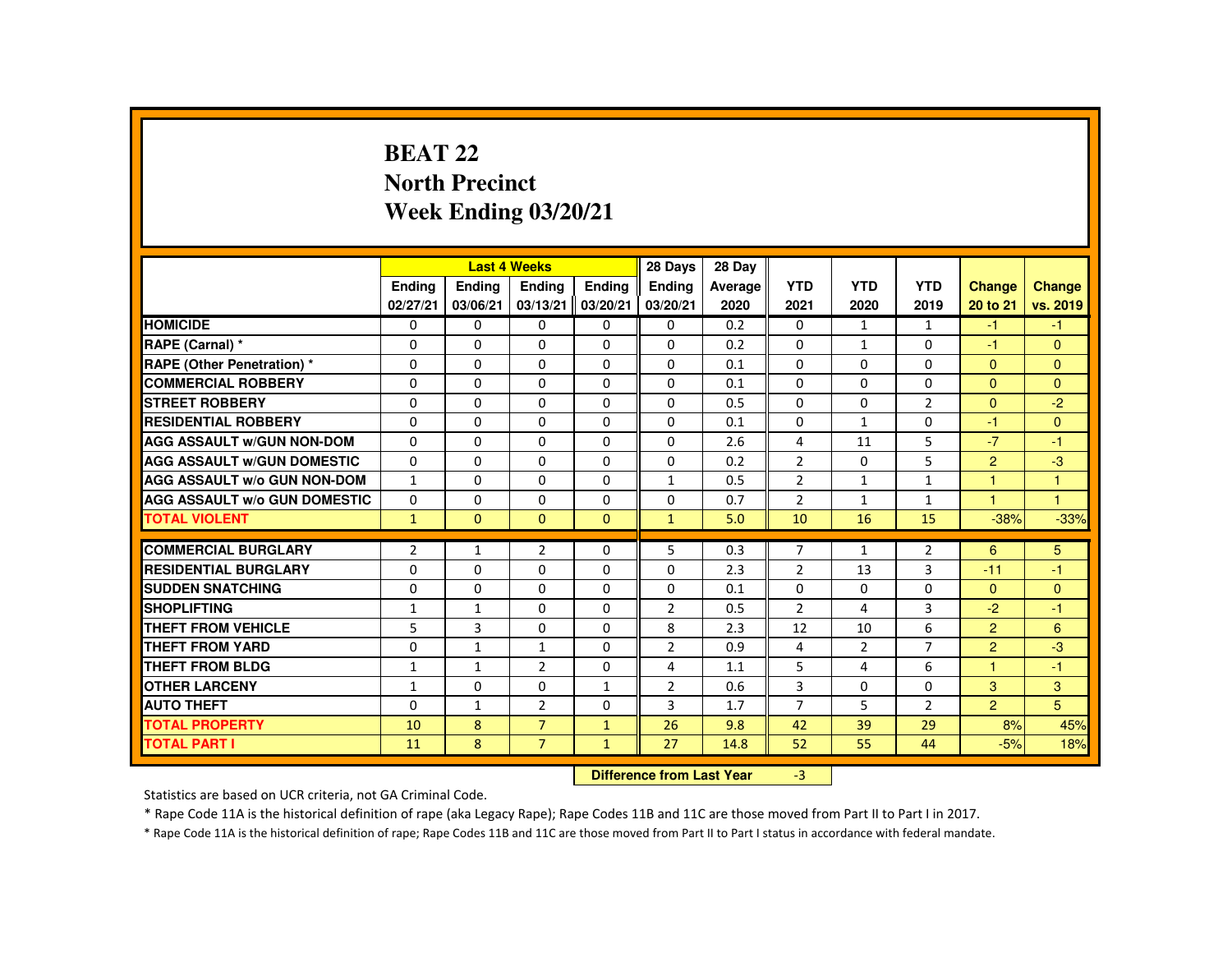# **BEAT 23 North PrecinctWeek Ending 03/20/21**

|                                     |                |               | <b>Last 4 Weeks</b> |                | 28 Days                   | 28 Day  |                |                |                |                |                |
|-------------------------------------|----------------|---------------|---------------------|----------------|---------------------------|---------|----------------|----------------|----------------|----------------|----------------|
|                                     | <b>Ending</b>  | <b>Ending</b> | <b>Endina</b>       | <b>Endina</b>  | <b>Endina</b>             | Average | <b>YTD</b>     | <b>YTD</b>     | <b>YTD</b>     | <b>Change</b>  | Change         |
|                                     | 02/27/21       | 03/06/21      | 03/13/21            | 03/20/21       | 03/20/21                  | 2020    | 2021           | 2020           | 2019           | 20 to 21       | vs. 2019       |
| <b>HOMICIDE</b>                     | 0              | $\mathbf{0}$  | $\mathbf{0}$        | $\mathbf{0}$   | 0                         | 0.3     | 0              | $\Omega$       | $\mathbf{1}$   | $\Omega$       | $-1$           |
| RAPE (Carnal) *                     | $\Omega$       | $\Omega$      | $\Omega$            | $\Omega$       | $\Omega$                  | 0.2     | $\Omega$       | $\Omega$       | $\mathbf{1}$   | $\Omega$       | $-1$           |
| <b>RAPE (Other Penetration) *</b>   | $\mathbf{0}$   | $\Omega$      | $\mathbf{0}$        | $\Omega$       | 0                         | 0.2     | 0              | $\Omega$       | 0              | $\Omega$       | $\mathbf{0}$   |
| <b>COMMERCIAL ROBBERY</b>           | $\Omega$       | $\Omega$      | $\Omega$            | $\Omega$       | $\Omega$                  | 0.0     | $\Omega$       | $\Omega$       | $\Omega$       | $\Omega$       | $\Omega$       |
| <b>STREET ROBBERY</b>               | $\mathbf{0}$   | $\Omega$      | $\mathbf{1}$        | $\overline{2}$ | 3                         | 0.3     | 5              | 4              | $\overline{2}$ | $\overline{1}$ | 3              |
| <b>RESIDENTIAL ROBBERY</b>          | $\mathbf{0}$   | $\Omega$      | $\Omega$            | $\Omega$       | $\Omega$                  | 0.0     | $\Omega$       | $\mathbf{1}$   | $\Omega$       | $-1$           | $\Omega$       |
| <b>AGG ASSAULT W/GUN NON-DOM</b>    | $\mathbf{0}$   | $\Omega$      | $\Omega$            | $\Omega$       | $\Omega$                  | 1.6     | $\overline{2}$ | $\mathbf{1}$   | $\overline{2}$ | 1              | $\Omega$       |
| <b>AGG ASSAULT W/GUN DOMESTIC</b>   | $\Omega$       | $\Omega$      | $\Omega$            | $\Omega$       | $\Omega$                  | 0.2     | $\Omega$       | $\mathbf{1}$   | $\overline{2}$ | $-1$           | $-2$           |
| <b>AGG ASSAULT W/o GUN NON-DOM</b>  | $\Omega$       | $\Omega$      | $\Omega$            | $\Omega$       | $\Omega$                  | 0.4     | $\Omega$       | $\mathbf{1}$   | 5              | $-1$           | $-5$           |
| <b>AGG ASSAULT W/o GUN DOMESTIC</b> | 0              | 0             | 1                   | 0              | 1                         | 0.8     | 3              | 0              | 5              | 3              | $-2$           |
| <b>TOTAL VIOLENT</b>                | $\Omega$       | $\Omega$      | $\overline{2}$      | $\overline{2}$ | $\overline{4}$            | 3.9     | 10             | 8              | 18             | 25%            | $-44%$         |
| <b>COMMERCIAL BURGLARY</b>          | $\mathbf{0}$   | $\Omega$      | 3                   | $\mathbf{1}$   | 4                         | 0.7     | 5              | $\overline{2}$ | $\overline{2}$ | 3              | 3              |
| <b>RESIDENTIAL BURGLARY</b>         | $\Omega$       | $\Omega$      | $\Omega$            | $\Omega$       | $\Omega$                  | 1.6     | 3              | 6              | $\overline{2}$ | $-3$           |                |
| <b>SUDDEN SNATCHING</b>             | $\Omega$       | $\Omega$      | $\Omega$            | $\Omega$       | $\Omega$                  | 0.2     | $\mathbf{1}$   | $\mathbf{1}$   | $\mathbf{1}$   | $\Omega$       | $\Omega$       |
| <b>SHOPLIFTING</b>                  | $\Omega$       | $\Omega$      | $\Omega$            | $\Omega$       | $\Omega$                  | 1.2     | $\Omega$       | 3              | $\overline{2}$ | $-3$           | $-2$           |
| THEFT FROM VEHICLE                  | $\overline{2}$ | $\Omega$      | $\mathbf{1}$        | $\mathbf{1}$   | 4                         | 2.5     | 9              | 6              | 5              | $\mathcal{R}$  | $\overline{4}$ |
| <b>THEFT FROM YARD</b>              | $\Omega$       | $\Omega$      | $\Omega$            | $\Omega$       | $\Omega$                  | 2.3     | 3              | 6              | $\mathbf{1}$   | $-3$           | $\overline{2}$ |
| <b>THEFT FROM BLDG</b>              | $\mathbf{1}$   | $\Omega$      | $\Omega$            | $\Omega$       | $\mathbf{1}$              | 0.9     | $\overline{2}$ | $\overline{2}$ | $\overline{3}$ | $\Omega$       | $-1$           |
| <b>OTHER LARCENY</b>                | $\Omega$       | $\Omega$      | $\Omega$            | $\Omega$       | $\Omega$                  | 0.4     | $\mathbf{1}$   | $\Omega$       | $\Omega$       | 1              | $\mathbf{1}$   |
| <b>AUTO THEFT</b>                   | $\Omega$       | $\Omega$      | $\Omega$            | $\Omega$       | $\Omega$                  | 1.5     | 5              | 3              | 5              | $\overline{2}$ | $\Omega$       |
| <b>TOTAL PROPERTY</b>               | 3              | $\Omega$      | $\overline{a}$      | $\overline{2}$ | $\overline{9}$            | 11.4    | 29             | 29             | 21             | 0%             | 38%            |
| <b>TOTAL PART I</b>                 | $\overline{3}$ | $\mathbf{0}$  | 6                   | $\overline{4}$ | 13                        | 15.4    | 39             | 37             | 39             | 5%             | 0%             |
|                                     |                |               |                     |                | Difference from Loot Voor |         | $\mathcal{D}$  |                |                |                |                |

 **Difference from Last Year**r 2

Statistics are based on UCR criteria, not GA Criminal Code.

\* Rape Code 11A is the historical definition of rape (aka Legacy Rape); Rape Codes 11B and 11C are those moved from Part II to Part I in 2017.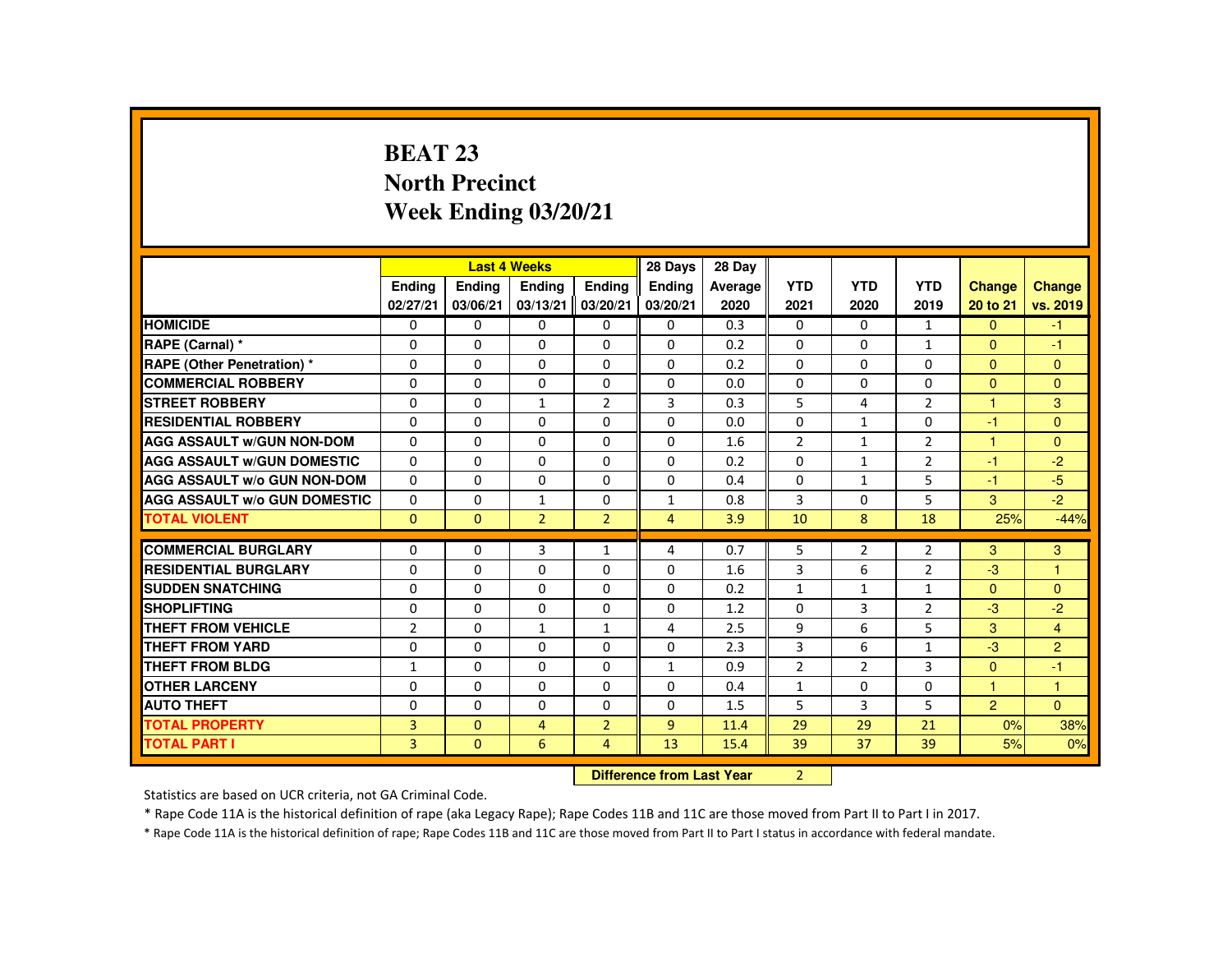# **BEAT 24 North PrecinctWeek Ending 03/20/21**

|                                     |              |              | <b>Last 4 Weeks</b> |                | 28 Days                   | 28 Day  |                |                |                |                |                |
|-------------------------------------|--------------|--------------|---------------------|----------------|---------------------------|---------|----------------|----------------|----------------|----------------|----------------|
|                                     | Ending       | Ending       | Ending              | <b>Endina</b>  | <b>Endina</b>             | Average | <b>YTD</b>     | <b>YTD</b>     | <b>YTD</b>     | <b>Change</b>  | Change         |
|                                     | 02/27/21     | 03/06/21     | 03/13/21            | 03/20/21       | 03/20/21                  | 2020    | 2021           | 2020           | 2019           | 20 to 21       | vs. 2019       |
| <b>HOMICIDE</b>                     | 0            | $\mathbf{0}$ | $\Omega$            | $\Omega$       | 0                         | 0.1     | 0              | $\Omega$       | 0              | $\Omega$       | $\mathbf{0}$   |
| RAPE (Carnal) *                     | $\Omega$     | $\Omega$     | $\Omega$            | $\Omega$       | 0                         | 0.2     | 0              | 0              | 0              | $\Omega$       | $\mathbf{0}$   |
| <b>RAPE (Other Penetration) *</b>   | $\mathbf{0}$ | $\mathbf{0}$ | $\mathbf{0}$        | $\Omega$       | 0                         | 0.0     | $\Omega$       | $\Omega$       | $\Omega$       | $\Omega$       | $\mathbf{0}$   |
| <b>COMMERCIAL ROBBERY</b>           | $\mathbf{0}$ | $\Omega$     | $\Omega$            | $\Omega$       | $\Omega$                  | 0.6     | $\Omega$       | $\mathbf{1}$   | $\mathbf{0}$   | $-1$           | $\Omega$       |
| <b>STREET ROBBERY</b>               | $\Omega$     | $\Omega$     | $\Omega$            | $\Omega$       | $\Omega$                  | 0.4     | $\overline{2}$ | $\Omega$       | $\Omega$       | $\overline{2}$ | $\overline{2}$ |
| <b>RESIDENTIAL ROBBERY</b>          | $\mathbf{0}$ | $\mathbf{0}$ | $\mathbf{0}$        | 0              | 0                         | 0.0     | $\Omega$       | 0              | $\Omega$       | $\Omega$       | $\Omega$       |
| <b>AGG ASSAULT W/GUN NON-DOM</b>    | $\mathbf{0}$ | $\Omega$     | $\Omega$            | $\Omega$       | 0                         | 0.6     | 1              | $\overline{2}$ | $\Omega$       | -1             | $\mathbf{1}$   |
| <b>AGG ASSAULT W/GUN DOMESTIC</b>   | $\Omega$     | $\Omega$     | $\Omega$            | $\Omega$       | $\Omega$                  | 0.0     | $\Omega$       | $\Omega$       | $\Omega$       | $\Omega$       | $\overline{0}$ |
| <b>AGG ASSAULT W/o GUN NON-DOM</b>  | $\Omega$     | $\Omega$     | $\Omega$            | $\mathbf{1}$   | $\mathbf{1}$              | 0.5     | $\mathbf{1}$   | $\overline{2}$ | $\Omega$       | $-1$           | $\mathbf{1}$   |
| <b>AGG ASSAULT W/o GUN DOMESTIC</b> | 0            | $\Omega$     | $\mathbf{0}$        | 0              | 0                         | 0.3     | 0              | $\mathbf{1}$   | 0              | -1             | $\mathbf{0}$   |
| <b>TOTAL VIOLENT</b>                | $\Omega$     | $\mathbf{0}$ | $\Omega$            | $\mathbf{1}$   | $\mathbf{1}$              | 2.7     | $\overline{4}$ | 6              | $\mathbf{0}$   | $-33%$         | #DIV/0!        |
| <b>COMMERCIAL BURGLARY</b>          | $\Omega$     | $\Omega$     | $\Omega$            | $\Omega$       | $\Omega$                  | 0.2     | 0              | $\mathbf{1}$   | $\mathbf{1}$   | $-1$           | $-1$           |
| <b>RESIDENTIAL BURGLARY</b>         | $\mathbf{1}$ | $\mathbf{1}$ | $\Omega$            | $\overline{2}$ | 4                         | 0.8     | 5              | 3              | 0              | 2              | 5              |
| <b>SUDDEN SNATCHING</b>             | $\Omega$     | $\Omega$     | $\Omega$            | $\Omega$       | $\Omega$                  | 0.1     | 0              | 1              | $\Omega$       | -1             | $\Omega$       |
| <b>SHOPLIFTING</b>                  | $\Omega$     | $\Omega$     | 3                   | $\mathbf{1}$   | 4                         | 2.2     | 5              | 3              | 12             | 2              | $-7$           |
| <b>THEFT FROM VEHICLE</b>           | $\mathbf{0}$ | $\mathbf{1}$ | $\mathbf{1}$        | $\mathbf{1}$   | 3                         | 3.5     | 6              | 4              | 10             | $\overline{2}$ | $-4$           |
| <b>THEFT FROM YARD</b>              | 1            | $\Omega$     | $\Omega$            | $\Omega$       | $\mathbf{1}$              | 1.7     | 3              | 5              | 12             | $-2$           | $-9$           |
| THEFT FROM BLDG                     | $\mathbf{0}$ | $\Omega$     | $\Omega$            | $\Omega$       | 0                         | 0.8     | $\Omega$       | 3              | $\overline{2}$ | $-3$           | $-2$           |
| <b>OTHER LARCENY</b>                | $\Omega$     | 2            | $\Omega$            | $\mathbf{1}$   | 3                         | 1.2     | 4              | 5              | 5              | -1             | $-1$           |
| <b>AUTO THEFT</b>                   | $\mathbf{1}$ | $\mathbf{1}$ | $\Omega$            | $\Omega$       | $\overline{2}$            | 1.3     | 3              | $\overline{2}$ | $\mathbf{1}$   | $\overline{1}$ | $\overline{2}$ |
| <b>TOTAL PROPERTY</b>               | 3            | 5            | $\overline{4}$      | 5              | 17                        | 11.8    | 26             | 27             | 43             | $-4%$          | $-40%$         |
| <b>TOTAL PART I</b>                 | 3            | 5            | $\overline{4}$      | 6              | 18                        | 14.5    | 30             | 33             | 43             | $-9%$          | $-30%$         |
|                                     |              |              |                     |                | Difference from Loot Voor |         | $\mathcal{D}$  |                |                |                |                |

 **Difference from Last Year**r -3

Statistics are based on UCR criteria, not GA Criminal Code.

\* Rape Code 11A is the historical definition of rape (aka Legacy Rape); Rape Codes 11B and 11C are those moved from Part II to Part I in 2017.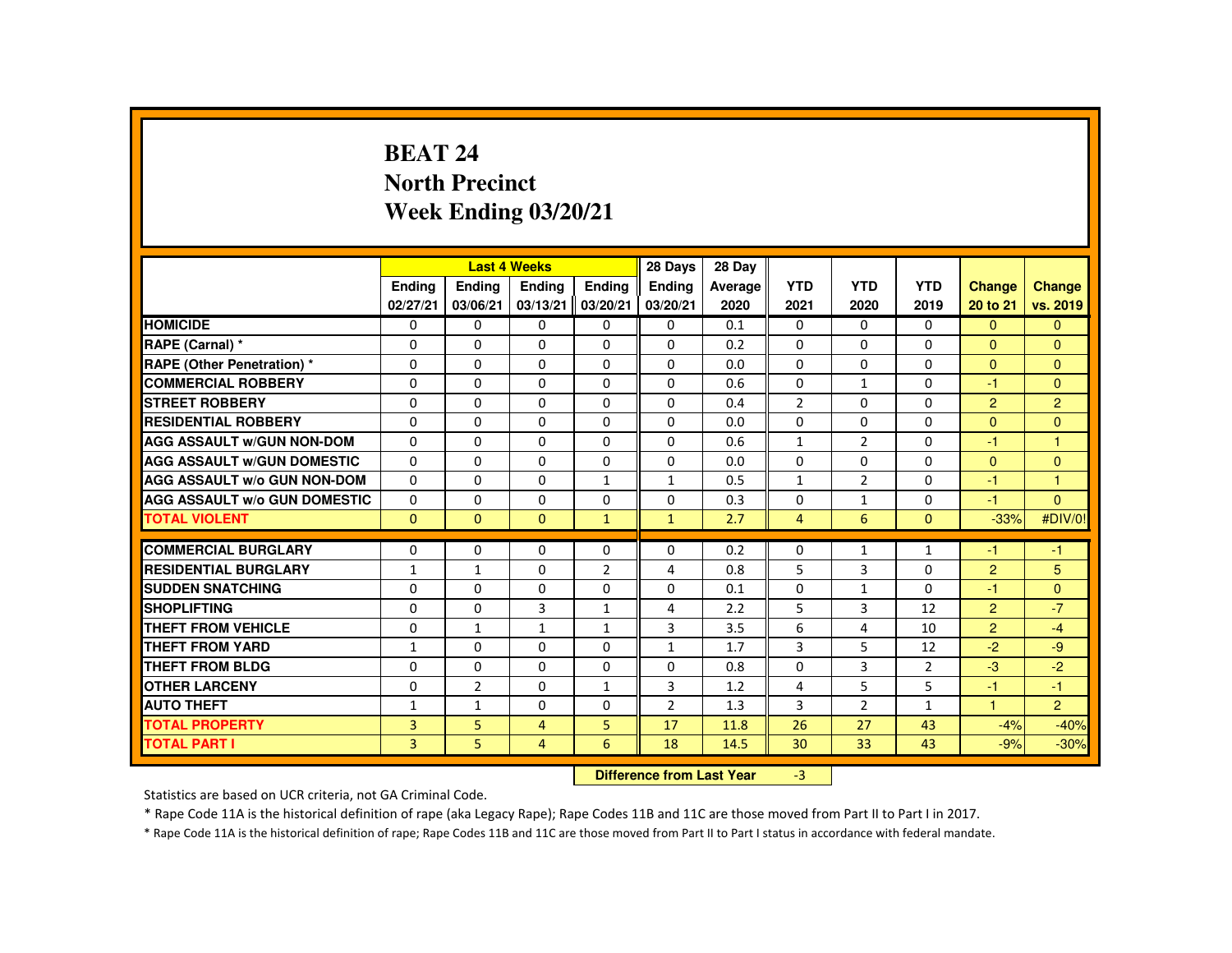# **BEAT 25 North PrecinctWeek Ending 03/20/21**

|                                     |                | <b>Last 4 Weeks</b> |                |              | 28 Days        | 28 Day  |                |                |                |                |                |
|-------------------------------------|----------------|---------------------|----------------|--------------|----------------|---------|----------------|----------------|----------------|----------------|----------------|
|                                     | Ending         | Ending              | Ending         | Ending       | <b>Endina</b>  | Average | <b>YTD</b>     | <b>YTD</b>     | <b>YTD</b>     | <b>Change</b>  | <b>Change</b>  |
|                                     | 02/27/21       | 03/06/21            | 03/13/21       | 03/20/21     | 03/20/21       | 2020    | 2021           | 2020           | 2019           | 20 to 21       | vs. 2019       |
| <b>HOMICIDE</b>                     | 0              | $\mathbf{0}$        | $\Omega$       | $\Omega$     | $\Omega$       | 0.1     | $\Omega$       | $\Omega$       | $\Omega$       | $\Omega$       | $\Omega$       |
| RAPE (Carnal) *                     | 0              | $\Omega$            | $\Omega$       | $\Omega$     | $\Omega$       | 0.2     | $\Omega$       | $\mathbf{1}$   | $\mathbf{1}$   | $-1$           | $-1$           |
| RAPE (Other Penetration) *          | 0              | $\Omega$            | $\Omega$       | $\Omega$     | $\Omega$       | 0.0     | $\Omega$       | $\Omega$       | $\Omega$       | $\mathbf{0}$   | $\Omega$       |
| <b>COMMERCIAL ROBBERY</b>           | $\Omega$       | $\Omega$            | $\Omega$       | $\Omega$     | $\Omega$       | 0.0     | $\Omega$       | $\Omega$       | $\mathbf{1}$   | $\Omega$       | $-1$           |
| <b>STREET ROBBERY</b>               | $\Omega$       | $\Omega$            | $\Omega$       | $\Omega$     | $\Omega$       | 0.2     | $\Omega$       | $\Omega$       | $\mathbf{1}$   | $\Omega$       | $-1$           |
| <b>RESIDENTIAL ROBBERY</b>          | 0              | $\Omega$            | 0              | 0            | $\mathbf{0}$   | 0.2     | $\mathbf{1}$   | $\mathbf{0}$   | $\Omega$       | 1              | $\overline{1}$ |
| <b>AGG ASSAULT W/GUN NON-DOM</b>    | $\Omega$       | $\Omega$            | $\Omega$       | $\Omega$     | $\mathbf{0}$   | 0.0     | $\mathbf{1}$   | $\Omega$       | $\Omega$       | -1             | 1              |
| <b>AGG ASSAULT W/GUN DOMESTIC</b>   | $\Omega$       | $\Omega$            | $\Omega$       | $\Omega$     | $\Omega$       | 0.0     | $\Omega$       | $\Omega$       | $\Omega$       | $\Omega$       | $\Omega$       |
| <b>AGG ASSAULT W/o GUN NON-DOM</b>  | $\Omega$       | $\Omega$            | $\Omega$       | $\Omega$     | $\Omega$       | 0.5     | $\Omega$       | $\overline{3}$ | $\mathbf{1}$   | $-3$           | $-1$           |
| <b>AGG ASSAULT W/o GUN DOMESTIC</b> | $\Omega$       | $\Omega$            | $\Omega$       | $\Omega$     | $\Omega$       | 0.5     | $\Omega$       | $\overline{2}$ | $\mathbf{1}$   | $-2$           | $-1$           |
| <b>TOTAL VIOLENT</b>                | $\Omega$       | $\Omega$            | $\Omega$       | $\Omega$     | $\Omega$       | 1.5     | 2 <sup>1</sup> | 6              | 5 <sup>1</sup> | $-67%$         | $-60%$         |
| <b>COMMERCIAL BURGLARY</b>          | 0              | $\Omega$            | $\Omega$       | $\Omega$     | $\Omega$       | 0.6     | $\overline{2}$ | $\overline{2}$ | $\Omega$       | $\mathbf{0}$   | $\overline{2}$ |
| <b>RESIDENTIAL BURGLARY</b>         | 0              | $\Omega$            | $\Omega$       | $\Omega$     | $\Omega$       | 0.8     | $\overline{2}$ | 3              | $\Omega$       | -1             | $\overline{2}$ |
| <b>SUDDEN SNATCHING</b>             | 0              | $\Omega$            | $\mathbf{0}$   | $\Omega$     | $\Omega$       | 0.2     | $\Omega$       | $\mathbf{1}$   | $\Omega$       | $-1$           | $\Omega$       |
| <b>SHOPLIFTING</b>                  | $\Omega$       | $\mathbf{1}$        | $\Omega$       | $\mathbf{1}$ | $\overline{2}$ | 1.5     | 6              | 4              | 5              | $\overline{2}$ | $\overline{1}$ |
| <b>THEFT FROM VEHICLE</b>           | $\mathbf{1}$   | $\mathbf{1}$        | $\mathbf{1}$   | 5            | 8              | 3.1     | 14             | 3              | 10             | 11             | $\overline{4}$ |
| <b>THEFT FROM YARD</b>              | $\Omega$       | $\mathbf{1}$        | $\Omega$       | $\Omega$     | $\mathbf{1}$   | 1.3     | $\overline{3}$ | 3              | 6              | $\Omega$       | $-3$           |
| <b>THEFT FROM BLDG</b>              | $\mathbf{1}$   | $\Omega$            | $\Omega$       | $\mathbf{1}$ | $\overline{2}$ | 0.8     | 6              | 4              | 5              | $\overline{2}$ | $\overline{1}$ |
| <b>OTHER LARCENY</b>                | $\Omega$       | $\mathbf{1}$        | $\Omega$       | $\Omega$     |                |         | $\overline{2}$ | $\overline{2}$ | $\overline{2}$ | $\mathbf{0}$   | $\Omega$       |
|                                     |                |                     |                |              | 1              | 1.1     |                |                |                |                |                |
| <b>AUTO THEFT</b>                   | 0              | $\Omega$            | $\mathbf{1}$   | $\mathbf{1}$ | $\overline{2}$ | 0.8     | $\overline{7}$ | 4              | $\mathbf{1}$   | 3              | 6              |
| <b>TOTAL PROPERTY</b>               | $\overline{2}$ | $\overline{4}$      | $\overline{2}$ | 8            | 16             | 10.0    | 42             | 26             | 29             | 62%            | 45%            |
| <b>TOTAL PART I</b>                 | $\overline{2}$ | 4                   | $\overline{2}$ | 8            | 16             | 11.4    | 44             | 32             | 34             | 38%            | 29%            |
|                                     |                |                     |                |              |                |         |                |                |                |                |                |

 **Difference from Last Year**<sup>12</sup>

Statistics are based on UCR criteria, not GA Criminal Code.

\* Rape Code 11A is the historical definition of rape (aka Legacy Rape); Rape Codes 11B and 11C are those moved from Part II to Part I in 2017.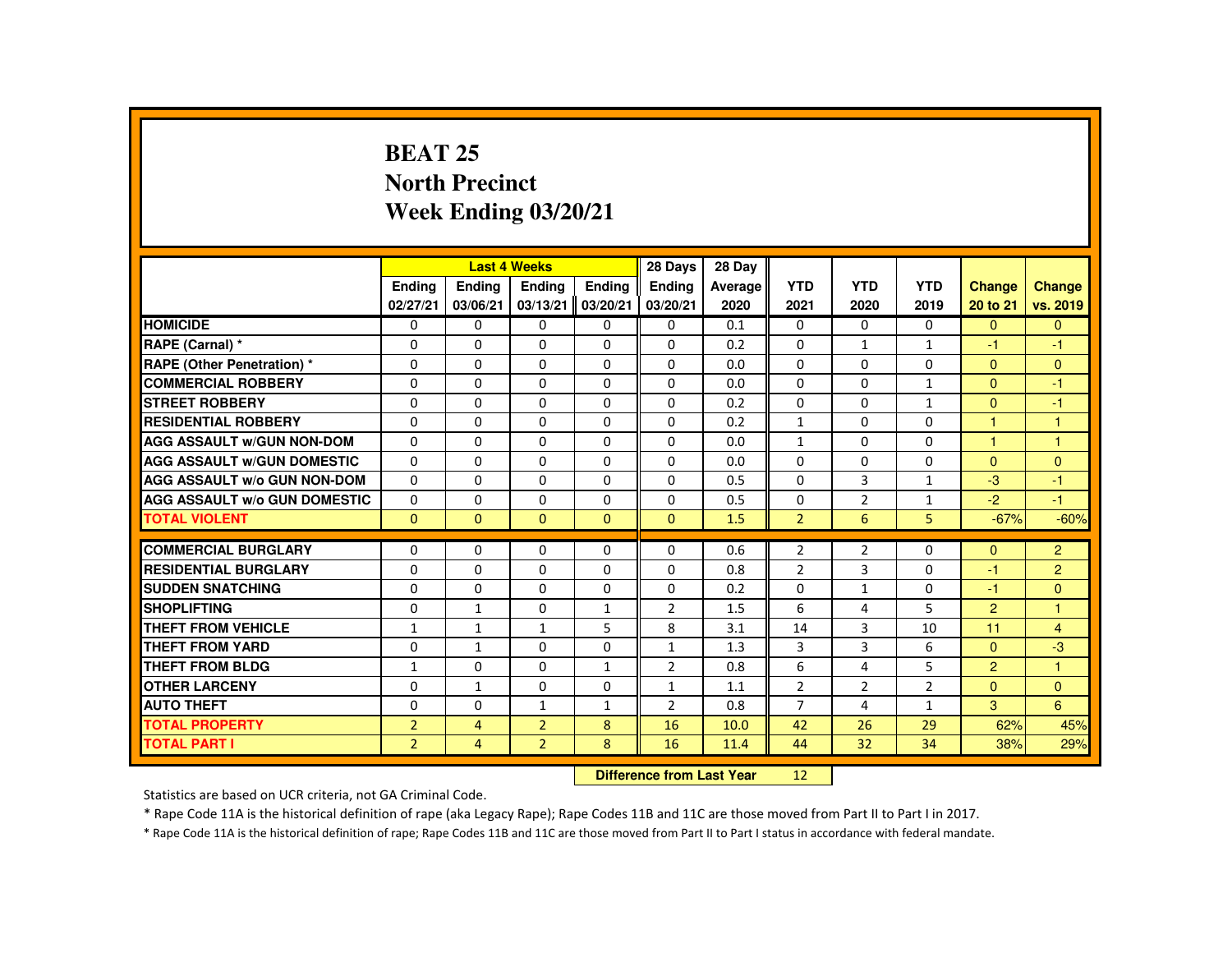# **BEAT 26 North PrecinctWeek Ending 03/20/21**

|                                     |                |                | <b>Last 4 Weeks</b> |                | 28 Days        | 28 Day  |                |                |                |                |                |
|-------------------------------------|----------------|----------------|---------------------|----------------|----------------|---------|----------------|----------------|----------------|----------------|----------------|
|                                     | Ending         | Ending         | Ending              | <b>Endina</b>  | <b>Endina</b>  | Average | <b>YTD</b>     | <b>YTD</b>     | <b>YTD</b>     | <b>Change</b>  | Change         |
|                                     | 02/27/21       | 03/06/21       | 03/13/21            | 03/20/21       | 03/20/21       | 2020    | 2021           | 2020           | 2019           | 20 to 21       | vs. 2019       |
| <b>HOMICIDE</b>                     | 0              | $\Omega$       | $\Omega$            | $\Omega$       | 0              | 0.0     | 0              | $\Omega$       | $\Omega$       | $\Omega$       | $\mathbf{0}$   |
| RAPE (Carnal) *                     | $\Omega$       | $\Omega$       | $\Omega$            | $\Omega$       | $\Omega$       | 0.4     | $\Omega$       | $\overline{2}$ | $\mathbf{1}$   | $-2$           | $-1$           |
| <b>RAPE (Other Penetration) *</b>   | 0              | $\Omega$       | $\Omega$            | $\Omega$       | $\Omega$       | 0.1     | $\Omega$       | $\Omega$       | $\Omega$       | $\Omega$       | $\mathbf{0}$   |
| <b>COMMERCIAL ROBBERY</b>           | $\Omega$       | $\Omega$       | $\Omega$            | $\Omega$       | $\Omega$       | 0.1     | $\Omega$       | $\mathbf{1}$   | $\Omega$       | $-1$           | $\Omega$       |
| <b>STREET ROBBERY</b>               | $\Omega$       | $\Omega$       | $\Omega$            | $\Omega$       | $\Omega$       | 0.9     | $\Omega$       | $\mathbf{3}$   | 3              | $-3$           | $-3$           |
| <b>RESIDENTIAL ROBBERY</b>          | $\mathbf{0}$   | $\Omega$       | $\mathbf{0}$        | 0              | 0              | 0.0     | 0              | 0              | 0              | $\Omega$       | $\mathbf{0}$   |
| <b>AGG ASSAULT W/GUN NON-DOM</b>    | $\Omega$       | $\Omega$       | $\Omega$            | $\Omega$       | 0              | 0.5     | $\Omega$       | $\Omega$       | $\mathbf{1}$   | $\mathbf{0}$   | $-1$           |
| <b>AGG ASSAULT W/GUN DOMESTIC</b>   | $\Omega$       | $\Omega$       | $\Omega$            | $\Omega$       | $\Omega$       | 0.0     | $\Omega$       | $\Omega$       | $\mathbf{1}$   | $\Omega$       | $-1$           |
| <b>AGG ASSAULT W/o GUN NON-DOM</b>  | $\overline{2}$ | $\Omega$       | $\Omega$            | $\Omega$       | $\overline{2}$ | 1.8     | 6              | 6              | $\overline{3}$ | $\Omega$       | $\overline{3}$ |
| <b>AGG ASSAULT W/o GUN DOMESTIC</b> | $\Omega$       | $\Omega$       | $\mathbf{1}$        | $\Omega$       | $\mathbf{1}$   | 0.6     | $\mathbf{1}$   | $\Omega$       | 3              | $\overline{1}$ | $-2$           |
| <b>TOTAL VIOLENT</b>                | $\overline{2}$ | $\Omega$       | $\mathbf{1}$        | $\mathbf{0}$   | $\overline{3}$ | 4.3     | $\overline{7}$ | 12             | 12             | $-42%$         | $-42%$         |
| <b>COMMERCIAL BURGLARY</b>          | $\Omega$       | $\Omega$       | $\mathbf{1}$        | $\Omega$       | $\mathbf{1}$   | 1.0     | $\overline{2}$ | $\mathbf{1}$   | $\overline{2}$ | м              | $\Omega$       |
| <b>RESIDENTIAL BURGLARY</b>         | $\Omega$       | $\Omega$       | $\Omega$            | $\Omega$       | $\Omega$       | 0.0     | $\Omega$       | 0              | 0              | $\Omega$       | $\mathbf{0}$   |
| <b>SUDDEN SNATCHING</b>             | $\mathbf{0}$   | $\Omega$       | $\Omega$            | $\Omega$       | $\Omega$       | 0.5     | $\mathbf{1}$   | $\Omega$       | $\overline{2}$ | 1              | $-1$           |
| <b>SHOPLIFTING</b>                  | $\Omega$       | $\overline{2}$ | $\Omega$            | $\overline{2}$ | 4              | 2.3     | 8              | 8              | 9              | $\Omega$       | $-1$           |
| <b>THEFT FROM VEHICLE</b>           | 3              | $\Omega$       | $\mathbf{1}$        | 6              | 10             | 2.5     | 17             | 6              | 5              | 11             | 12             |
| <b>THEFT FROM YARD</b>              | $\mathbf{1}$   | $\Omega$       | $\Omega$            | $\mathbf{1}$   | $\overline{2}$ | 1.7     | 3              | 5              | 6              | $-2$           | $-3$           |
| THEFT FROM BLDG                     | $\mathbf{0}$   | $\mathbf{1}$   | $\mathbf{0}$        | $\mathbf{1}$   | $\overline{2}$ | 1.1     | 4              | $\overline{2}$ | $\overline{2}$ | $\overline{2}$ | $\overline{2}$ |
| <b>OTHER LARCENY</b>                | $\Omega$       | $\Omega$       | $\Omega$            | $\Omega$       | 0              | 0.2     | $\mathbf{1}$   | $\Omega$       | $\overline{2}$ | 1              | $-1$           |
| <b>AUTO THEFT</b>                   | $\Omega$       | $\mathbf{1}$   | $\overline{2}$      | $\overline{2}$ | 5              | 1.3     | $\overline{7}$ | $\overline{2}$ | $\mathbf{1}$   | 5              | 6              |
| <b>TOTAL PROPERTY</b>               | $\overline{4}$ | $\overline{4}$ | $\overline{4}$      | 12             | 24             | 10.6    | 43             | 24             | 29             | 79%            | 48%            |
| <b>TOTAL PART I</b>                 | 6              | $\overline{4}$ | 5                   | 12             | 27             | 14.9    | 50             | 36             | 41             | 39%            | 22%            |
|                                     |                |                |                     |                |                |         |                |                |                |                |                |

 **Difference from Last Year**<sup>14</sup>

Statistics are based on UCR criteria, not GA Criminal Code.

\* Rape Code 11A is the historical definition of rape (aka Legacy Rape); Rape Codes 11B and 11C are those moved from Part II to Part I in 2017.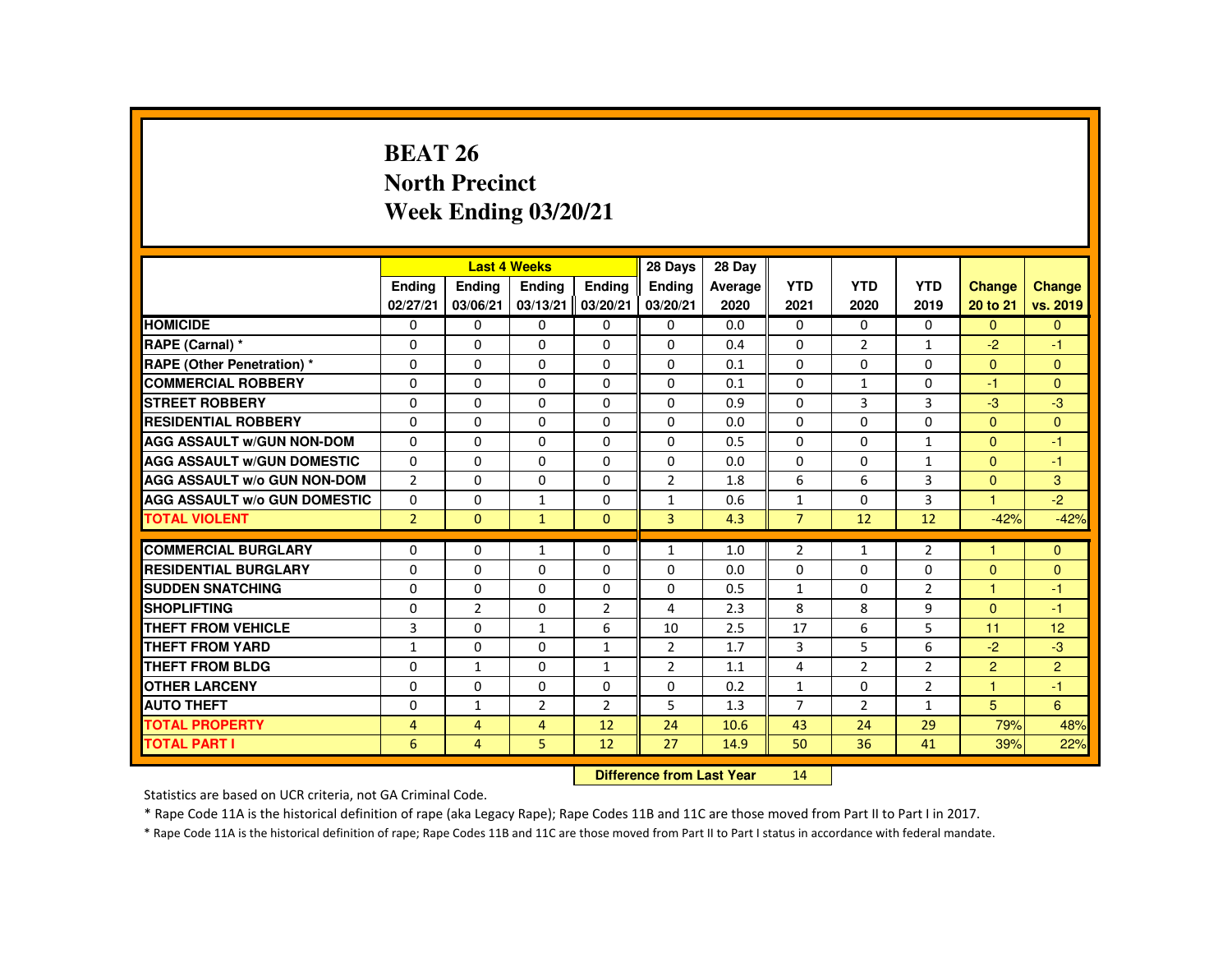## **BEAT 27 North PrecinctWeek Ending 03/20/21**

|                                     |                |                           | <b>Last 4 Weeks</b> |                | 28 Days        | 28 Day  |                |                |                |                |                |
|-------------------------------------|----------------|---------------------------|---------------------|----------------|----------------|---------|----------------|----------------|----------------|----------------|----------------|
|                                     | <b>Ending</b>  | <b>Ending</b>             | Ending              | <b>Endina</b>  | <b>Endina</b>  | Average | <b>YTD</b>     | <b>YTD</b>     | <b>YTD</b>     | <b>Change</b>  | <b>Change</b>  |
|                                     | 02/27/21       | 03/06/21                  | 03/13/21            | 03/20/21       | 03/20/21       | 2020    | 2021           | 2020           | 2019           | 20 to 21       | vs. 2019       |
| <b>HOMICIDE</b>                     | $\Omega$       | $\Omega$                  | $\mathbf{0}$        | $\Omega$       | 0              | 0.0     | $\mathbf{1}$   | $\Omega$       | $\Omega$       | $\mathbf{1}$   | $\mathbf{1}$   |
| RAPE (Carnal) *                     | 0              | $\Omega$                  | $\Omega$            | $\Omega$       | $\Omega$       | 0.3     | $\Omega$       | 1              | $\Omega$       | -1             | $\mathbf{0}$   |
| <b>RAPE (Other Penetration) *</b>   | $\Omega$       | $\Omega$                  | $\Omega$            | $\Omega$       | $\Omega$       | 0.1     | $\Omega$       | $\Omega$       | $\Omega$       | $\Omega$       | $\Omega$       |
| <b>COMMERCIAL ROBBERY</b>           | $\Omega$       | $\Omega$                  | $\Omega$            | $\Omega$       | $\Omega$       | 0.1     | $\Omega$       | $\Omega$       | $\Omega$       | $\Omega$       | $\Omega$       |
| <b>STREET ROBBERY</b>               | $\Omega$       | $\Omega$                  | $\Omega$            | $\Omega$       | $\Omega$       | 1.2     | $\Omega$       | $\mathbf{1}$   | $\overline{2}$ | $-1$           | $-2$           |
| <b>RESIDENTIAL ROBBERY</b>          | $\Omega$       | $\Omega$                  | $\Omega$            | 0              | $\Omega$       | 0.0     | $\Omega$       | $\Omega$       | $\Omega$       | $\Omega$       | $\Omega$       |
| <b>AGG ASSAULT W/GUN NON-GUN</b>    | $\mathbf{1}$   | $\Omega$                  | $\Omega$            | $\Omega$       | $\mathbf{1}$   | 1.3     | $\mathbf{1}$   | 6              | $\mathbf{1}$   | $-5$           | $\Omega$       |
| <b>AGG ASSAULT W/GUN DOMESTIC</b>   | $\mathbf{1}$   | $\Omega$                  | $\Omega$            | $\Omega$       | $\mathbf{1}$   | 0.1     | $\mathbf{1}$   | $\mathbf{1}$   | $\mathbf{1}$   | $\Omega$       | $\Omega$       |
| <b>AGG ASSAULT W/o GUN NON-DOM</b>  | $\mathbf{1}$   | $\Omega$                  | $\mathbf{1}$        | $\Omega$       | $\overline{2}$ | 1.8     | 8              | 4              | 5              | $\overline{4}$ | 3              |
| <b>AGG ASSAULT W/o GUN DOMESTIC</b> | $\mathbf{1}$   | $\Omega$                  | $\Omega$            | $\Omega$       | $\mathbf{1}$   | 0.6     | 4              | $\overline{2}$ | 5              | $\overline{2}$ | $-1$           |
| <b>TOTAL VIOLENT</b>                | $\overline{4}$ | $\mathbf{0}$              | $\mathbf{1}$        | $\mathbf{0}$   | 5              | 5.4     | 15             | 15             | 14             | 0%             | 7%             |
| <b>COMMERCIAL BURGLARY</b>          | $\Omega$       | $\mathbf{0}$              | $\mathbf{1}$        | 0              | $\mathbf{1}$   | 0.3     | $\overline{2}$ | 0              | $\overline{2}$ | 2              | $\Omega$       |
| <b>RESIDENTIAL BURGLARY</b>         | $\Omega$       | $\Omega$                  | $\Omega$            | $\Omega$       | $\Omega$       | 0.4     | $\Omega$       | 4              | $\Omega$       | $-4$           | $\Omega$       |
| <b>SUDDEN SNATCHING</b>             | $\Omega$       | $\Omega$                  | $\Omega$            | 1              | 1              | 0.5     | $\mathbf{1}$   | $\overline{2}$ | $\overline{2}$ | $-1$           | $-1$           |
| <b>SHOPLIFTING</b>                  | $\Omega$       | $\Omega$                  | $\Omega$            | $\Omega$       | $\Omega$       | 1.8     | $\mathbf{1}$   | 5              | 8              | $-4$           | $-7$           |
| <b>THEFT FROM VEHICLE</b>           | 1              | $\overline{2}$            | $\overline{2}$      | $\mathbf{1}$   | 6              | 1.9     | 8              | $\overline{3}$ | 11             | 5              | $-3$           |
| <b>THEFT FROM YARD</b>              | $\Omega$       | $\Omega$                  | $\Omega$            | $\Omega$       | $\Omega$       | 1.6     | 3              | 3              | $\mathbf{1}$   | $\Omega$       | $\overline{2}$ |
| THEFT FROM BLDG                     | 0              | $\Omega$                  | $\mathbf{0}$        | $\Omega$       | $\Omega$       | 2.1     | $\mathbf{1}$   | 6              | 9              | $-5$           | $-8$           |
| <b>OTHER LARCENY</b>                | $\Omega$       | $\mathbf{1}$              | $\Omega$            | $\Omega$       | 1              | 0.0     | $\mathbf{1}$   | $\Omega$       | $\Omega$       | 1              | $\overline{1}$ |
| <b>AUTO THEFT</b>                   |                |                           |                     |                |                |         |                |                |                |                | 3              |
|                                     | $\mathbf{1}$   | $\Omega$                  | $\Omega$            | $\mathbf{1}$   | $\overline{2}$ | 1.4     | 4              | 6              | $\mathbf{1}$   | $-2$           |                |
| <b>TOTAL PROPERTY</b>               | $\overline{2}$ | $\overline{3}$            | 3                   | $\overline{3}$ | 11             | 10.0    | 21             | 29             | 34             | $-28%$         | $-38%$         |
| <b>TOTAL PART I</b>                 | 6              | 3                         | 4                   | $\mathbf{3}$   | 16             | 15.5    | 36             | 44             | 48             | $-18%$         | $-25%$         |
|                                     |                | Difference from Leat Vacc |                     | $\Omega$       |                |         |                |                |                |                |                |

 **Difference from Last Year**-8

Statistics are based on UCR criteria, not GA Criminal Code.

\* Rape Code 11A is the historical definition of rape (aka Legacy Rape); Rape Codes 11B and 11C are those moved from Part II to Part I in 2017.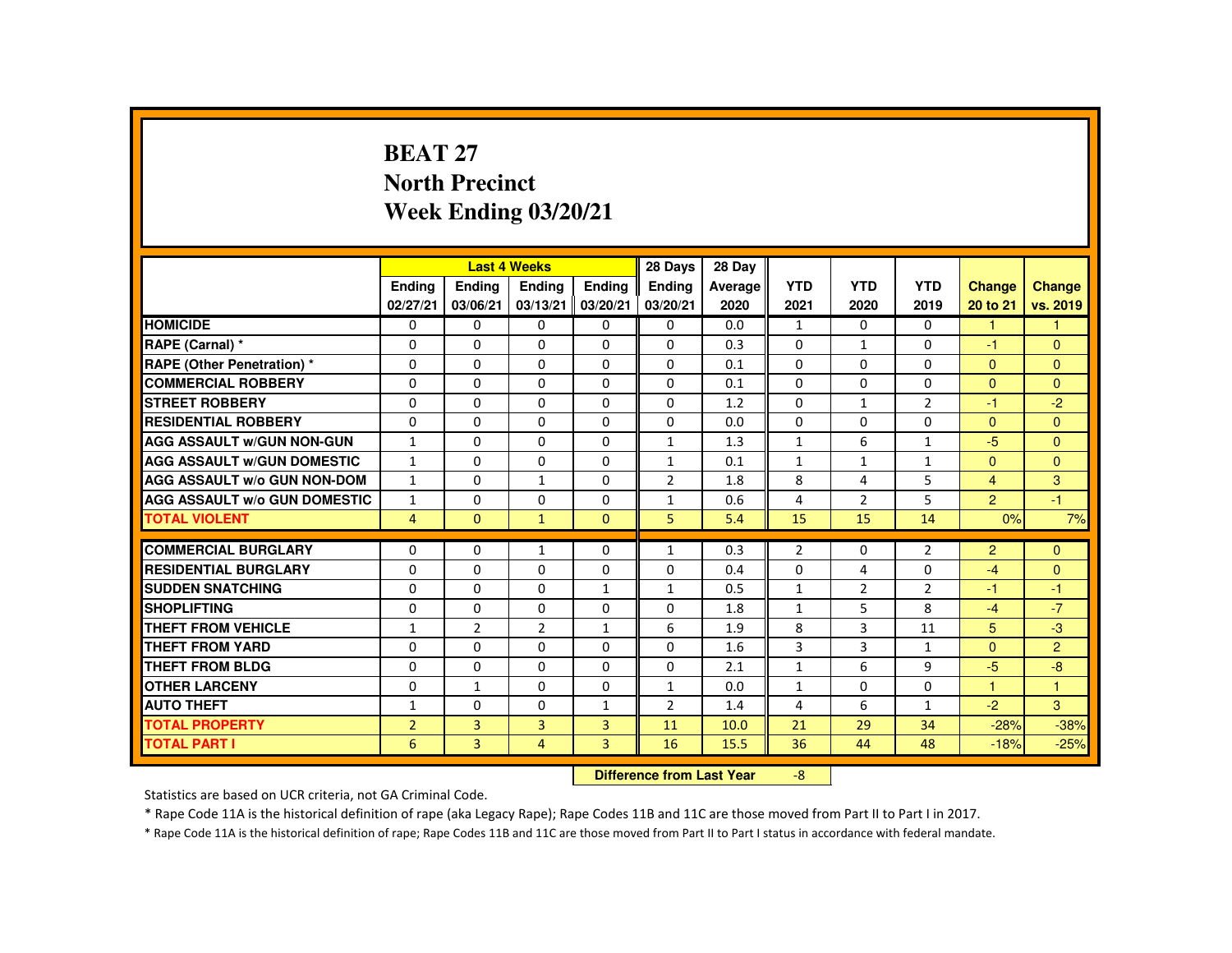# **BEAT 31 Central PrecinctWeek Ending 03/20/21**

|                                     |                |                           | <b>Last 4 Weeks</b> |                | 28 Days        | 28 Day  |                |                |                |               |                |
|-------------------------------------|----------------|---------------------------|---------------------|----------------|----------------|---------|----------------|----------------|----------------|---------------|----------------|
|                                     | <b>Endina</b>  | <b>Ending</b>             | <b>Ending</b>       | Ending         | Ending         | Average | <b>YTD</b>     | <b>YTD</b>     | <b>YTD</b>     | <b>Change</b> | <b>Change</b>  |
|                                     | 02/27/21       | 03/06/21                  | 03/13/21            | 03/20/21       | 03/20/21       | 2020    | 2021           | 2020           | 2019           | 20 to 21      | vs. 2019       |
| <b>HOMICIDE</b>                     | $\Omega$       | $\Omega$                  | $\Omega$            | $\Omega$       | 0              | 0.1     | $\Omega$       | $\mathbf{1}$   | $\Omega$       | $-1$          | $\overline{0}$ |
| RAPE (Carnal) *                     | $\Omega$       | $\Omega$                  | $\mathbf{1}$        | $\Omega$       | $\mathbf{1}$   | 0.3     | $\overline{2}$ | 3              | $\mathbf{1}$   | $-1$          | $\mathbf{1}$   |
| <b>RAPE (Other Penetration) *</b>   | $\Omega$       | $\Omega$                  | $\Omega$            | $\Omega$       | $\Omega$       | 0.1     | $\Omega$       | $\Omega$       | $\Omega$       | $\Omega$      | $\Omega$       |
| <b>COMMERCIAL ROBBERY</b>           | $\Omega$       | $\Omega$                  | $\Omega$            | $\Omega$       | $\Omega$       | 0.1     | $\Omega$       | $\Omega$       | $\Omega$       | $\Omega$      | $\Omega$       |
| <b>STREET ROBBERY</b>               | $\Omega$       | $\mathbf{1}$              | $\Omega$            | $\Omega$       | $\mathbf{1}$   | 0.3     | $\overline{2}$ | $\mathbf{1}$   | $\Omega$       | 1             | $\overline{2}$ |
| <b>RESIDENTIAL ROBBERY</b>          | $\Omega$       | $\Omega$                  | 0                   | 0              | 0              | 0.3     | $\Omega$       | 0              | 0              | $\mathbf{0}$  | $\Omega$       |
| <b>AGG ASSAULT W/GUN NON-DOM</b>    | $\Omega$       | $\mathbf{1}$              | $\Omega$            | $\Omega$       | $\mathbf{1}$   | 1.2     | 6              | 3              | $\overline{2}$ | $\mathbf{3}$  | $\overline{4}$ |
| <b>AGG ASSAULT W/GUN DOMESTIC</b>   | $\Omega$       | $\Omega$                  | $\Omega$            | $\Omega$       | $\Omega$       | 0.2     | $\Omega$       | $\Omega$       | $\Omega$       | $\Omega$      | $\Omega$       |
| <b>AGG ASSAULT W/o GUN NON-DOM</b>  | $\Omega$       | $\Omega$                  | $\Omega$            | $\Omega$       | $\Omega$       | 0.5     | $\Omega$       | $\Omega$       | 3              | $\Omega$      | $-3$           |
| <b>AGG ASSAULT W/o GUN DOMESTIC</b> | $\Omega$       | $\mathbf{1}$              | $\Omega$            | $\Omega$       | $\mathbf{1}$   | 0.8     | $\mathbf{1}$   | 3              | 3              | $-2$          | $-2$           |
| <b>TOTAL VIOLENT</b>                | $\Omega$       | $\overline{3}$            | $\mathbf{1}$        | $\Omega$       | 4              | 3.7     | 11             | 11             | 9              | 0%            | 22%            |
|                                     | $\Omega$       | $\Omega$                  | $\Omega$            | $\Omega$       | $\Omega$       |         | $\Omega$       |                |                |               |                |
| <b>COMMERCIAL BURGLARY</b>          |                |                           |                     |                |                | 0.6     |                | 3              | $\overline{2}$ | $-3$          | $-2$           |
| <b>RESIDENTIAL BURGLARY</b>         | $\mathbf{1}$   | $\overline{2}$            | 2                   | $\mathbf{1}$   | 6              | 2.6     | 6              | 14             | 5              | $-8$          | 1              |
| <b>SUDDEN SNATCHING</b>             | $\Omega$       | $\Omega$                  | $\Omega$            | $\Omega$       | $\Omega$       | 0.1     | $\Omega$       | $\Omega$       | 1              | $\Omega$      | $-1$           |
| <b>SHOPLIFTING</b>                  | $\Omega$       | $\Omega$                  | $\Omega$            | $\Omega$       | $\Omega$       | 0.5     | $\Omega$       | 2              | $\mathbf{1}$   | $-2$          | $-1$           |
| <b>THEFT FROM VEHICLE</b>           | $\mathbf{1}$   | $\mathbf{1}$              | $\mathbf{1}$        | $\mathbf{1}$   | 4              | 2.8     | 12             | $\overline{7}$ | 9              | 5             | 3              |
| <b>THEFT FROM YARD</b>              | $\Omega$       | $\Omega$                  | $\Omega$            | $\Omega$       | $\Omega$       | 2.7     | $\overline{2}$ | 9              | 4              | $-7$          | $-2$           |
| <b>THEFT FROM BLDG</b>              | $\Omega$       | $\mathbf{1}$              | $\Omega$            | $\mathbf{1}$   | $\overline{2}$ | 1.4     | 4              | 3              | 5              | 1             | $-1$           |
| <b>OTHER LARCENY</b>                | $\Omega$       | $\mathbf{1}$              | 1                   | $\Omega$       | $\overline{2}$ | 1.5     | 4              | 3              | 5              | 1             | $-1$           |
| <b>AUTO THEFT</b>                   | $\overline{2}$ | $\Omega$                  | $\Omega$            | $\mathbf{1}$   | 3              | 2.0     | 5              | 6              | 4              | -1            | $\mathbf{1}$   |
| <b>TOTAL PROPERTY</b>               | $\overline{4}$ | 5                         | $\overline{4}$      | $\overline{4}$ | 17             | 14.1    | 33             | 47             | 36             | $-30%$        | $-8%$          |
| <b>TOTAL PART I</b>                 | $\overline{4}$ | 8                         | 5                   | 4              | 21             | 17.8    | 44             | 58             | 45             | $-24%$        | $-2%$          |
|                                     |                | Difference from Leat Vacu |                     | 4A             |                |         |                |                |                |               |                |

 **Difference from Last Year**-14

Statistics are based on UCR criteria, not GA Criminal Code.

\* Rape Code 11A is the historical definition of rape (aka Legacy Rape); Rape Codes 11B and 11C are those moved from Part II to Part I in 2017.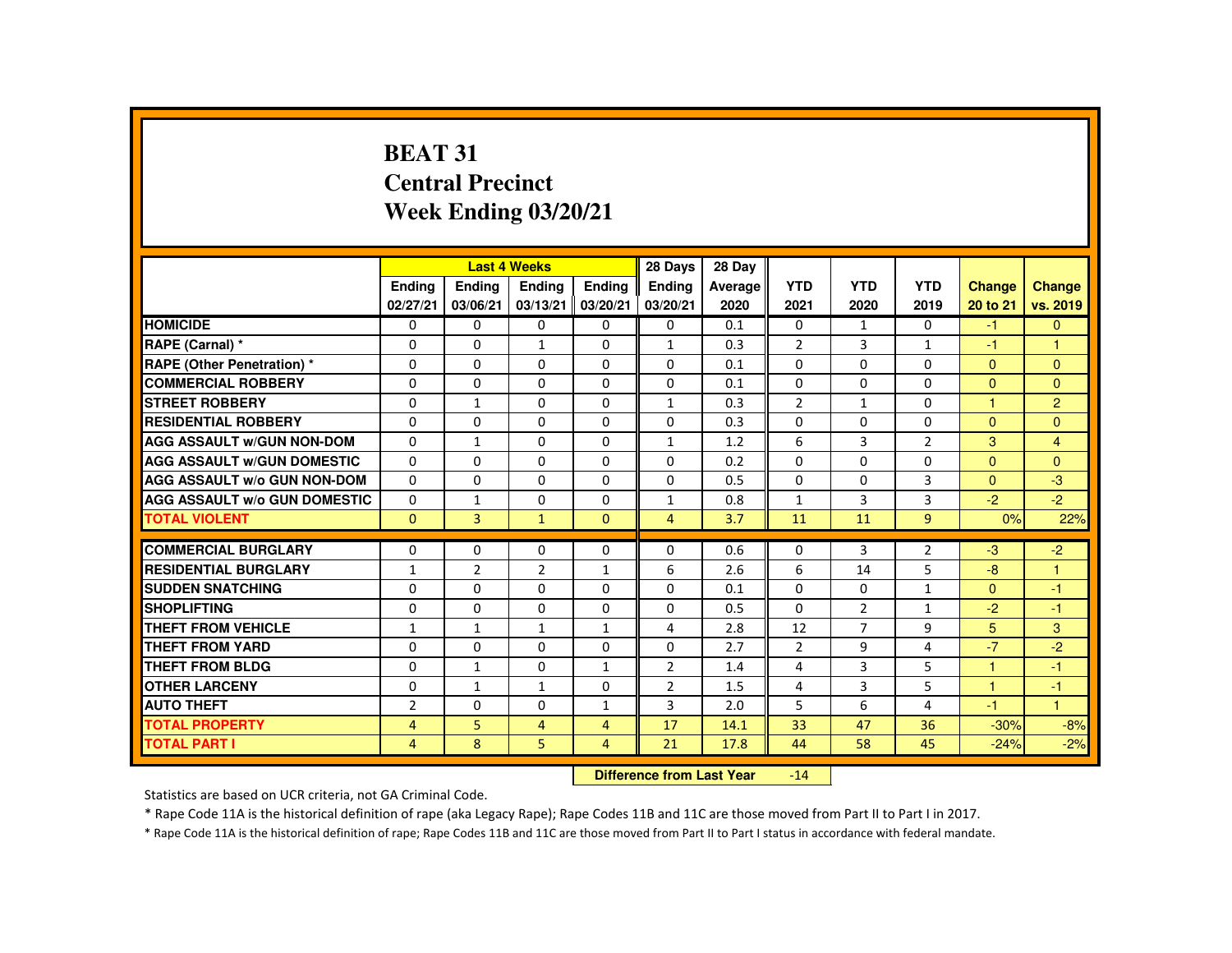# **BEAT 32 Central PrecinctWeek Ending 03/20/21**

|                                     |                |                                  | <b>Last 4 Weeks</b> |                | 28 Days        | 28 Day  |                |                |                |                |                |
|-------------------------------------|----------------|----------------------------------|---------------------|----------------|----------------|---------|----------------|----------------|----------------|----------------|----------------|
|                                     | <b>Ending</b>  | <b>Ending</b>                    | <b>Ending</b>       | Ending         | Ending         | Average | <b>YTD</b>     | <b>YTD</b>     | <b>YTD</b>     | Change         | <b>Change</b>  |
|                                     | 02/27/21       | 03/06/21                         | 03/13/21            | 03/20/21       | 03/20/21       | 2020    | 2021           | 2020           | 2019           | 20 to 21       | vs. 2019       |
| <b>HOMICIDE</b>                     | 0              | $\Omega$                         | 0                   | 0              | 0              | 0.0     | 0              | 0              | 0              | $\mathbf{0}$   | $\mathbf{0}$   |
| RAPE (Carnal) *                     | $\Omega$       | $\Omega$                         | $\Omega$            | $\Omega$       | $\Omega$       | 0.1     | $\Omega$       | $\Omega$       | $\Omega$       | $\Omega$       | $\mathbf{0}$   |
| <b>RAPE (Other Penetration) *</b>   | 0              | $\Omega$                         | $\Omega$            | 0              | $\mathbf 0$    | 0.0     | $\mathbf{1}$   | 0              | 0              | $\mathbf{1}$   | $\mathbf{1}$   |
| <b>COMMERCIAL ROBBERY</b>           | $\Omega$       | $\Omega$                         | $\Omega$            | $\Omega$       | $\Omega$       | 0.5     | $\Omega$       | $\overline{2}$ | $\mathbf{1}$   | $-2$           | $-1$           |
| <b>STREET ROBBERY</b>               | $\Omega$       | $\mathbf{0}$                     | 0                   | 0              | 0              | 0.2     | 0              | 0              | 0              | $\mathbf{0}$   | $\mathbf{0}$   |
| <b>RESIDENTIAL ROBBERY</b>          | $\mathbf{1}$   | $\Omega$                         | $\Omega$            | 0              | 1              | 0.0     | $\mathbf{1}$   | 0              | 0              | $\mathbf{1}$   | 1              |
| <b>AGG ASSAULT W/GUN NON-DOM</b>    | $\mathbf{1}$   | $\Omega$                         | $\Omega$            | $\Omega$       | $\mathbf{1}$   | 0.5     | $\overline{2}$ | $\overline{2}$ | $\overline{2}$ | $\mathbf{0}$   | $\mathbf{0}$   |
| <b>AGG ASSAULT W/GUN DOMESTIC</b>   | $\Omega$       | $\Omega$                         | $\Omega$            | $\Omega$       | $\Omega$       | 0.1     | $\Omega$       | $\mathbf{1}$   | $\Omega$       | $-1$           | $\Omega$       |
| <b>AGG ASSAULT W/o GUN NON-DOM</b>  | $\Omega$       | $\mathbf{1}$                     | 0                   | $\mathbf{1}$   | $\overline{2}$ | 0.4     | $\overline{2}$ | $\mathbf{1}$   | $\Omega$       | 1              | $\overline{2}$ |
| <b>AGG ASSAULT W/o GUN DOMESTIC</b> | $\Omega$       | $\Omega$                         | $\Omega$            | $\Omega$       | $\Omega$       | 0.3     | $\Omega$       | $\Omega$       | $\Omega$       | $\Omega$       | $\overline{0}$ |
| <b>TOTAL VIOLENT</b>                | 2 <sup>1</sup> | $\mathbf{1}$                     | $\mathbf{0}$        | $\mathbf{1}$   | $\overline{4}$ | 2.1     | 6              | 6              | 3              | 0%             | 100%           |
| <b>COMMERCIAL BURGLARY</b>          | 0              | $\mathbf{0}$                     | 0                   | 0              | 0              | 0.6     | $\overline{2}$ | 1              | 0              | 1              | $\overline{2}$ |
| <b>RESIDENTIAL BURGLARY</b>         | $\Omega$       | $\mathbf{1}$                     | $\mathbf{1}$        | $\mathbf{1}$   | 3              | 1.9     | 6              | 6              | 6              | $\Omega$       | $\mathbf{0}$   |
| <b>SUDDEN SNATCHING</b>             | $\Omega$       | $\Omega$                         | $\Omega$            | $\Omega$       | $\Omega$       | 0.0     | $\Omega$       | $\Omega$       | $\Omega$       | $\Omega$       | $\Omega$       |
| <b>SHOPLIFTING</b>                  | $\mathbf{0}$   | $\mathbf{0}$                     | 0                   | 0              | 0              | 2.4     | 8              | 6              | 10             | $\overline{2}$ | $-2$           |
| <b>THEFT FROM VEHICLE</b>           | $\mathbf{1}$   | $\overline{2}$                   | $\Omega$            | $\mathbf{1}$   | 4              | 2.5     | 10             | 8              | 15             | $\overline{2}$ | $-5$           |
| <b>THEFT FROM YARD</b>              | $\mathbf{1}$   | $\mathbf{1}$                     | $\Omega$            | $\Omega$       | $\overline{2}$ | 2.1     | 4              | 4              | 4              | $\Omega$       | $\mathbf{0}$   |
| <b>THEFT FROM BLDG</b>              | $\Omega$       | $\Omega$                         | $\mathbf{1}$        | $\Omega$       | $\mathbf{1}$   | 1.2     | 3              | 5              | 5              | $-2$           | $-2$           |
| <b>OTHER LARCENY</b>                | $\Omega$       | $\Omega$                         | 1                   | $\Omega$       | 1              | 1.5     | $\overline{2}$ | 8              | $\mathbf{1}$   | $-6$           | $\mathbf{1}$   |
| <b>AUTO THEFT</b>                   | $\Omega$       | $\Omega$                         | $\mathbf{1}$        | 0              | 1              | 1.1     | 6              | $\overline{2}$ | $\overline{7}$ | $\overline{4}$ | $-1$           |
| <b>TOTAL PROPERTY</b>               | $\overline{2}$ | $\overline{4}$                   | $\overline{4}$      | $\overline{2}$ | 12             | 13.4    | 41             | 40             | 48             | 3%             | $-15%$         |
| <b>TOTAL PART I</b>                 | $\overline{4}$ | 5                                | $\overline{4}$      | 3              | 16             | 15.6    | 47             | 46             | 51             | 2%             | $-8%$          |
|                                     |                | <b>Difference from Last Year</b> |                     | 1              |                |         |                |                |                |                |                |

 **Difference from Last Year**

Statistics are based on UCR criteria, not GA Criminal Code.

\* Rape Code 11A is the historical definition of rape (aka Legacy Rape); Rape Codes 11B and 11C are those moved from Part II to Part I in 2017.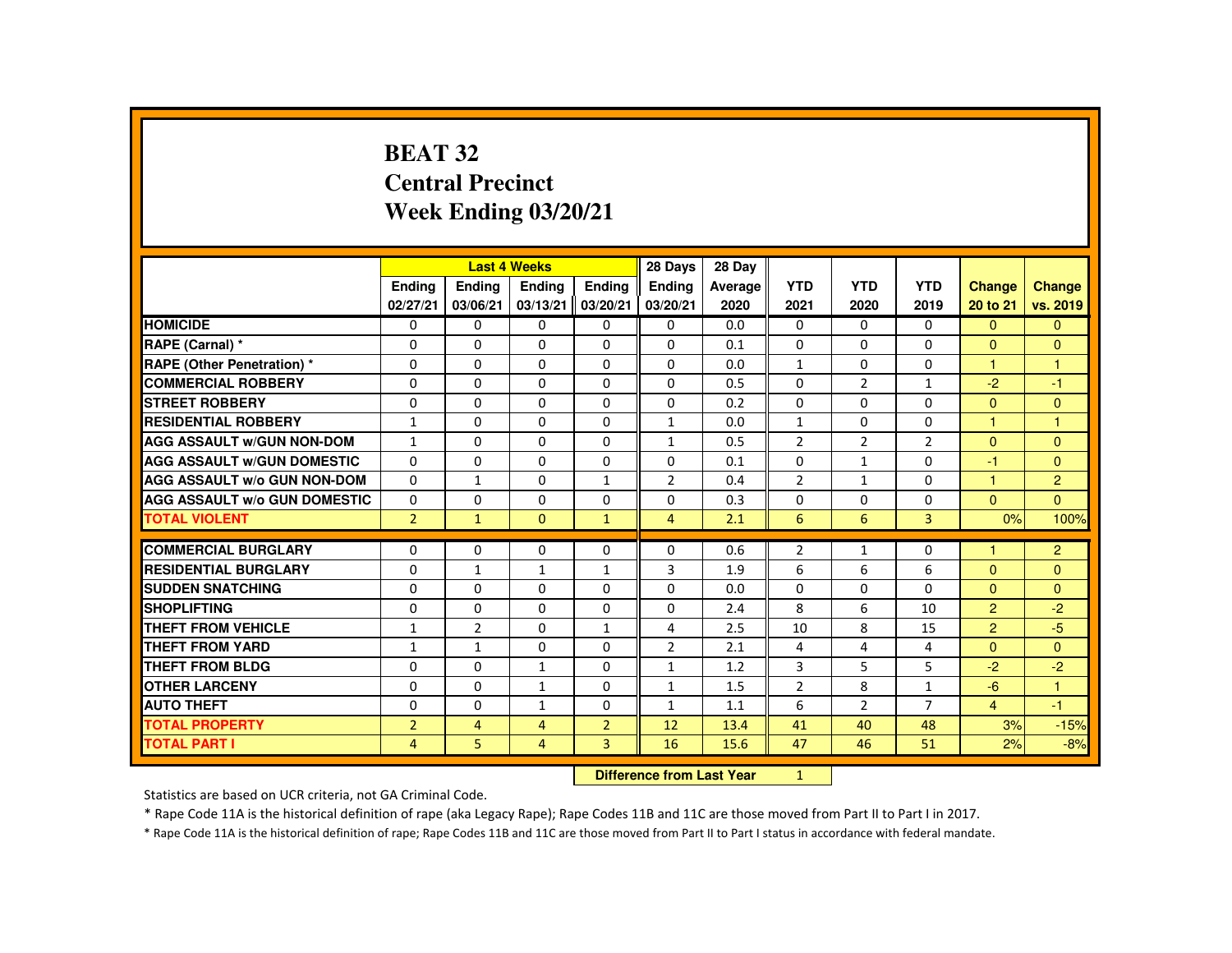# **BEAT 33 Central PrecinctWeek Ending 03/20/21**

|                                     |                |                | <b>Last 4 Weeks</b> |                | 28 Days                   | 28 Day  |                |                |                |                      |                |
|-------------------------------------|----------------|----------------|---------------------|----------------|---------------------------|---------|----------------|----------------|----------------|----------------------|----------------|
|                                     | <b>Endina</b>  | <b>Ending</b>  | <b>Ending</b>       | Ending         | Ending                    | Average | <b>YTD</b>     | <b>YTD</b>     | <b>YTD</b>     | <b>Change</b>        | <b>Change</b>  |
|                                     | 02/27/21       | 03/06/21       | 03/13/21            | 03/20/21       | 03/20/21                  | 2020    | 2021           | 2020           | 2019           | 20 to 21             | vs. 2019       |
| <b>HOMICIDE</b>                     | 0              | 0              | 0                   | $\mathbf{0}$   | 0                         | 0.2     | $\mathbf{0}$   | $\Omega$       | $\mathbf{1}$   | $\Omega$             | $-1$           |
| RAPE (Carnal) *                     | 0              | 0              | 0                   | $\mathbf{0}$   | $\mathbf{0}$              | 0.2     | $\mathbf{0}$   | 0              | 0              | $\Omega$             | $\Omega$       |
| <b>RAPE (Other Penetration) *</b>   | $\Omega$       | 0              | $\Omega$            | $\mathbf{0}$   | $\Omega$                  | 0.0     | $\Omega$       | $\Omega$       | $\Omega$       | $\mathbf{0}$         | $\Omega$       |
| <b>COMMERCIAL ROBBERY</b>           | 0              | $\Omega$       | $\Omega$            | $\Omega$       | 0                         | 0.3     | 0              | $\Omega$       | $\Omega$       | $\Omega$             | $\Omega$       |
| <b>STREET ROBBERY</b>               | $\mathbf{1}$   | $\Omega$       | $\Omega$            | $\Omega$       | $\mathbf{1}$              | 1.0     | $\overline{2}$ | $\overline{2}$ | $\overline{2}$ | $\Omega$             | $\Omega$       |
| <b>RESIDENTIAL ROBBERY</b>          | $\Omega$       | 0              | 0                   | 0              | 0                         | 0.0     | 0              | 0              | 0              | $\mathbf{0}$         | $\Omega$       |
| <b>AGG ASSAULT W/GUN NON-DOM</b>    | $\mathbf{1}$   | $\Omega$       | $\Omega$            | $\mathbf{1}$   | $\overline{2}$            | 0.7     | 5              | 3              | 3              | $\overline{2}$       | $\overline{2}$ |
| <b>AGG ASSAULT W/GUN DOMESTIC</b>   | $\Omega$       | $\Omega$       | $\Omega$            | $\Omega$       | $\Omega$                  | 0.1     | $\Omega$       | $\Omega$       | $\Omega$       | $\Omega$             | $\Omega$       |
| <b>AGG ASSAULT W/o GUN NON-DOM</b>  | $\Omega$       | $\Omega$       | $\Omega$            | $\Omega$       | $\Omega$                  | 0.6     | $\mathbf{1}$   | 4              | $\Omega$       | $-3$                 | $\mathbf{1}$   |
| <b>AGG ASSAULT W/o GUN DOMESTIC</b> | 0              | 0              | 0                   | $\mathbf{0}$   | 0                         | 0.8     | $\Omega$       | 3              | 4              | $-3$                 | $-4$           |
| <b>TOTAL VIOLENT</b>                | $\overline{2}$ | $\mathbf{0}$   | $\mathbf{0}$        | $\mathbf{1}$   | 3                         | 3.8     | 8              | 12             | 10             | $-33%$               | $-20%$         |
| <b>COMMERCIAL BURGLARY</b>          | $\mathbf{1}$   | $\Omega$       | $\mathbf{1}$        | $\Omega$       | $\overline{2}$            | 0.8     | 3              | 4              | $\overline{2}$ | -1                   | $\overline{1}$ |
| <b>RESIDENTIAL BURGLARY</b>         | 0              | $\mathbf{1}$   | $\mathbf{1}$        | 0              | $\overline{2}$            | 1.2     | 3              | $\overline{2}$ | 8              | $\blacktriangleleft$ | $-5$           |
| <b>SUDDEN SNATCHING</b>             | 0              | 0              | 0                   | $\mathbf{0}$   | 0                         | 0.2     | $\Omega$       | 0              | 0              | $\mathbf{0}$         | $\Omega$       |
| <b>SHOPLIFTING</b>                  | 0              | $\overline{2}$ | $\mathbf{1}$        | $\mathbf{1}$   | 4                         | 2.4     | 8              | 10             | 24             | $-2$                 | $-16$          |
| <b>THEFT FROM VEHICLE</b>           | $\Omega$       | $\mathbf{1}$   | $\Omega$            | $\mathbf{1}$   | $\overline{2}$            | 2.9     | 6              | 9              | 6              | $-3$                 | $\Omega$       |
| <b>THEFT FROM YARD</b>              | 0              | 0              | 0                   | $\Omega$       | $\Omega$                  | 3.3     | $\overline{2}$ | 11             | 17             | $-9$                 | $-15$          |
| <b>THEFT FROM BLDG</b>              | 0              | $\mathbf{1}$   | $\Omega$            | $\mathbf{0}$   | $\mathbf{1}$              | 1.2     | $\mathbf{1}$   | $\overline{2}$ | 3              | $-1$                 | $-2$           |
| <b>OTHER LARCENY</b>                | $\Omega$       | $\mathbf{1}$   | $\Omega$            | 3              | 4                         | 1.0     | 5              | $\Omega$       | 6              | 5                    | $-1$           |
| <b>AUTO THEFT</b>                   | 0              | 0              | 0                   | $\mathbf{1}$   | $\mathbf{1}$              | 1.5     | 4              | 6              | 6              | $-2$                 | $-2$           |
| <b>TOTAL PROPERTY</b>               | $\mathbf{1}$   | 6              | 3                   | 6              | 16                        | 14.4    | 32             | 44             | 72             | $-27%$               | $-56%$         |
| <b>TOTAL PART I</b>                 | 3              | 6              | 3                   | $\overline{7}$ | 19                        | 18.3    | 40             | 56             | 82             | $-29%$               | $-51%$         |
|                                     |                |                |                     |                | Difference from Loot Voor |         | AC             |                |                |                      |                |

 **Difference from Last Year** $\mathbf{16}$ 

Statistics are based on UCR criteria, not GA Criminal Code.

\* Rape Code 11A is the historical definition of rape (aka Legacy Rape); Rape Codes 11B and 11C are those moved from Part II to Part I in 2017.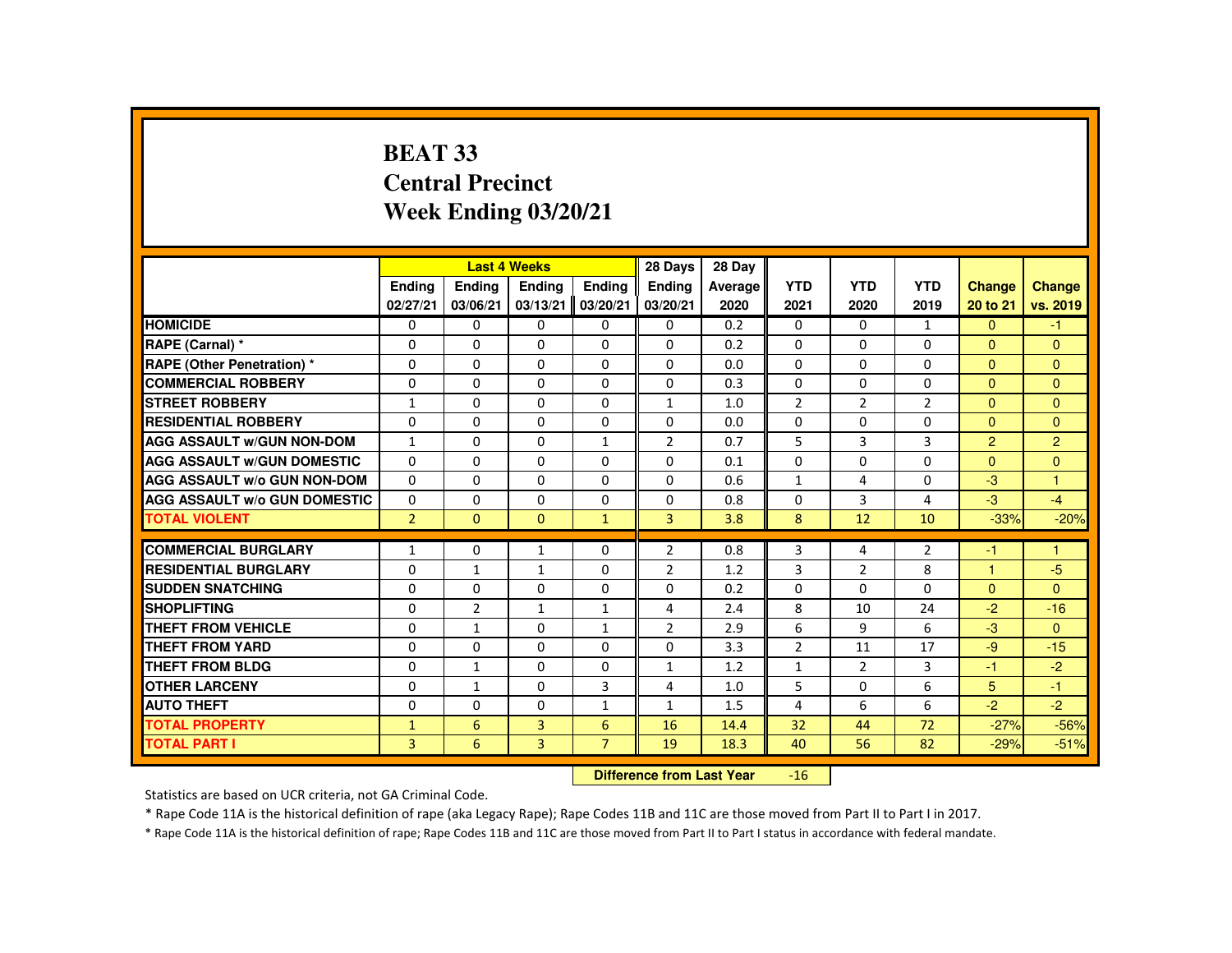# **BEAT 34 Central PrecinctWeek Ending 03/20/21**

|                                     |                |                | <b>Last 4 Weeks</b> |                | 28 Days                   | 28 Day  |                |                |                |                      |                  |
|-------------------------------------|----------------|----------------|---------------------|----------------|---------------------------|---------|----------------|----------------|----------------|----------------------|------------------|
|                                     | <b>Endina</b>  | Ending         | <b>Endina</b>       | Ending         | <b>Endina</b>             | Average | <b>YTD</b>     | <b>YTD</b>     | <b>YTD</b>     | <b>Change</b>        | <b>Change</b>    |
|                                     | 02/27/21       | 03/06/21       | 03/13/21            | 03/20/21       | 03/20/21                  | 2020    | 2021           | 2020           | 2019           | 20 to 21             | vs. 2019         |
| <b>HOMICIDE</b>                     | $\mathbf{0}$   | $\Omega$       | $\Omega$            | $\Omega$       | 0                         | 0.2     | $\mathbf{1}$   | 2              | $\Omega$       | $-1$                 | $\mathbf{1}$     |
| RAPE (Carnal) *                     | $\Omega$       | $\Omega$       | $\mathbf{1}$        | $\Omega$       | 1                         | 0.4     | $\mathbf{1}$   | $\mathbf{1}$   | $\Omega$       | $\mathbf{0}$         | $\mathbf{1}$     |
| <b>RAPE (Other Penetration) *</b>   | $\Omega$       | $\Omega$       | $\Omega$            | $\Omega$       | $\Omega$                  | 0.2     | $\Omega$       | $\mathbf{1}$   | $\mathbf{1}$   | $-1$                 | $-1$             |
| <b>COMMERCIAL ROBBERY</b>           | $\Omega$       | $\Omega$       | $\Omega$            | $\Omega$       | $\Omega$                  | 0.1     | $\Omega$       | $\Omega$       | $\Omega$       | $\Omega$             | $\Omega$         |
| <b>STREET ROBBERY</b>               | $\Omega$       | $\Omega$       | $\Omega$            | $\Omega$       | $\Omega$                  | 1.1     | $\overline{2}$ | 4              | 3              | $-2^{1}$             | $-1$             |
| <b>RESIDENTIAL ROBBERY</b>          | 0              | 0              | 0                   | 0              | 0                         | 0.0     | 0              | 0              | 0              | $\Omega$             | $\mathbf{0}$     |
| <b>AGG ASSAULT W/GUN NON-DOM</b>    | $\Omega$       | $\Omega$       | $\mathbf{1}$        | $\Omega$       | $\mathbf{1}$              | 1.8     | 4              | 5              | 4              | -1                   | $\Omega$         |
| <b>AGG ASSAULT W/GUN DOMESTIC</b>   | $\Omega$       | $\Omega$       | $\Omega$            | $\Omega$       | $\Omega$                  | 0.0     | $\Omega$       | $\Omega$       | 3              | $\Omega$             | $-3$             |
| <b>AGG ASSAULT W/o GUN NON-DOM</b>  | $\mathbf{1}$   | $\Omega$       | $\mathbf{1}$        | $\Omega$       | $\overline{2}$            | 1.1     | $\overline{2}$ | $\mathbf{1}$   | $\Omega$       | $\overline{1}$       | $\overline{2}$   |
| <b>AGG ASSAULT W/o GUN DOMESTIC</b> | $\mathbf{1}$   | $\Omega$       | $\Omega$            | $\Omega$       | $\mathbf{1}$              | 1.4     | 5              | $\overline{7}$ | 3              | $-2$                 | 2 <sup>1</sup>   |
| <b>TOTAL VIOLENT</b>                | $\overline{2}$ | $\Omega$       | $\overline{3}$      | $\Omega$       | 5 <sup>1</sup>            | 6.1     | 15             | 21             | 14             | $-29%$               | 7%               |
| <b>COMMERCIAL BURGLARY</b>          | $\Omega$       | $\Omega$       | $\Omega$            | $\Omega$       | $\Omega$                  | 0.5     | $\overline{2}$ | $\Omega$       | $\Omega$       | 2                    | $\overline{2}$   |
| <b>RESIDENTIAL BURGLARY</b>         |                |                |                     |                |                           |         | 6              |                | 11             |                      |                  |
| <b>SUDDEN SNATCHING</b>             | $\mathbf{1}$   | $\mathbf{1}$   | $\mathbf{1}$        | $\mathbf{1}$   | 4                         | 2.0     |                | 4              |                | 2                    | -5               |
| <b>SHOPLIFTING</b>                  | $\Omega$       | $\Omega$       | $\Omega$            | $\Omega$       | $\Omega$                  | 0.1     | $\mathbf{1}$   | $\mathbf{1}$   | $\mathbf{1}$   | $\mathbf{0}$         | $\Omega$<br>$-1$ |
|                                     | $\Omega$       | $\Omega$       | $\Omega$            | $\Omega$       | $\Omega$                  | 0.6     | $\mathbf{1}$   | $\mathbf{1}$   | $\overline{2}$ | $\Omega$             |                  |
| <b>THEFT FROM VEHICLE</b>           | $\Omega$       | $\Omega$       | $\mathbf{1}$        | $\mathbf{1}$   | $\overline{2}$            | 2.3     | 5              | 5              | 3              | $\Omega$             | $\overline{2}$   |
| <b>THEFT FROM YARD</b>              | $\Omega$       | $\Omega$       | $\Omega$            | $\Omega$       | $\Omega$                  | 1.3     | 4              | $\overline{3}$ | 9              | $\blacktriangleleft$ | $-5$             |
| <b>THEFT FROM BLDG</b>              | $\Omega$       | $\mathbf{1}$   | $\Omega$            | $\Omega$       | $\mathbf{1}$              | 1.4     | $\overline{2}$ | 5              | 3              | $-3$                 | $-1$             |
| <b>OTHER LARCENY</b>                | $\Omega$       | $\mathbf{1}$   | $\Omega$            | $\Omega$       | 1                         | 0.4     | 4              | $\Omega$       | $\overline{2}$ | $\overline{4}$       | $\overline{2}$   |
| <b>AUTO THEFT</b>                   | $\mathbf{1}$   | $\Omega$       | $\Omega$            | $\Omega$       | $\mathbf{1}$              | 2.1     | $\mathbf{1}$   | 5              | 4              | $-4$                 | $-3$             |
| <b>TOTAL PROPERTY</b>               | $\overline{2}$ | $\overline{3}$ | $\overline{2}$      | $\overline{2}$ | $\overline{9}$            | 10.7    | 26             | 24             | 35             | 8%                   | $-26%$           |
| <b>TOTAL PART I</b>                 | 4              | 3              | 5                   | $\overline{2}$ | 14                        | 16.8    | 41             | 45             | 49             | $-9%$                | $-16%$           |
|                                     |                |                |                     |                | Difference from Leat Vacu |         | $\mathbf{A}$   |                |                |                      |                  |

 **Difference from Last Year**-4

Statistics are based on UCR criteria, not GA Criminal Code.

\* Rape Code 11A is the historical definition of rape (aka Legacy Rape); Rape Codes 11B and 11C are those moved from Part II to Part I in 2017.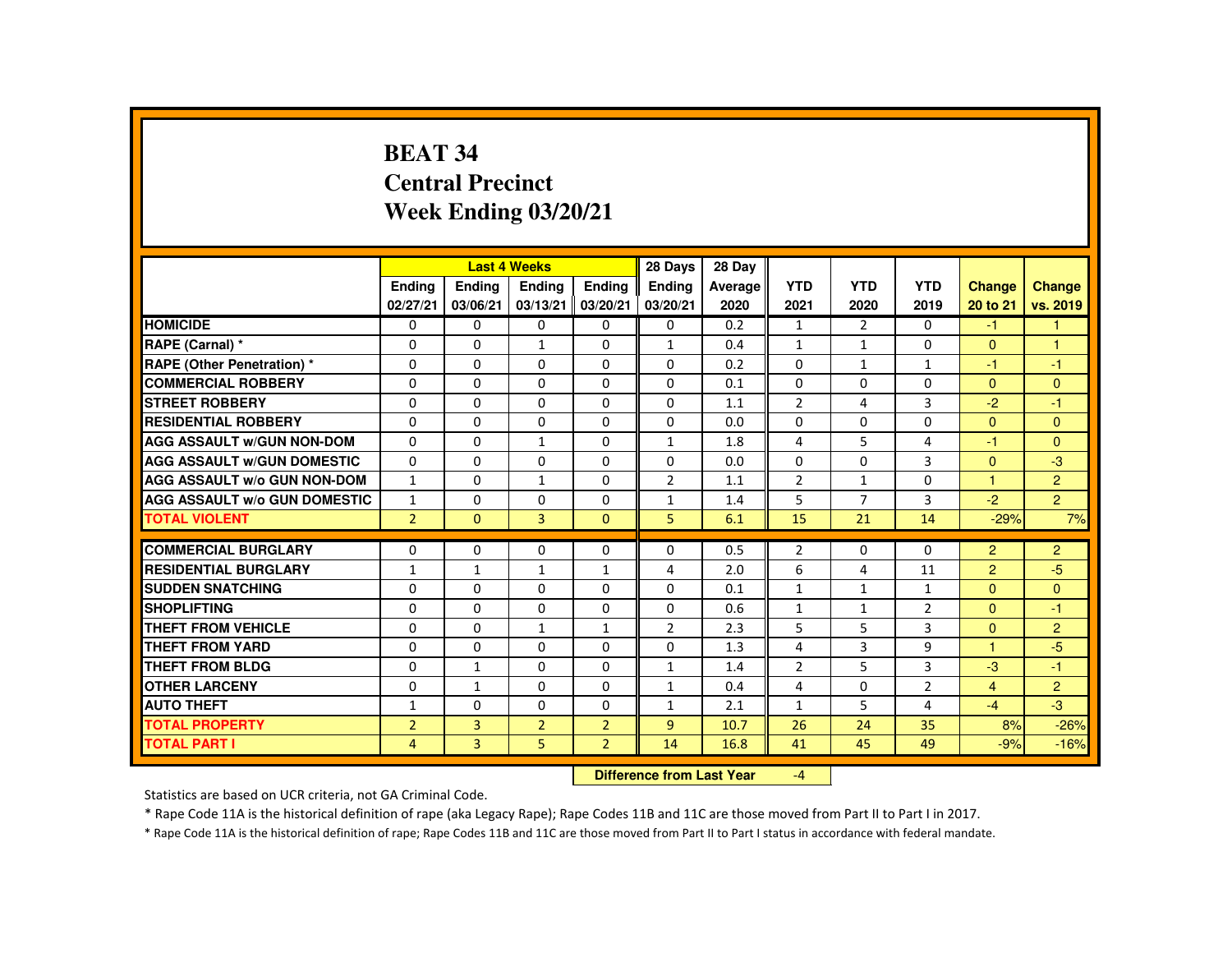# **BEAT 35 Central PrecinctWeek Ending 03/20/21**

|                                     |                | <b>Last 4 Weeks</b> |                |                | 28 Days                   | 28 Day  |                |                |                |                |                |
|-------------------------------------|----------------|---------------------|----------------|----------------|---------------------------|---------|----------------|----------------|----------------|----------------|----------------|
|                                     | <b>Ending</b>  | <b>Ending</b>       | <b>Ending</b>  | Ending         | Ending                    | Average | <b>YTD</b>     | <b>YTD</b>     | <b>YTD</b>     | <b>Change</b>  | Change         |
|                                     | 02/27/21       | 03/06/21            | 03/13/21       | 03/20/21       | 03/20/21                  | 2020    | 2021           | 2020           | 2019           | 20 to 21       | vs. 2019       |
| <b>HOMICIDE</b>                     | $\mathbf{0}$   | $\Omega$            | $\Omega$       | $\Omega$       | 0                         | 0.5     | $\mathbf{1}$   | 3              | 0              | $-2$           | 1.             |
| RAPE (Carnal) *                     | $\Omega$       | $\Omega$            | $\Omega$       | $\Omega$       | $\Omega$                  | 0.2     | $\Omega$       | $\mathbf{1}$   | $\Omega$       | -1             | $\Omega$       |
| <b>RAPE (Other Penetration) *</b>   | $\Omega$       | $\Omega$            | $\Omega$       | $\Omega$       | $\Omega$                  | 0.1     | $\Omega$       | $\Omega$       | 0              | $\Omega$       | $\mathbf{0}$   |
| <b>COMMERCIAL ROBBERY</b>           | $\Omega$       | $\Omega$            | $\Omega$       | $\Omega$       | $\Omega$                  | 0.3     | $\overline{2}$ | $\Omega$       | $\Omega$       | $\overline{2}$ | $\overline{2}$ |
| <b>STREET ROBBERY</b>               | $\Omega$       | $\Omega$            | $\Omega$       | $\mathbf{1}$   | $\mathbf{1}$              | 0.5     | 3              | $\mathbf{1}$   | 3              | $\overline{2}$ | $\Omega$       |
| <b>RESIDENTIAL ROBBERY</b>          | $\Omega$       | $\Omega$            | $\Omega$       | $\Omega$       | $\Omega$                  | 0.1     | $\Omega$       | $\mathbf{1}$   | $\Omega$       | -1             | $\mathbf{0}$   |
| <b>AGG ASSAULT W/GUN NON-DOM</b>    | $\Omega$       | $\Omega$            | $\mathbf{1}$   | $\Omega$       | $\mathbf{1}$              | 1.7     | $\overline{2}$ | $\overline{2}$ | 3              | $\Omega$       | $-1$           |
| <b>AGG ASSAULT W/GUN DOMESTIC</b>   | $\Omega$       | $\Omega$            | $\Omega$       | $\Omega$       | $\Omega$                  | 0.2     | $\Omega$       | $\mathbf{1}$   | $\mathbf{1}$   | -1             | $-1$           |
| <b>AGG ASSAULT W/o GUN NON-DOM</b>  | $\Omega$       | $\Omega$            | $\Omega$       | $\mathbf{1}$   | 1                         | 0.5     | 1              | $\mathbf{0}$   | 0              | $\mathbf{1}$   | $\mathbf{1}$   |
| <b>AGG ASSAULT W/o GUN DOMESTIC</b> | $\Omega$       | $\Omega$            | $\Omega$       | $\Omega$       | $\Omega$                  | 1.1     | $\overline{2}$ | $\overline{2}$ | 3              | $\Omega$       | $-1$           |
| <b>TOTAL VIOLENT</b>                | $\Omega$       | $\mathbf{0}$        | $\mathbf{1}$   | $\overline{2}$ | $\overline{3}$            | 5.1     | 11             | 11             | 10             | 0%             | 10%            |
| <b>COMMERCIAL BURGLARY</b>          | $\Omega$       | $\Omega$            | $\Omega$       | $\Omega$       | $\Omega$                  | 0.5     | $\overline{2}$ | $\overline{2}$ | $\mathbf{1}$   | $\mathbf{0}$   | 1              |
| <b>RESIDENTIAL BURGLARY</b>         | $\Omega$       | $\Omega$            | $\overline{2}$ | $\Omega$       | 2                         | 2.3     | 8              | 13             | 6              | $-5$           | $\overline{2}$ |
| <b>SUDDEN SNATCHING</b>             | $\Omega$       | $\Omega$            | $\Omega$       | $\Omega$       | $\Omega$                  | 0.0     | $\Omega$       | $\Omega$       | $\Omega$       | $\Omega$       | $\Omega$       |
| <b>SHOPLIFTING</b>                  | $\Omega$       | $\Omega$            | $\overline{2}$ | $\mathbf{0}$   | $\overline{2}$            | 2.5     | 9              | $\overline{7}$ | 8              | $\overline{2}$ | 1              |
| <b>THEFT FROM VEHICLE</b>           | $\mathbf{1}$   | $\mathbf{1}$        | $\overline{2}$ | $\mathbf{1}$   | 5                         | 3.0     | 9              | 4              | 12             | 5              | $-3$           |
| <b>THEFT FROM YARD</b>              | $\mathbf{1}$   | $\mathbf{1}$        | $\Omega$       | $\Omega$       | $\overline{2}$            | 0.5     | 6              | $\Omega$       | $\overline{2}$ | 6              | $\overline{4}$ |
| <b>THEFT FROM BLDG</b>              | $\mathbf{1}$   | $\Omega$            | $\Omega$       | $\Omega$       | $\mathbf{1}$              | 1.2     | 4              | 3              | $\overline{2}$ | 1              | $\overline{2}$ |
| <b>OTHER LARCENY</b>                | $\overline{2}$ | $\mathbf{1}$        | $\Omega$       | $\Omega$       | 3                         | 0.3     | 5              | $\mathbf{1}$   | 4              | $\overline{4}$ | $\mathbf{1}$   |
| <b>AUTO THEFT</b>                   | 1              | $\Omega$            | $\mathbf{0}$   | $\Omega$       | $\mathbf{1}$              | 2.8     | 4              | 9              | 6              | $-5$           | $-2$           |
| <b>TOTAL PROPERTY</b>               | 6              | $\overline{3}$      | 6              | $\mathbf{1}$   | 16                        | 13.1    | 47             | 39             | 41             | 21%            | 15%            |
| <b>TOTAL PART I</b>                 | 6              | $\overline{3}$      | $\overline{7}$ | $\overline{3}$ | 19                        | 18.3    | 58             | 50             | 51             | 16%            | 14%            |
|                                     |                |                     |                |                | Difference from Last Year |         | 8              |                |                |                |                |

 **Difference from Last Year**

Statistics are based on UCR criteria, not GA Criminal Code.

\* Rape Code 11A is the historical definition of rape (aka Legacy Rape); Rape Codes 11B and 11C are those moved from Part II to Part I in 2017.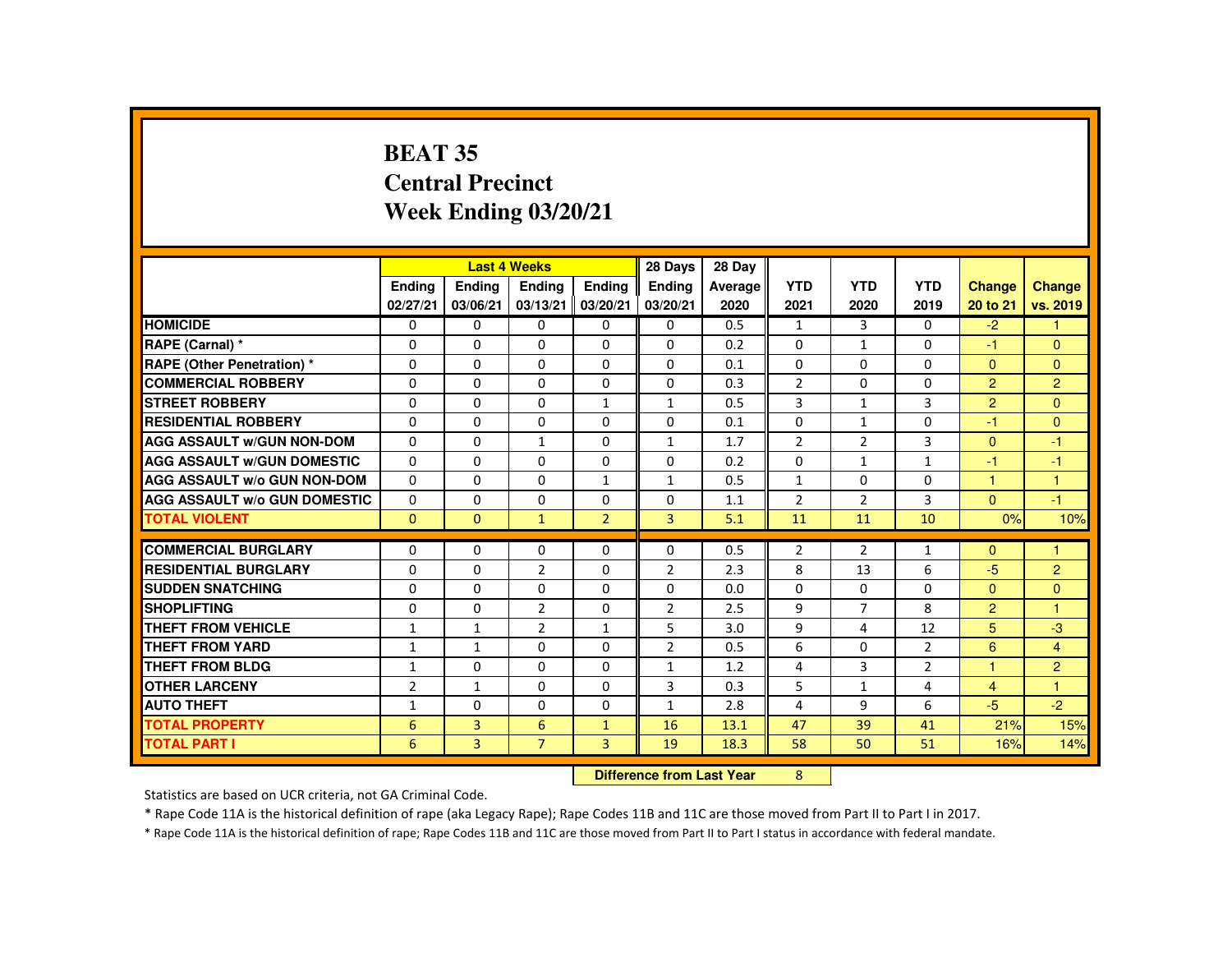#### **BEAT 36 Central PrecinctWeek Ending 03/20/21**

|                                     |                |                | <b>Last 4 Weeks</b> |                    | 28 Days             | 28 Day  |                |                |                |                |                |
|-------------------------------------|----------------|----------------|---------------------|--------------------|---------------------|---------|----------------|----------------|----------------|----------------|----------------|
|                                     | <b>Ending</b>  | <b>Ending</b>  | <b>Ending</b>       | Ending             | <b>Ending</b>       | Average | <b>YTD</b>     | <b>YTD</b>     | <b>YTD</b>     | <b>Change</b>  | <b>Change</b>  |
|                                     | 02/27/21       | 03/06/21       | 03/13/21            | 03/20/21           | 03/20/21            | 2020    | 2021           | 2020           | 2019           | 20 to 21       | vs. 2019       |
| <b>HOMICIDE</b>                     | 0              | 0              | 0                   | 0                  | 0                   | 0.2     | $\mathbf{0}$   | 0              | $\mathbf{0}$   | $\mathbf{0}$   | $\mathbf{0}$   |
| RAPE (Carnal) *                     | $\Omega$       | $\Omega$       | $\Omega$            | $\Omega$           | $\Omega$            | 0.4     | $\Omega$       | $\mathbf{1}$   | $\Omega$       | $-1$           | $\Omega$       |
| <b>RAPE (Other Penetration) *</b>   | $\Omega$       | 0              | 0                   | 0                  | 0                   | 0.0     | $\Omega$       | 0              | 0              | $\mathbf{0}$   | $\mathbf{0}$   |
| <b>COMMERCIAL ROBBERY</b>           | $\Omega$       | $\Omega$       | $\Omega$            | $\Omega$           | $\Omega$            | 0.0     | $\mathbf{1}$   | $\Omega$       | $\Omega$       | $\overline{1}$ | $\overline{1}$ |
| <b>STREET ROBBERY</b>               | $\Omega$       | $\Omega$       | $\Omega$            | $\Omega$           | $\Omega$            | 0.2     | $\Omega$       | $\Omega$       | $\mathbf{1}$   | $\Omega$       | $-1$           |
| <b>RESIDENTIAL ROBBERY</b>          | $\Omega$       | $\Omega$       | $\Omega$            | $\Omega$           | $\Omega$            | 0.3     | $\Omega$       | $\overline{2}$ | $\mathbf{1}$   | $-2$           | $-1$           |
| <b>AGG ASSAULT w/GUN NON-DOM</b>    | $\overline{2}$ | $\mathbf{1}$   | 0                   | 0                  | 3                   | 0.4     | 5              | 0              | $\overline{2}$ | 5              | 3              |
| <b>AGG ASSAULT W/GUN DOMESTIC</b>   | $\Omega$       | 0              | 0                   | 0                  | 0                   | 0.2     | 0              | $\mathbf{1}$   | 0              | $-1$           | $\mathbf{0}$   |
| <b>AGG ASSAULT W/o GUN NON-DOM</b>  | $\Omega$       | $\Omega$       | $\Omega$            | $\Omega$           | $\Omega$            | 0.5     | $\mathbf{1}$   | $\mathbf{1}$   | $\Omega$       | $\Omega$       | $\overline{1}$ |
| <b>AGG ASSAULT W/o GUN DOMESTIC</b> | $\mathbf{1}$   | $\mathbf{1}$   | $\mathbf{1}$        | $\Omega$           | 3                   | 1.0     | 3              | 4              | $\mathbf{1}$   | $-1$           | $\overline{2}$ |
| <b>TOTAL VIOLENT</b>                | $\overline{3}$ | $\overline{2}$ | $\mathbf{1}$        | $\Omega$           | 6                   | 3.0     | 10             | 9              | 5              | 11%            | 100%           |
| <b>COMMERCIAL BURGLARY</b>          | 0              | $\Omega$       | 0                   | $\Omega$           | $\Omega$            | 0.6     | 3              | 0              | 3              | 3              | $\mathbf{0}$   |
| <b>RESIDENTIAL BURGLARY</b>         | $\Omega$       | $\Omega$       | $\Omega$            | $\Omega$           | $\Omega$            | 1.0     | $\overline{2}$ | 8              | $\mathbf{1}$   | $-6$           | $\overline{1}$ |
| <b>SUDDEN SNATCHING</b>             | 0              | 0              | $\Omega$            | 0                  | 0                   | 0.2     | $\Omega$       | $\Omega$       | $\Omega$       | $\overline{0}$ | $\mathbf{0}$   |
| <b>SHOPLIFTING</b>                  | 4              | $\overline{2}$ | $\overline{2}$      | $\overline{2}$     | 10                  | 3.9     | 14             | 14             | 10             | $\Omega$       | $\overline{4}$ |
| <b>THEFT FROM VEHICLE</b>           | $\Omega$       | $\Omega$       | $\mathbf{1}$        | $\Omega$           | 1                   | 2.8     | 8              | 10             | 8              | $-2$           | $\Omega$       |
| <b>THEFT FROM YARD</b>              | $\Omega$       | $\Omega$       | $\Omega$            | $\Omega$           | 0                   | 1.4     | $\overline{2}$ | 4              | 3              | $-2$           | $-1$           |
| <b>THEFT FROM BLDG</b>              | $\mathbf{1}$   | $\Omega$       | $\Omega$            | $\Omega$           | $\mathbf{1}$        | 1.5     | 3              | 4              | 12             | $-1$           | $-9$           |
| <b>OTHER LARCENY</b>                | 0              | $\mathbf{1}$   | $\Omega$            | 0                  | $\mathbf{1}$        | 0.2     | $\mathbf{1}$   | $\overline{2}$ | 0              | $-1$           | $\overline{1}$ |
| <b>AUTO THEFT</b>                   | 0              | $\mathbf{1}$   | $\Omega$            | $\Omega$           | $\mathbf{1}$        | 2.5     | 3              | 5              | 5              | $-2$           | $-2$           |
| <b>TOTAL PROPERTY</b>               | 5              | $\overline{4}$ | 3                   | $\overline{2}$     | 14                  | 14.0    | 36             | 47             | 42             | $-23%$         | $-14%$         |
| <b>TOTAL PART I</b>                 | 8              | 6              | $\overline{4}$      | $\overline{2}$     | 20                  | 17.0    | 46             | 56             | 47             | $-18%$         | $-2%$          |
|                                     |                |                |                     | <b>INTERNATION</b> | and formed and Many |         | $\overline{A}$ |                |                |                |                |

 **Difference from Last Year**-10

Statistics are based on UCR criteria, not GA Criminal Code.

\* Rape Code 11A is the historical definition of rape (aka Legacy Rape); Rape Codes 11B and 11C are those moved from Part II to Part I in 2017.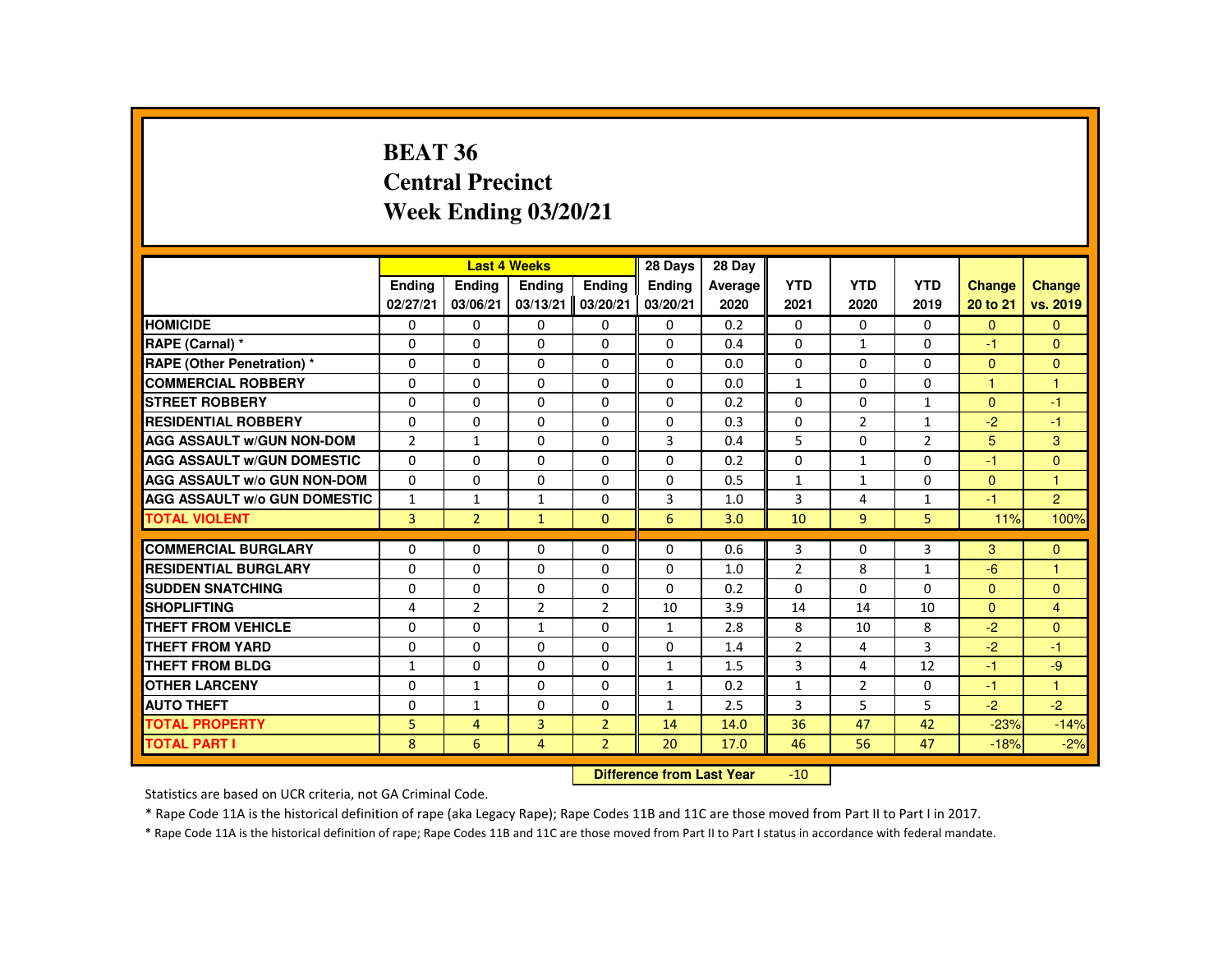## **BEAT 41 South PrecinctWeek Ending 03/20/21**

|                                     |                            |                | <b>Last 4 Weeks</b> |               | 28 Days        | 28 Day     |                |                |                |                |                |
|-------------------------------------|----------------------------|----------------|---------------------|---------------|----------------|------------|----------------|----------------|----------------|----------------|----------------|
|                                     | Ending                     | Ending         | Ending              | <b>Endina</b> | <b>Endina</b>  | Average    | <b>YTD</b>     | <b>YTD</b>     | <b>YTD</b>     | <b>Change</b>  | Change         |
|                                     | 02/27/21                   | 03/06/21       | 03/13/21            | 03/20/21      | 03/20/21       | 2020       | 2021           | 2020           | 2019           | 20 to 21       | vs. 2019       |
| <b>HOMICIDE</b>                     | 0                          | $\Omega$       | $\Omega$            | $\Omega$      | 0              | 0.0        | 0              | $\Omega$       | $\Omega$       | $\Omega$       | $\mathbf{0}$   |
| RAPE (Carnal) *                     | $\Omega$                   | $\Omega$       | $\Omega$            | $\Omega$      | $\Omega$       | 0.1        | $\Omega$       | $\Omega$       | $\mathbf{1}$   | $\mathbf{0}$   | $-1$           |
| RAPE (Other Penetration) *          | 0                          | $\Omega$       | $\Omega$            | $\Omega$      | 0              | 0.1        | $\mathbf{1}$   | $\Omega$       | $\Omega$       | $\overline{1}$ | $\mathbf{1}$   |
| <b>COMMERCIAL ROBBERY</b>           | $\Omega$                   | $\Omega$       | $\Omega$            | $\Omega$      | $\Omega$       | 0.2        | $\mathbf{1}$   | $\Omega$       | $\Omega$       | 1              | $\overline{1}$ |
| <b>STREET ROBBERY</b>               | $\Omega$                   | $\Omega$       | $\Omega$            | $\Omega$      | $\Omega$       | 0.6        | $\Omega$       | $\mathbf{1}$   | $\overline{2}$ | $-1$           | $-2$           |
| <b>RESIDENTIAL ROBBERY</b>          | $\mathbf{0}$               | $\Omega$       | $\mathbf{0}$        | 0             | 0              | 0.1        | 0              | 0              | 0              | $\mathbf{0}$   | $\Omega$       |
| <b>AGG ASSAULT W/GUN NON-DOM</b>    | $\mathbf{1}$               | $\Omega$       | $\Omega$            | $\Omega$      | $\mathbf{1}$   | 0.5        | 3              | $\Omega$       | $\Omega$       | 3              | 3              |
| <b>AGG ASSAULT W/GUN DOMESTIC</b>   | $\Omega$                   | $\Omega$       | $\Omega$            | $\Omega$      | $\Omega$       | 0.1        | $\Omega$       | $\Omega$       | $\Omega$       | $\Omega$       | $\overline{0}$ |
| <b>AGG ASSAULT W/o GUN NON-DOM</b>  | $\Omega$                   | $\Omega$       | $\mathbf{1}$        | $\Omega$      | $\mathbf{1}$   | 0.5        | $\mathbf{1}$   | $\Omega$       | $\mathbf{1}$   | $\mathbf{1}$   | $\Omega$       |
| <b>AGG ASSAULT W/o GUN DOMESTIC</b> | 0                          | $\Omega$       | $\Omega$            | $\Omega$      | $\Omega$       | 0.6        | $\Omega$       | $\Omega$       | $\mathbf{1}$   | $\mathbf{0}$   | $-1$           |
| <b>TOTAL VIOLENT</b>                | $\mathbf{1}$               | $\Omega$       | $\mathbf{1}$        | $\mathbf{0}$  | $\overline{2}$ | 2.6        | 6              | $\mathbf{1}$   | 5              | 500%           | 20%            |
| <b>COMMERCIAL BURGLARY</b>          | $\overline{2}$             | $\Omega$       | $\Omega$            | $\Omega$      | $\overline{2}$ | 0.5        | $\overline{7}$ | $\Omega$       | $\overline{3}$ | $\overline{7}$ | $\overline{4}$ |
| <b>RESIDENTIAL BURGLARY</b>         | $\Omega$                   | $\Omega$       | $\Omega$            | $\Omega$      | 0              | 0.9        | $\mathbf{1}$   | $\overline{2}$ | 0              | -1             | $\overline{1}$ |
| <b>SUDDEN SNATCHING</b>             | $\mathbf{0}$               | $\Omega$       | $\Omega$            | $\Omega$      | $\Omega$       | 0.1        | $\mathbf{1}$   | $\Omega$       | $\Omega$       | 1              | $\overline{1}$ |
| <b>SHOPLIFTING</b>                  | $\overline{2}$             | $\Omega$       | $\Omega$            | $\Omega$      | $\overline{2}$ | 0.9        | 8              | $\mathbf{1}$   | 11             | $\overline{7}$ | $-3$           |
| <b>THEFT FROM VEHICLE</b>           | $\mathbf{1}$               | $\overline{2}$ | $\mathbf{1}$        | $\Omega$      | 4              | 3.5        | 11             | $\overline{7}$ | 18             | $\overline{4}$ | $-7$           |
| <b>THEFT FROM YARD</b>              | $\mathbf{1}$               | $\Omega$       | $\mathbf{1}$        | $\Omega$      | $\overline{2}$ | 0.8        | 3              | $\Omega$       | 3              | $\mathbf{3}$   | $\Omega$       |
| <b>THEFT FROM BLDG</b>              |                            | $\Omega$       | $\Omega$            | $\Omega$      | $\Omega$       |            | $\Omega$       |                |                | $-4$           | $-12$          |
| <b>OTHER LARCENY</b>                | $\mathbf{0}$<br>$\Omega$   | $\Omega$       | $\Omega$            | $\Omega$      | $\Omega$       | 2.3<br>0.4 | $\overline{2}$ | 4              | 12<br>$\Omega$ | $\overline{1}$ | $\overline{2}$ |
|                                     |                            |                |                     |               |                |            |                | 1              |                |                |                |
| <b>AUTO THEFT</b>                   | $\Omega$                   | $\Omega$       | $\Omega$            | $\mathbf{1}$  | $\mathbf{1}$   | 1.7        | 3              | 4              | 4              | $-1$           | $-1$           |
| <b>TOTAL PROPERTY</b>               | 6                          | 2 <sup>1</sup> | $\overline{2}$      | $\mathbf{1}$  | 11             | 11.1       | 36             | 19             | 51             | 89%            | $-29%$         |
| <b>TOTAL PART I</b>                 | $\overline{7}$             | $\overline{2}$ | $\overline{3}$      | $\mathbf{1}$  | 13             | 13.7       | 42             | 20             | 56             | 110%           | $-25%$         |
|                                     | Difference from Least Vacu |                |                     |               |                |            |                |                |                |                |                |

 **Difference from Last Year**<sup>22</sup>

Statistics are based on UCR criteria, not GA Criminal Code.

\* Rape Code 11A is the historical definition of rape (aka Legacy Rape); Rape Codes 11B and 11C are those moved from Part II to Part I in 2017.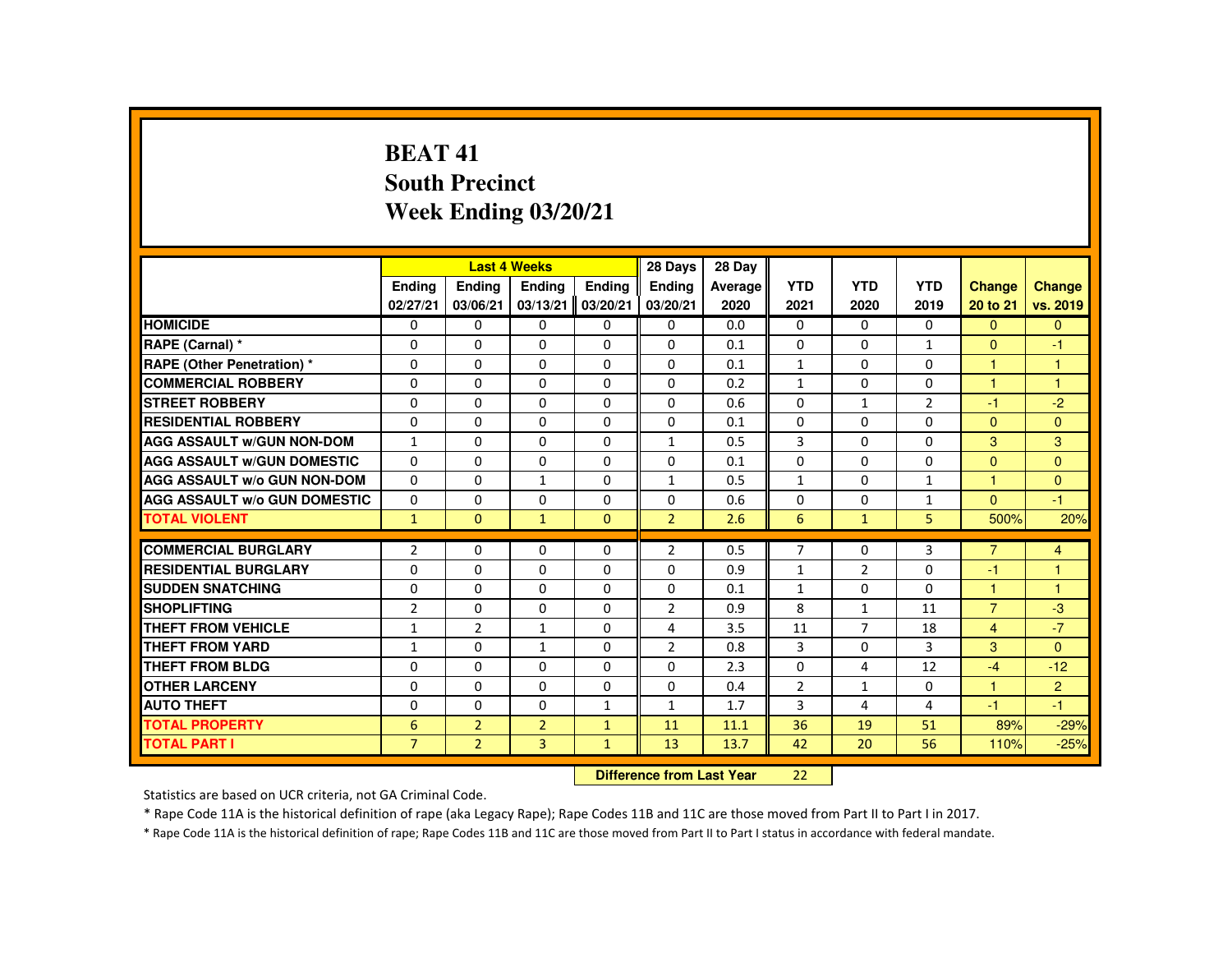# **BEAT 42 South PrecinctWeek Ending 03/20/21**

|                                     |                |                | <b>Last 4 Weeks</b> |                | 28 Days        | 28 Day  |                |                |                |                      |                |
|-------------------------------------|----------------|----------------|---------------------|----------------|----------------|---------|----------------|----------------|----------------|----------------------|----------------|
|                                     | Ending         | Ending         | Ending              | Ending         | Ending         | Average | <b>YTD</b>     | <b>YTD</b>     | <b>YTD</b>     | <b>Change</b>        | Change         |
|                                     | 02/27/21       | 03/06/21       | 03/13/21            | 03/20/21       | 03/20/21       | 2020    | 2021           | 2020           | 2019           | 20 to 21             | vs. 2019       |
| <b>HOMICIDE</b>                     | 0              | $\Omega$       | $\Omega$            | $\Omega$       | 0              | 0.0     | 0              | $\Omega$       | 0              | $\Omega$             | $\mathbf{0}$   |
| RAPE (Carnal) *                     | 0              | $\Omega$       | $\Omega$            | $\Omega$       | $\Omega$       | 0.3     | $\Omega$       | $\Omega$       | $\Omega$       | $\Omega$             | $\Omega$       |
| <b>RAPE (Other Penetration) *</b>   | $\Omega$       | $\Omega$       | $\Omega$            | $\Omega$       | $\Omega$       | 0.2     | $\Omega$       | $\mathbf{1}$   | $\Omega$       | -1                   | $\Omega$       |
| <b>COMMERCIAL ROBBERY</b>           | $\Omega$       | $\Omega$       | $\Omega$            | $\Omega$       | $\Omega$       | 0.5     | $\Omega$       | 4              | $\overline{2}$ | $-4$                 | $-2$           |
| <b>STREET ROBBERY</b>               | $\Omega$       | $\Omega$       | $\Omega$            | $\Omega$       | $\Omega$       | 0.2     | $\overline{2}$ | $\Omega$       | $\mathbf{1}$   | $\overline{2}$       | $\mathbf{1}$   |
| <b>RESIDENTIAL ROBBERY</b>          | $\Omega$       | $\Omega$       | $\mathbf{0}$        | 0              | 0              | 0.2     | $\mathbf{1}$   | 1              | 0              | $\Omega$             | 1              |
| <b>AGG ASSAULT W/GUN NON-DOM</b>    | $\mathbf{0}$   | $\mathbf{1}$   | $\Omega$            | $\Omega$       | $\mathbf{1}$   | 0.3     | $\mathbf{1}$   | $\Omega$       | $\Omega$       |                      | $\overline{1}$ |
| <b>AGG ASSAULT W/GUN DOMESTIC</b>   | $\Omega$       | $\mathbf{0}$   | $\Omega$            | $\Omega$       | $\Omega$       | 0.0     | $\Omega$       | $\Omega$       | $\mathbf{1}$   | $\Omega$             | $-1$           |
| <b>AGG ASSAULT W/o GUN NON-DOM</b>  | $\Omega$       | $\mathbf{1}$   | $\Omega$            | $\Omega$       | $\mathbf{1}$   | 0.6     | $\overline{2}$ | $\mathbf{1}$   | $\mathbf{1}$   | 1                    | $\overline{1}$ |
| <b>AGG ASSAULT W/o GUN DOMESTIC</b> | $\Omega$       | $\Omega$       | $\Omega$            | $\Omega$       | $\Omega$       | 0.2     | $\overline{2}$ | $\mathbf{1}$   | $\Omega$       | $\blacktriangleleft$ | $\overline{2}$ |
| <b>TOTAL VIOLENT</b>                | $\Omega$       | $\overline{2}$ | $\Omega$            | $\Omega$       | $\overline{2}$ | 2.5     | 8              | 8              | 5              | 0%                   | 60%            |
| <b>COMMERCIAL BURGLARY</b>          | $\Omega$       | $\Omega$       | $\Omega$            | $\Omega$       | $\Omega$       | 0.7     | 4              | $\Omega$       | 3              | $\overline{4}$       | $\overline{1}$ |
| <b>RESIDENTIAL BURGLARY</b>         | $\Omega$       | $\Omega$       | $\mathbf{1}$        | $\Omega$       | $\mathbf{1}$   | 0.2     | $\mathbf{1}$   | $\Omega$       | $\mathbf{1}$   | 1                    | $\Omega$       |
| <b>SUDDEN SNATCHING</b>             | $\Omega$       | $\Omega$       | $\mathbf{0}$        | $\mathbf{0}$   | 0              | 0.2     | $\mathbf{1}$   | 0              | $\overline{2}$ | $\overline{1}$       | $-1$           |
| <b>SHOPLIFTING</b>                  | $\overline{2}$ | $\overline{2}$ | $\Omega$            | 3              | $\overline{7}$ | 13.3    | 40             | 58             | 77             | $-18$                | $-37$          |
| <b>THEFT FROM VEHICLE</b>           | $\mathbf{0}$   | $\Omega$       | $\Omega$            | $\Omega$       | 0              | 3.8     | 6              | 9              | 10             | $-3$                 | $-4$           |
| <b>THEFT FROM YARD</b>              | $\overline{2}$ | $\Omega$       | $\Omega$            | $\mathbf{1}$   | 3              | 1.4     | 4              | $\overline{2}$ | $\overline{2}$ | $\overline{2}$       | $\overline{2}$ |
| <b>THEFT FROM BLDG</b>              | 0              | $\mathbf{1}$   | $\Omega$            | $\Omega$       | 1              | 2.1     | 4              | 11             | 8              | $-7$                 | $-4$           |
| <b>OTHER LARCENY</b>                | $\Omega$       | $\Omega$       | $\Omega$            | $\mathbf{1}$   | $\mathbf{1}$   | 0.6     | $\overline{2}$ | 0              | $\mathbf{1}$   | $\overline{2}$       | $\mathbf{1}$   |
| <b>AUTO THEFT</b>                   | $\Omega$       | $\mathbf{1}$   | $\Omega$            | $\Omega$       | $\mathbf{1}$   | 1.8     | 5              | 3              | 5              | $\overline{2}$       | $\Omega$       |
| <b>TOTAL PROPERTY</b>               | $\overline{4}$ | $\overline{4}$ | $\mathbf{1}$        | 5 <sup>1</sup> | 14             | 24.1    | 67             | 83             | 109            | $-19%$               | $-39%$         |
| <b>TOTAL PART I</b>                 | $\overline{4}$ | 6              | $\mathbf{1}$        | 5              | 16             | 26.5    | 75             | 91             | 114            | $-18%$               | $-34%$         |
|                                     |                |                |                     |                |                |         |                |                |                |                      |                |

 **Difference from Last Year**-16

Statistics are based on UCR criteria, not GA Criminal Code.

\* Rape Code 11A is the historical definition of rape (aka Legacy Rape); Rape Codes 11B and 11C are those moved from Part II to Part I in 2017.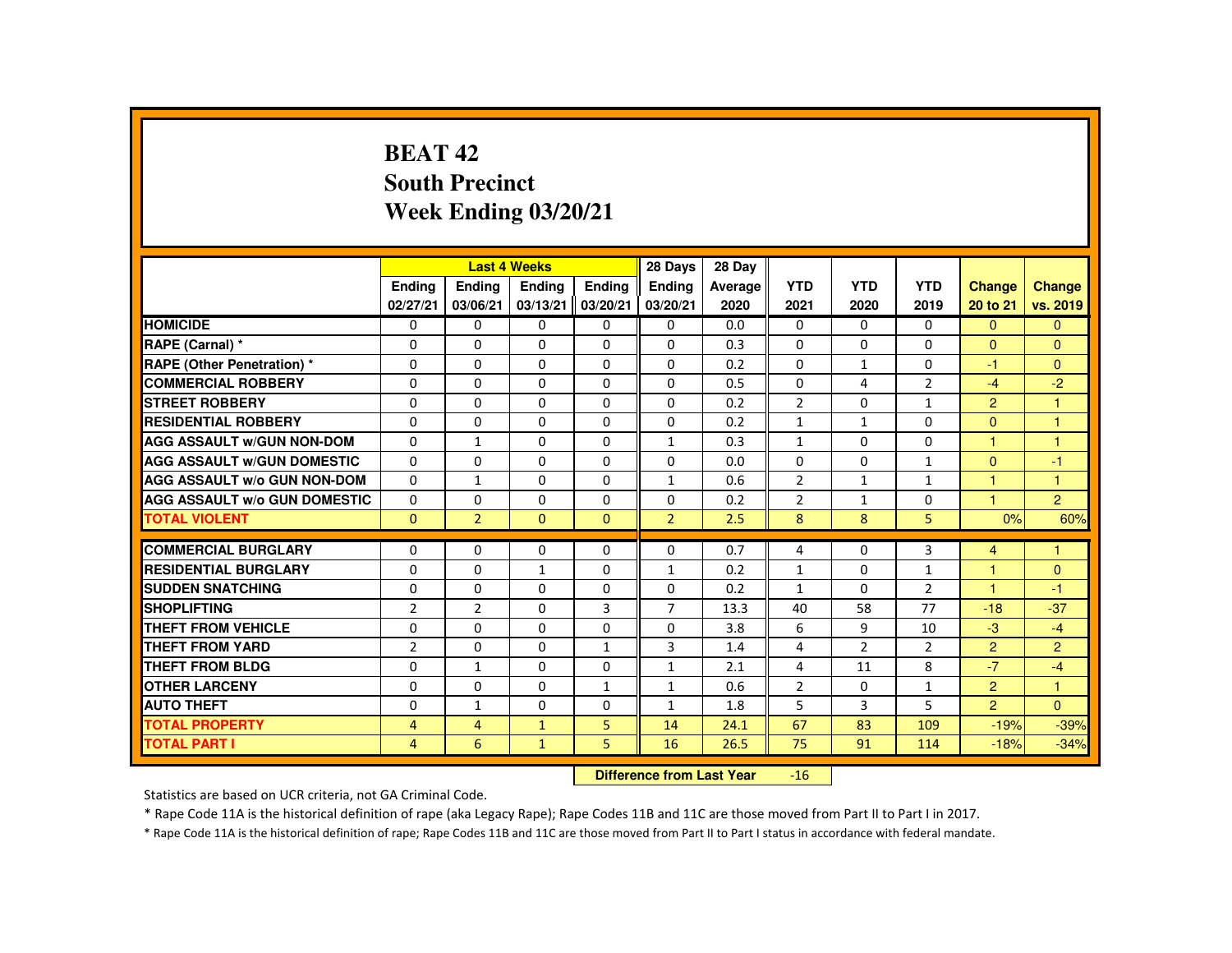# **BEAT 43 South PrecinctWeek Ending 03/20/21**

|                                     |                |                | <b>Last 4 Weeks</b>              |                | 28 Days        | 28 Day  |                |                |                |                      |                      |
|-------------------------------------|----------------|----------------|----------------------------------|----------------|----------------|---------|----------------|----------------|----------------|----------------------|----------------------|
|                                     | Ending         | Ending         | <b>Endina</b>                    | <b>Endina</b>  | <b>Endina</b>  | Average | <b>YTD</b>     | <b>YTD</b>     | <b>YTD</b>     | <b>Change</b>        | <b>Change</b>        |
|                                     | 02/27/21       | 03/06/21       | 03/13/21                         | 03/20/21       | 03/20/21       | 2020    | 2021           | 2020           | 2019           | 20 to 21             | vs. 2019             |
| <b>HOMICIDE</b>                     | $\mathbf{0}$   | $\Omega$       | 0                                | 0              | $\mathbf{0}$   | 0.0     | $\Omega$       | $\Omega$       | $\mathbf{1}$   | $\Omega$             | $-1$                 |
| RAPE (Carnal) *                     | $\Omega$       | $\Omega$       | $\Omega$                         | $\Omega$       | $\Omega$       | 0.2     | $\Omega$       | $\Omega$       | $\Omega$       | $\Omega$             | $\Omega$             |
| RAPE (Other Penetration) *          | $\Omega$       | $\Omega$       | $\Omega$                         | $\Omega$       | $\Omega$       | 0.2     | $\Omega$       | $\Omega$       | $\Omega$       | $\Omega$             | $\Omega$             |
| <b>COMMERCIAL ROBBERY</b>           | $\Omega$       | $\Omega$       | $\Omega$                         | $\Omega$       | $\Omega$       | 0.7     | $\mathbf{1}$   | $\overline{2}$ | $\Omega$       | $-1$                 | $\blacktriangleleft$ |
| <b>STREET ROBBERY</b>               | $\Omega$       | $\Omega$       | $\Omega$                         | $\Omega$       | $\Omega$       | 0.4     | $\mathbf{1}$   | $\Omega$       | $\Omega$       | $\blacktriangleleft$ | $\blacktriangleleft$ |
| <b>RESIDENTIAL ROBBERY</b>          | $\Omega$       | $\Omega$       | $\Omega$                         | $\Omega$       | $\Omega$       | 0.0     | $\Omega$       | $\Omega$       | $\Omega$       | $\mathbf{0}$         | $\Omega$             |
| <b>AGG ASSAULT w/GUN ON-DOM</b>     | $\mathbf{1}$   | $\Omega$       | $\Omega$                         | $\Omega$       | $\mathbf{1}$   | 1.5     | $\overline{2}$ | 4              | $\overline{2}$ | $-2$                 | $\Omega$             |
| <b>AGG ASSAULT W/GUN DOMESTIC</b>   | $\Omega$       | $\Omega$       | $\Omega$                         | $\Omega$       | $\Omega$       | 0.2     | $\Omega$       | $\Omega$       | $\Omega$       | $\Omega$             | $\Omega$             |
| <b>AGG ASSAULT W/o GUN NON-DOM</b>  | $\Omega$       | $\Omega$       | $\mathbf{1}$                     | $\Omega$       | 1              | 0.7     | $\overline{2}$ | 3              | $\overline{2}$ | $-1$                 | $\Omega$             |
| <b>AGG ASSAULT W/o GUN DOMESTIC</b> | $\Omega$       | $\Omega$       | $\Omega$                         | $\mathbf{1}$   | $\mathbf{1}$   | 1.2     | 3              | $\overline{7}$ | $\mathbf{1}$   | $-4$                 | $\overline{2}$       |
| <b>TOTAL VIOLENT</b>                | $\mathbf{1}$   | $\Omega$       | $\mathbf{1}$                     | $\mathbf{1}$   | $\overline{3}$ | 5.0     | $\overline{9}$ | 16             | 6              | $-44%$               | 50%                  |
| <b>COMMERCIAL BURGLARY</b>          | 1              | $\mathbf{0}$   | 1                                | $\Omega$       | $\overline{2}$ | 0.8     | 3              | 0              | 3              | 3                    | $\Omega$             |
| <b>RESIDENTIAL BURGLARY</b>         | $\Omega$       | $\Omega$       | $\mathbf{1}$                     | $\Omega$       | $\mathbf{1}$   | 1.8     | 3              | 6              | 3              | $-3$                 | $\Omega$             |
| <b>SUDDEN SNATCHING</b>             | $\Omega$       | $\Omega$       | $\Omega$                         | $\Omega$       | $\Omega$       | 0.2     | $\Omega$       | $\Omega$       | $\Omega$       | $\Omega$             | $\Omega$             |
| <b>SHOPLIFTING</b>                  | $\overline{2}$ | 0              | 1                                | $\mathbf{1}$   | 4              | 2.8     | 18             | 9              | 24             | 9                    | $-6$                 |
| <b>THEFT FROM VEHICLE</b>           | $\Omega$       | $\mathbf{1}$   | $\mathbf{1}$                     | $\Omega$       | $\overline{2}$ | 4.1     | 8              | 10             | 6              | $-2$                 | $\overline{2}$       |
| <b>THEFT FROM YARD</b>              | $\Omega$       | $\Omega$       | $\Omega$                         | $\Omega$       | $\Omega$       | 1.3     | $\overline{2}$ | $\overline{3}$ | 1              | $-1$                 | $\mathbf{1}$         |
| <b>THEFT FROM BLDG</b>              | $\mathbf{1}$   | $\mathbf{1}$   | $\mathbf{1}$                     | $\Omega$       | 3              | 1.2     | 8              | $\overline{2}$ | 8              | 6                    | $\Omega$             |
| <b>OTHER LARCENY</b>                | 0              | $\Omega$       | $\Omega$                         | $\Omega$       | $\Omega$       | 0.6     | $\mathbf{1}$   | $\Omega$       | $\mathbf{1}$   | $\overline{1}$       | $\Omega$             |
| <b>AUTO THEFT</b>                   | $\Omega$       | $\mathbf{1}$   | $\mathbf{1}$                     | $\Omega$       | 2              | 1.8     | 4              | $\overline{2}$ | $\overline{2}$ | $\overline{2}$       | $\overline{2}$       |
| <b>TOTAL PROPERTY</b>               | $\overline{4}$ | 3              | 6                                | $\mathbf{1}$   | 14             | 14.7    | 47             | 32             | 48             | 47%                  | $-2%$                |
| <b>TOTAL PART I</b>                 | 5              | $\overline{3}$ | $\overline{7}$                   | $\overline{2}$ | 17             | 19.6    | 56             | 48             | 54             | 17%                  | 4%                   |
|                                     |                |                | <b>Difference from Last Year</b> |                | 8              |         |                |                |                |                      |                      |

 **Difference from Last Year**

Statistics are based on UCR criteria, not GA Criminal Code.

\* Rape Code 11A is the historical definition of rape (aka Legacy Rape); Rape Codes 11B and 11C are those moved from Part II to Part I in 2017.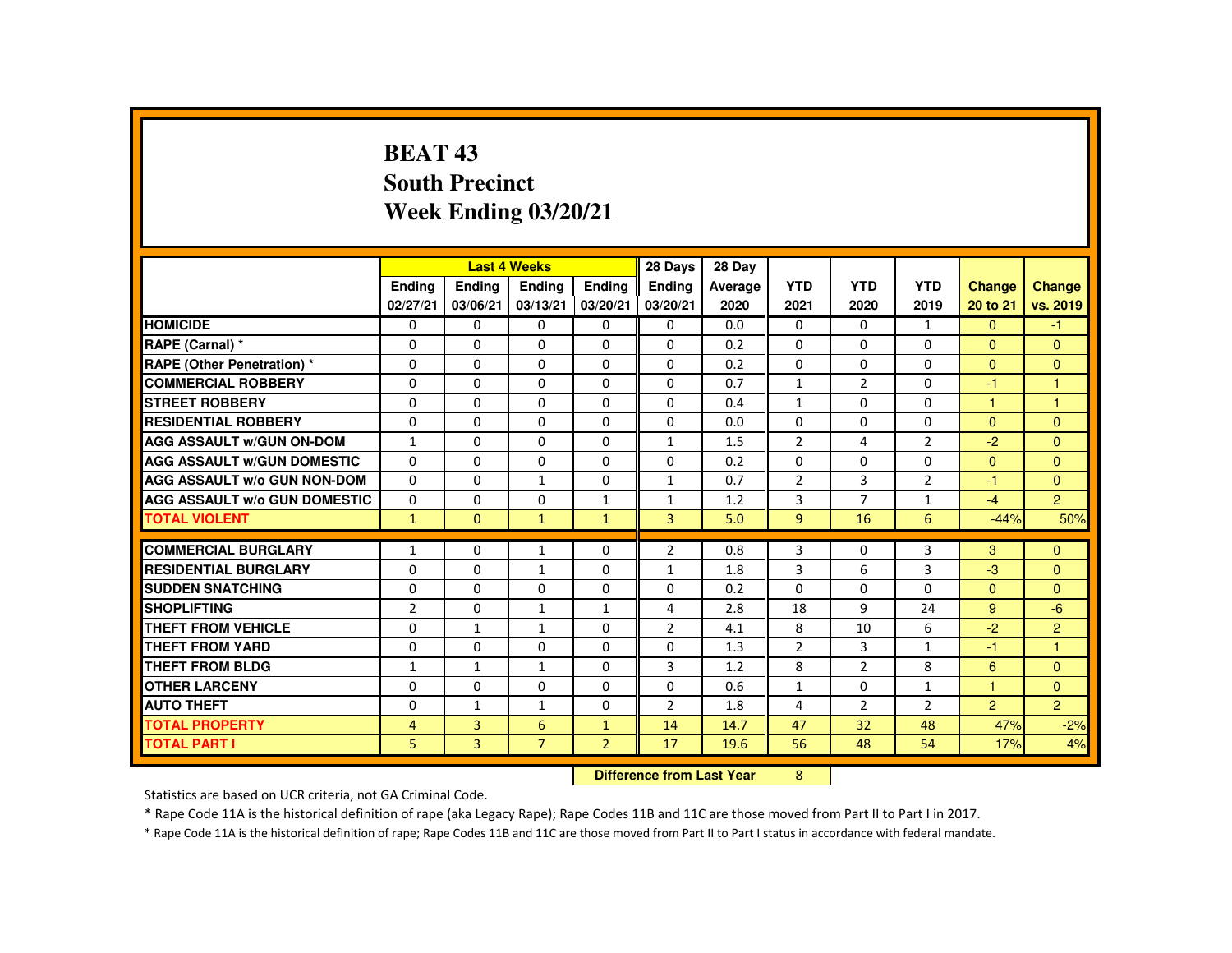# **BEAT 44 South PrecinctWeek Ending 03/20/21**

|                                     |                |                | <b>Last 4 Weeks</b>              |                | 28 Days        | 28 Day  |                |                |                |                |                |
|-------------------------------------|----------------|----------------|----------------------------------|----------------|----------------|---------|----------------|----------------|----------------|----------------|----------------|
|                                     | <b>Endina</b>  | <b>Ending</b>  | <b>Ending</b>                    | Ending         | <b>Endina</b>  | Average | <b>YTD</b>     | <b>YTD</b>     | <b>YTD</b>     | <b>Change</b>  | <b>Change</b>  |
|                                     | 02/27/21       | 03/06/21       | 03/13/21                         | 03/20/21       | 03/20/21       | 2020    | 2021           | 2020           | 2019           | 20 to 21       | vs. 2019       |
| <b>HOMICIDE</b>                     | $\Omega$       | $\Omega$       | $\mathbf{1}$                     | 0              | $\mathbf{1}$   | 0.1     | $\overline{2}$ | $\Omega$       | $\mathbf{1}$   | $\overline{2}$ | $\mathbf{1}$   |
| RAPE (Carnal) *                     | $\Omega$       | $\Omega$       | $\Omega$                         | $\Omega$       | $\Omega$       | 0.2     | $\Omega$       | $\Omega$       | $\mathbf{1}$   | $\Omega$       | $-1$           |
| <b>RAPE (Other Penetration) *</b>   | $\Omega$       | $\Omega$       | $\Omega$                         | $\Omega$       | $\Omega$       | 0.2     | $\Omega$       | $\overline{2}$ | $\Omega$       | $-2$           | $\Omega$       |
| <b>COMMERCIAL ROBBERY</b>           | $\Omega$       | $\Omega$       | $\Omega$                         | $\Omega$       | $\Omega$       | 0.1     | $\Omega$       | $\Omega$       | $\Omega$       | $\Omega$       | $\Omega$       |
| <b>STREET ROBBERY</b>               | 0              | $\Omega$       | $\Omega$                         | $\Omega$       | $\Omega$       | 0.5     | $\Omega$       | 3              | $\mathbf{1}$   | $-3$           | $-1$           |
| <b>RESIDENTIAL ROBBERY</b>          | $\overline{2}$ | $\Omega$       | $\Omega$                         | $\Omega$       | $\overline{2}$ | 0.2     | 3              | $\mathbf{1}$   | $\Omega$       | $\overline{2}$ | 3              |
| <b>AGG ASSAULT W/GUN NON-DOM</b>    | $\Omega$       | $\mathbf{1}$   | $\Omega$                         | $\Omega$       | $\mathbf{1}$   | 0.9     | 4              | 3              | 3              | 1              | $\overline{1}$ |
| <b>AGG ASSAULT W/GUN DOMESTIC</b>   | $\Omega$       | $\Omega$       | $\Omega$                         | $\Omega$       | $\Omega$       | 0.1     | $\Omega$       | $\mathbf{1}$   | $\mathbf{1}$   | -1             | $-1$           |
| AGG ASSAULT W/o GUN NON-DOM         | $\Omega$       | $\Omega$       | $\Omega$                         | $\mathbf{1}$   | $\mathbf{1}$   | 0.5     | $\mathbf{1}$   | 0              | $\mathbf{1}$   | 1              | $\mathbf{0}$   |
| <b>AGG ASSAULT W/o GUN DOMESTIC</b> | $\mathbf{1}$   | 1              | $\Omega$                         | $\mathbf{1}$   | 3              | 1.1     | 5              | 3              | $\overline{2}$ | $\overline{2}$ | 3 <sup>1</sup> |
| <b>TOTAL VIOLENT</b>                | $\overline{3}$ | $\overline{2}$ | $\mathbf{1}$                     | $\overline{2}$ | 8              | 3.6     | 15             | 13             | 10             | 15%            | 50%            |
| <b>COMMERCIAL BURGLARY</b>          | $\mathbf{1}$   | $\mathbf{1}$   | 0                                | 0              | $\overline{2}$ | 0.2     | 3              | $\overline{2}$ | $\overline{2}$ |                | н              |
| <b>RESIDENTIAL BURGLARY</b>         | $\Omega$       | $\mathbf{1}$   | $\Omega$                         | $\Omega$       | $\mathbf{1}$   | 2.1     | $\mathbf{1}$   | 9              | $\overline{2}$ | $-8$           | -1             |
| <b>SUDDEN SNATCHING</b>             | $\Omega$       | $\Omega$       | $\Omega$                         | $\Omega$       | $\Omega$       | 0.0     | $\Omega$       | $\Omega$       | $\overline{2}$ | $\Omega$       | $-2$           |
| <b>SHOPLIFTING</b>                  | 0              | $\mathbf{0}$   | 0                                | $\mathbf{0}$   | 0              | 1.8     | 5              | $\overline{7}$ | $\overline{2}$ | $-2$           | 3              |
| <b>THEFT FROM VEHICLE</b>           | 0              | $\mathbf{1}$   | $\Omega$                         | $\mathbf{1}$   | $\overline{2}$ | 3.8     | 6              | 12             | 19             | $-6$           | $-13$          |
| <b>THEFT FROM YARD</b>              | $\Omega$       | $\Omega$       | $\overline{2}$                   | $\Omega$       | $\overline{2}$ | 1.0     | 4              | $\mathbf{1}$   | 3              | 3              | $\mathbf{1}$   |
| <b>THEFT FROM BLDG</b>              | $\mathbf{1}$   | $\Omega$       | $\Omega$                         | $\Omega$       | $\mathbf{1}$   | 2.1     | 8              | 3              | 5              | 5              | 3              |
| <b>OTHER LARCENY</b>                | 0              | $\Omega$       | $\mathbf{1}$                     | $\Omega$       | $\mathbf{1}$   | 0.7     | 4              | $\mathbf{1}$   | $\overline{2}$ | 3              | $\overline{2}$ |
| <b>AUTO THEFT</b>                   | $\Omega$       | $\mathbf{1}$   | $\mathbf{1}$                     | $\mathbf{1}$   | 3              | 1.7     | 4              | $\overline{2}$ | 6              | $\overline{2}$ | $-2$           |
| <b>TOTAL PROPERTY</b>               | $\overline{2}$ | $\overline{4}$ | $\overline{4}$                   | $\overline{2}$ | 12             | 13.2    | 35             | 37             | 43             | $-5%$          | $-19%$         |
| <b>TOTAL PART I</b>                 | 5              | 6              | 5                                | $\overline{4}$ | 20             | 16.8    | 50             | 50             | 53             | 0%             | $-6%$          |
|                                     |                |                | <b>Difference from Last Year</b> |                | $\mathbf{0}$   |         |                |                |                |                |                |

 **Difference from Last Year**

Statistics are based on UCR criteria, not GA Criminal Code.

\* Rape Code 11A is the historical definition of rape (aka Legacy Rape); Rape Codes 11B and 11C are those moved from Part II to Part I in 2017.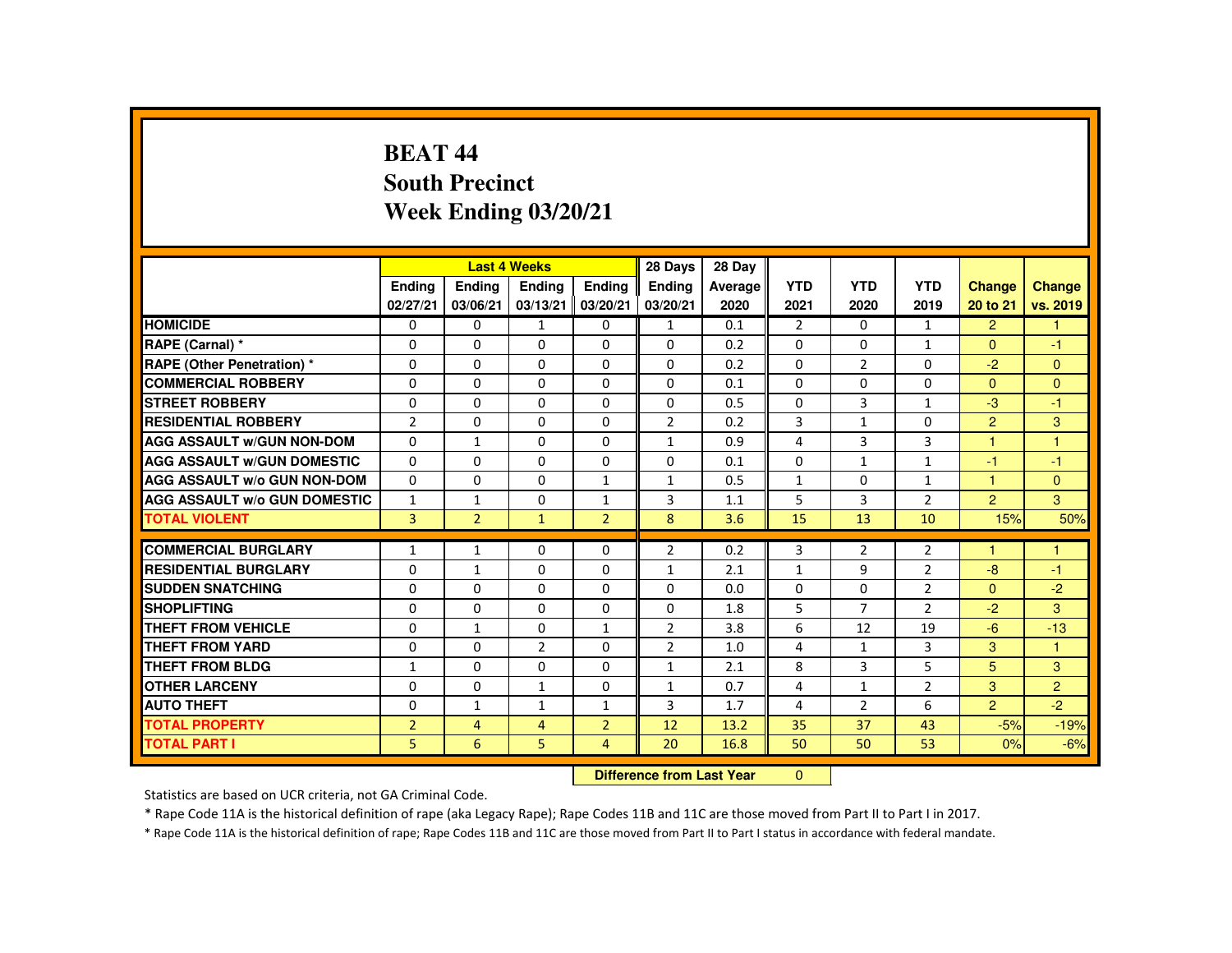## **BEAT 45 South PrecinctWeek Ending 03/20/21**

|                                     |                |                | <b>Last 4 Weeks</b> |                | 28 Days        | 28 Day  |                |                |                |                |                      |
|-------------------------------------|----------------|----------------|---------------------|----------------|----------------|---------|----------------|----------------|----------------|----------------|----------------------|
|                                     | <b>Endina</b>  | <b>Endina</b>  | Ending              | <b>Endina</b>  | <b>Endina</b>  | Average | <b>YTD</b>     | <b>YTD</b>     | <b>YTD</b>     | <b>Change</b>  | <b>Change</b>        |
|                                     | 02/27/21       | 03/06/21       | 03/13/21            | 03/20/21       | 03/20/21       | 2020    | 2021           | 2020           | 2019           | 20 to 21       | vs. 2019             |
| <b>HOMICIDE</b>                     | $\mathbf{0}$   | $\mathbf{0}$   | 0                   | 0              | $\mathbf{0}$   | 0.1     | $\mathbf{0}$   | $\mathbf{1}$   | $\Omega$       | $-1$           | $\mathbf{0}$         |
| RAPE (Carnal) *                     | 0              | $\mathbf{1}$   | $\Omega$            | $\Omega$       | $\mathbf{1}$   | 0.2     | $\mathbf{1}$   | $\mathbf{1}$   | $\Omega$       | $\Omega$       | $\blacktriangleleft$ |
| RAPE (Other Penetration) *          | $\Omega$       | $\Omega$       | $\Omega$            | $\Omega$       | $\Omega$       | 0.1     | $\Omega$       | $\mathbf{1}$   | $\Omega$       | $-1$           | $\Omega$             |
| <b>COMMERCIAL ROBBERY</b>           | $\Omega$       | $\Omega$       | $\Omega$            | $\Omega$       | $\Omega$       | 0.3     | $\Omega$       | $\mathbf{1}$   | $\Omega$       | $-1$           | $\Omega$             |
| <b>STREET ROBBERY</b>               | $\Omega$       | $\Omega$       | $\mathbf{1}$        | $\Omega$       | $\mathbf{1}$   | 0.2     | $\overline{2}$ | $\Omega$       | $\overline{2}$ | $\overline{2}$ | $\Omega$             |
| <b>RESIDENTIAL ROBBERY</b>          | 0              | $\mathbf{0}$   | 0                   | $\Omega$       | $\mathbf{0}$   | 0.1     | $\Omega$       | 0              | 0              | $\overline{0}$ | $\Omega$             |
| <b>AGG ASSAULT w/GUN NON-DOM</b>    | $\Omega$       | $\Omega$       | $\Omega$            | $\Omega$       | $\Omega$       | 0.6     | $\Omega$       | $\mathbf{1}$   | $\overline{2}$ | -1             | $-2$                 |
| <b>AGG ASSAULT W/GUN DOMESTIC</b>   | $\Omega$       | $\Omega$       | $\mathbf{1}$        | $\Omega$       | $\mathbf{1}$   | 0.2     | $\mathbf{1}$   | $\mathbf{1}$   | $\mathbf{1}$   | $\mathbf{0}$   | $\Omega$             |
| <b>AGG ASSAULT w/o GUN NON-DOM</b>  | $\mathbf{1}$   | $\mathbf{1}$   | $\Omega$            | $\Omega$       | $\overline{2}$ | 0.6     | 3              | $\mathbf{1}$   | $\Omega$       | $\overline{2}$ | 3                    |
| <b>AGG ASSAULT W/o GUN DOMESTIC</b> | $\mathbf{1}$   | $\Omega$       | $\Omega$            | $\Omega$       | $\mathbf{1}$   | 0.5     | $\overline{2}$ | $\mathbf{1}$   | $\overline{2}$ | 4              | $\mathbf{0}$         |
| <b>TOTAL VIOLENT</b>                | 2 <sup>1</sup> | $\overline{2}$ | $\overline{2}$      | $\Omega$       | 6              | 2.9     | $\overline{9}$ | 8              | $\overline{7}$ | 13%            | 29%                  |
| <b>COMMERCIAL BURGLARY</b>          | $\Omega$       | $\Omega$       | $\Omega$            | $\Omega$       | $\Omega$       | 0.2     | $\Omega$       | $\Omega$       | $\mathbf{1}$   | $\Omega$       | $-1$                 |
| <b>RESIDENTIAL BURGLARY</b>         | 0              | $\Omega$       | 0                   | $\mathbf{1}$   | $\mathbf{1}$   | 0.8     | 3              | 3              | $\overline{2}$ | $\mathbf{0}$   | 1                    |
| <b>SUDDEN SNATCHING</b>             | $\Omega$       | $\Omega$       | $\Omega$            | $\Omega$       | $\Omega$       | 0.1     | $\Omega$       | $\Omega$       | $\Omega$       | $\Omega$       | $\Omega$             |
| <b>SHOPLIFTING</b>                  | $\mathbf{1}$   | 3              | 3                   | $\overline{2}$ | 9              | 2.5     | 23             | 5              | 29             | 18             | $-6$                 |
| <b>THEFT FROM VEHICLE</b>           | $\mathbf{1}$   | $\Omega$       | $\mathbf{1}$        | $\Omega$       | $\overline{2}$ | 3.7     | 6              | $\overline{7}$ | $\overline{7}$ | $-1$           | $-1$                 |
| <b>THEFT FROM YARD</b>              | $\Omega$       | $\mathbf{1}$   | $\Omega$            | $\Omega$       | $\mathbf{1}$   | 1.2     | $\mathbf{1}$   | $\overline{2}$ | 6              | $-1$           | $-5$                 |
| <b>THEFT FROM BLDG</b>              | 0              | $\Omega$       | $\mathbf{1}$        | $\Omega$       | $\mathbf{1}$   | 1.0     | $\overline{2}$ | 4              | $\mathbf{1}$   | $-2$           | $\blacktriangleleft$ |
| <b>OTHER LARCENY</b>                | $\Omega$       | $\Omega$       | $\Omega$            | $\Omega$       | $\Omega$       | 0.7     | $\Omega$       | 2              | $\Omega$       | $-2$           | $\Omega$             |
| <b>AUTO THEFT</b>                   | $\mathbf{1}$   | $\Omega$       | $\Omega$            | $\mathbf{1}$   | $\overline{2}$ | 1.7     | 5              | $\overline{2}$ | $\overline{2}$ | 3              | 3                    |
| <b>TOTAL PROPERTY</b>               | $\overline{3}$ | $\overline{4}$ | 5                   | $\overline{4}$ | 16             | 11.9    | 40             | 25             | 48             | 60%            | $-17%$               |
| <b>TOTAL PART I</b>                 | 5              | 6              | $\overline{7}$      | $\overline{4}$ | 22             | 14.8    | 49             | 33             | 55             | 48%            | $-11%$               |
|                                     |                |                |                     |                |                |         |                |                |                |                |                      |

 **Difference from Last Year**<sup>16</sup>

Statistics are based on UCR criteria, not GA Criminal Code.

\* Rape Code 11A is the historical definition of rape (aka Legacy Rape); Rape Codes 11B and 11C are those moved from Part II to Part I in 2017.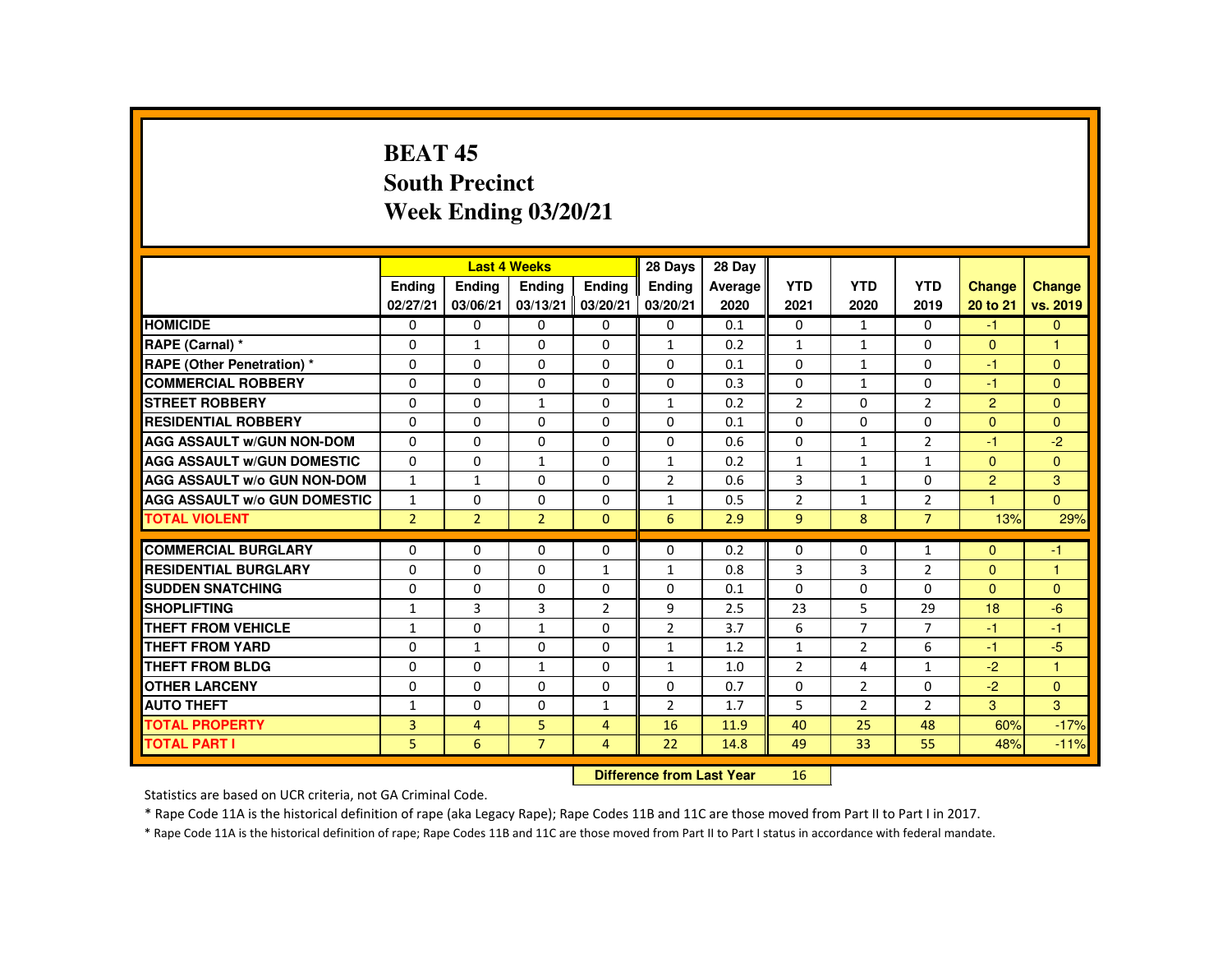## **BEAT 46 South PrecinctWeek Ending 03/20/21**

|                                     |                |                | <b>Last 4 Weeks</b> |                | 28 Days        | 28 Day  |                |                |                |                |                |
|-------------------------------------|----------------|----------------|---------------------|----------------|----------------|---------|----------------|----------------|----------------|----------------|----------------|
|                                     | Ending         | Ending         | Ending              | Ending         | <b>Ending</b>  | Average | <b>YTD</b>     | <b>YTD</b>     | <b>YTD</b>     | <b>Change</b>  | Change         |
|                                     | 02/27/21       | 03/06/21       | 03/13/21            | 03/20/21       | 03/20/21       | 2020    | 2021           | 2020           | 2019           | 20 to 21       | vs. 2020       |
| <b>HOMICIDE</b>                     | 0              | $\Omega$       | $\Omega$            | $\Omega$       | 0              | 0.0     | 0              | $\Omega$       | $\overline{2}$ | $\Omega$       | $-2$           |
| RAPE (Carnal) *                     | 0              | $\Omega$       | $\Omega$            | $\Omega$       | $\Omega$       | 0.4     | $\mathbf{1}$   | $\overline{2}$ | $\Omega$       | -1             |                |
| <b>RAPE (Other Penetration) *</b>   | $\Omega$       | $\Omega$       | $\Omega$            | $\Omega$       | $\Omega$       | 0.1     | $\mathbf{1}$   | $\Omega$       | $\Omega$       | 1              | $\overline{1}$ |
| <b>COMMERCIAL ROBBERY</b>           | $\Omega$       | $\Omega$       | $\Omega$            | $\Omega$       | $\Omega$       | 0.1     | $\Omega$       | $\Omega$       | $\mathbf{1}$   | $\Omega$       | $-1$           |
| <b>STREET ROBBERY</b>               | $\mathbf{1}$   | $\Omega$       | $\Omega$            | $\Omega$       | $\mathbf{1}$   | 0.5     | $\mathbf{1}$   | $\mathbf{3}$   | $\Omega$       | $-2$           | $\mathbf{1}$   |
| <b>RESIDENTIAL ROBBERY</b>          | $\mathbf{1}$   | $\Omega$       | $\mathbf{0}$        | 0              | $\mathbf{1}$   | 0.0     | $\mathbf{1}$   | 0              | $\Omega$       | 1              | 1              |
| <b>AGG ASSAULT W/GUN NON-DOM</b>    | $\Omega$       | $\Omega$       | $\mathbf{1}$        | $\Omega$       | $\mathbf{1}$   | 0.8     | $\overline{2}$ | $\overline{2}$ | $\mathbf{1}$   | $\Omega$       | $\overline{1}$ |
| <b>AGG ASSAULT W/GUN DOMESTIC</b>   | $\mathbf{1}$   | $\mathbf{0}$   | $\Omega$            | $\mathbf{1}$   | $\overline{2}$ | 0.2     | $\mathbf{1}$   | 0              | $\Omega$       | 1              | $\mathbf{1}$   |
| <b>AGG ASSAULT W/o GUN NON-DOM</b>  | $\mathbf{1}$   | $\mathbf{1}$   | $\Omega$            | $\Omega$       | 2              | 0.5     | 4              | $\overline{2}$ | $\Omega$       | $\overline{2}$ | $\overline{4}$ |
| <b>AGG ASSAULT W/o GUN DOMESTIC</b> | $\mathbf{1}$   | $\mathbf{1}$   | $\Omega$            | $\Omega$       | $\overline{2}$ | 0.7     | 5              | $\Omega$       | $\overline{2}$ | 5              | 3              |
| <b>TOTAL VIOLENT</b>                | 5              | 2 <sup>1</sup> | $\mathbf{1}$        | $\mathbf{1}$   | $\overline{9}$ | 3.1     | 16             | $\overline{9}$ | 6              | 78%            | 167%           |
| <b>COMMERCIAL BURGLARY</b>          | $\overline{2}$ | $\Omega$       | $\Omega$            | $\Omega$       | $\overline{2}$ | 0.3     | 3              | $\Omega$       | 4              | 3              | $-1$           |
| <b>RESIDENTIAL BURGLARY</b>         | $\Omega$       | $\Omega$       | $\Omega$            | $\Omega$       | $\Omega$       |         |                |                |                | $-3$           |                |
| <b>SUDDEN SNATCHING</b>             |                |                |                     |                |                | 1.6     | $\mathbf{1}$   | 4              | 3              |                | $-2$           |
|                                     | $\mathbf{0}$   | $\Omega$       | $\mathbf{0}$        | $\Omega$       | 0              | 0.2     | 0              | $\mathbf{1}$   | 0              | $-1$           | $\mathbf{0}$   |
| <b>SHOPLIFTING</b>                  | $\Omega$       | 19             | 3                   | 3              | 25             | 5.6     | 32             | 22             | 29             | 10             | 3              |
| <b>THEFT FROM VEHICLE</b>           | $\mathbf{1}$   | $\overline{2}$ | $\Omega$            | $\overline{2}$ | 5              | 2.5     | 11             | 8              | 10             | 3              | $\mathbf{1}$   |
| <b>THEFT FROM YARD</b>              | $\Omega$       | $\Omega$       | $\Omega$            | $\Omega$       | $\Omega$       | 0.9     | $\overline{2}$ | $\overline{2}$ | $\mathbf{1}$   | $\Omega$       | $\mathbf{1}$   |
| <b>THEFT FROM BLDG</b>              | 0              | $\mathbf{1}$   | $\Omega$            | $\mathbf{1}$   | 2              | 1.5     | 3              | 6              | 3              | $-3$           | $\mathbf{0}$   |
| <b>OTHER LARCENY</b>                | 1              | $\mathbf{1}$   | $\Omega$            | $\Omega$       | $\overline{2}$ | 0.4     | 5              | $\mathbf{1}$   | $\Omega$       | $\overline{4}$ | 5              |
| <b>AUTO THEFT</b>                   | $\Omega$       | $\mathbf{1}$   | $\Omega$            | $\Omega$       | $\mathbf{1}$   | 0.7     | 5              | $\mathbf{1}$   | 9              | $\overline{4}$ | $-4$           |
| <b>TOTAL PROPERTY</b>               | $\overline{4}$ | 24             | $\overline{3}$      | 6              | 37             | 13.7    | 62             | 45             | 59             | 38%            | 5%             |
| <b>TOTAL PART I</b>                 | 9              | 26             | $\overline{4}$      | $\overline{7}$ | 46             | 16.8    | 78             | 54             | 65             | 44%            | 20%            |
|                                     |                |                |                     |                |                |         |                |                |                |                |                |

 **Difference from Last Year**<sup>24</sup>

Statistics are based on UCR criteria, not GA Criminal Code.

\* Rape Code 11A is the historical definition of rape (aka Legacy Rape); Rape Codes 11B and 11C are those moved from Part II to Part I in 2017.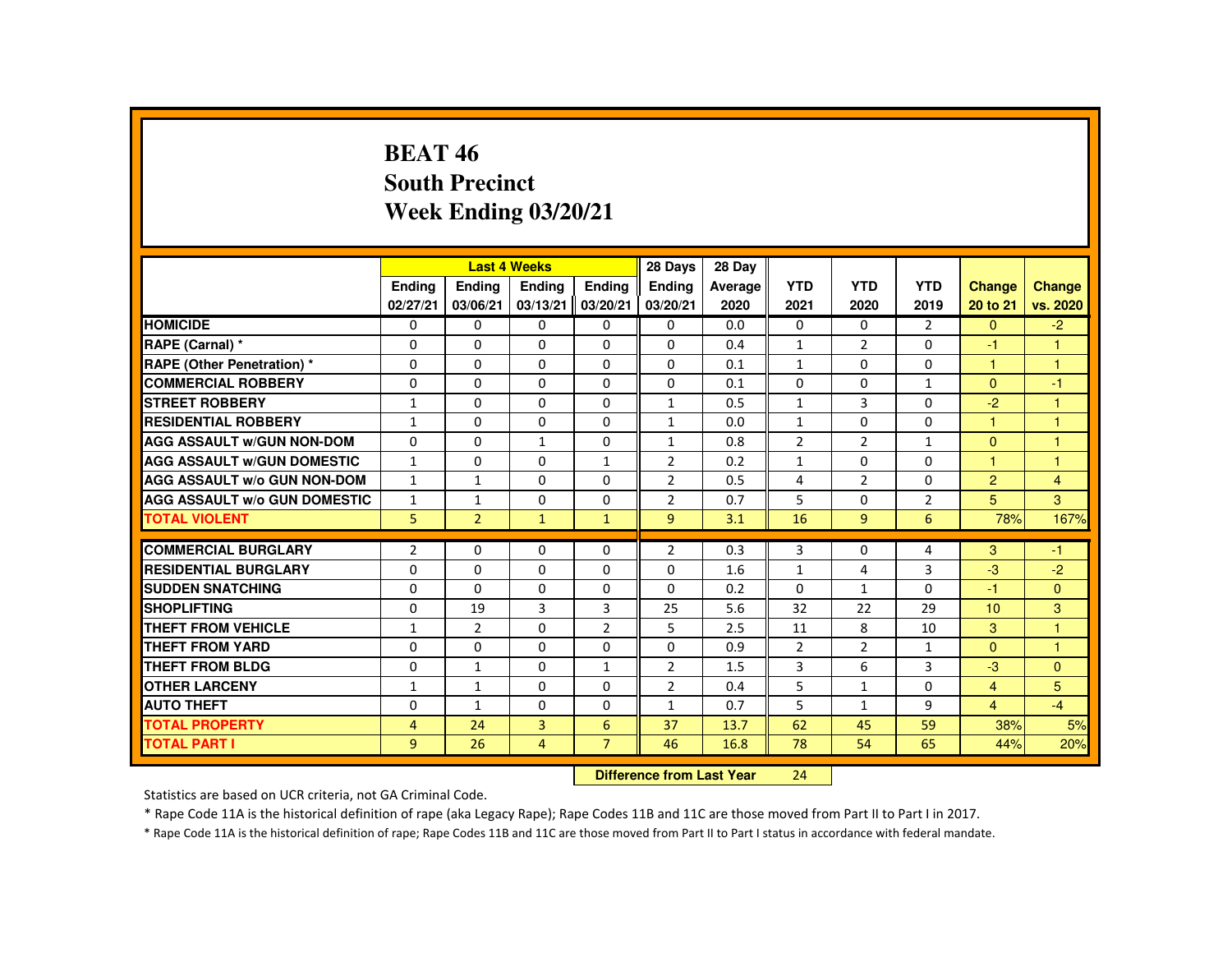# **BEAT 47 South PrecinctWeek Ending 03/20/21**

|                                            |                          |                      | <b>Last 4 Weeks</b>              |               | 28 Days        | 28 Day     |                |                                |                |                |                |
|--------------------------------------------|--------------------------|----------------------|----------------------------------|---------------|----------------|------------|----------------|--------------------------------|----------------|----------------|----------------|
|                                            | <b>Endina</b>            | <b>Endina</b>        | <b>Endina</b>                    | <b>Endina</b> | <b>Endina</b>  | Average    | <b>YTD</b>     | <b>YTD</b>                     | <b>YTD</b>     | <b>Change</b>  | <b>Change</b>  |
|                                            | 02/27/21                 | 03/06/21             | 03/13/21                         | 03/20/21      | 03/20/21       | 2020       | 2021           | 2020                           | 2019           | 20 to 21       | vs. 2019       |
| <b>HOMICIDE</b>                            | $\Omega$                 | $\mathbf{0}$         | $\mathbf{0}$                     | $\mathbf{0}$  | 0              | 0.1        | 0              | $\mathbf{1}$                   | $\Omega$       | $-1$           | $\mathbf{0}$   |
| RAPE (Carnal) *                            | $\Omega$                 | $\Omega$             | $\Omega$                         | $\Omega$      | $\Omega$       | 0.0        | $\Omega$       | $\Omega$                       | $\Omega$       | $\Omega$       | $\Omega$       |
| <b>RAPE (Other Penetration) *</b>          | $\Omega$                 | $\Omega$             | $\Omega$                         | $\Omega$      | $\Omega$       | 0.0        | $\Omega$       | $\Omega$                       | $\Omega$       | $\Omega$       | $\Omega$       |
| <b>COMMERCIAL ROBBERY</b>                  | $\Omega$                 | $\Omega$             | $\Omega$                         | $\Omega$      | $\Omega$       | 0.0        | $\Omega$       | $\Omega$                       | $\Omega$       | $\Omega$       | $\Omega$       |
| <b>STREET ROBBERY</b>                      | $\Omega$                 | $\Omega$             | $\Omega$                         | $\Omega$      | $\Omega$       | 0.0        | $\Omega$       | $\Omega$                       | $\Omega$       | $\Omega$       | $\Omega$       |
| <b>RESIDENTIAL ROBBERY</b>                 | $\Omega$                 | $\Omega$             | $\Omega$                         | $\Omega$      | $\Omega$       | 0.1        | $\Omega$       | $\mathbf{1}$                   | $\Omega$       | $-1$           | $\Omega$       |
| <b>AGG ASSAULT W/GUN NON-GUN</b>           | $\Omega$                 | $\Omega$             | $\Omega$                         | $\Omega$      | $\Omega$       | 0.1        | $\Omega$       | $\Omega$                       | $\Omega$       | $\Omega$       | $\Omega$       |
| <b>AGG ASSAULT W/GUN DOMESTIC</b>          | $\Omega$                 | $\Omega$             | $\Omega$                         | $\Omega$      | $\Omega$       | 0.0        | $\Omega$       | $\Omega$                       | $\Omega$       | $\Omega$       | $\Omega$       |
| <b>AGG ASSAULT W/o GUN NON-DOM</b>         | $\Omega$                 | $\Omega$             | $\Omega$                         | $\Omega$      | 0              | 0.0        | 0              | 0                              | 0              | $\mathbf{0}$   | $\Omega$       |
| <b>AGG ASSAULT W/o GUN DOMESTIC</b>        | $\Omega$                 | 0                    | $\Omega$                         | 0             | 0              | 0.2        | $\mathbf{1}$   | 0                              | $\mathbf{1}$   | $\overline{1}$ | $\overline{0}$ |
| <b>TOTAL VIOLENT</b>                       | $\Omega$                 | $\Omega$             | $\Omega$                         | $\Omega$      | $\Omega$       | 0.4        | $\mathbf{1}$   | $\overline{2}$                 | $\mathbf{1}$   | $-50%$         | 0%             |
| <b>COMMERCIAL BURGLARY</b>                 | $\mathbf{0}$             | $\Omega$             | $\Omega$                         | $\Omega$      | $\Omega$       | 0.0        | $\Omega$       | $\Omega$                       | $\Omega$       | $\mathbf{0}$   | $\mathbf{0}$   |
| <b>RESIDENTIAL BURGLARY</b>                | $\mathbf{0}$             | $\Omega$             | $\Omega$                         | $\Omega$      | $\Omega$       | 0.5        | $\overline{2}$ | $\mathbf{1}$                   | $\mathbf{1}$   | 1              | $\mathbf{1}$   |
| <b>SUDDEN SNATCHING</b>                    | $\Omega$                 | $\Omega$             | $\Omega$                         | $\Omega$      | $\Omega$       | 0.0        | $\Omega$       | $\Omega$                       | $\Omega$       | $\Omega$       | $\Omega$       |
| <b>SHOPLIFTING</b>                         | $\mathbf 0$              | $\Omega$             | $\Omega$                         | $\Omega$      | 0              | 0.0        | $\Omega$       | 0                              | $\Omega$       | $\mathbf{0}$   | $\Omega$       |
| <b>THEFT FROM VEHICLE</b>                  | $\Omega$                 | $\Omega$             | $\Omega$                         | $\Omega$      | $\Omega$       | 1.0        | $\mathbf{1}$   | $\overline{2}$                 | 5              | -1             | $-4$           |
| <b>THEFT FROM YARD</b>                     | $\Omega$                 | $\Omega$             | $\mathbf{1}$                     | $\Omega$      | $\mathbf{1}$   | 0.5        | $\overline{2}$ | $\overline{2}$                 | $\overline{2}$ | $\Omega$       | $\overline{0}$ |
| <b>THEFT FROM BLDG</b>                     | $\Omega$                 | $\Omega$             | $\Omega$                         | $\Omega$      | $\Omega$       | 0.2        | 4              | $\mathbf{1}$                   | $\Omega$       | 3              | $\overline{4}$ |
| <b>OTHER LARCENY</b>                       | $\mathbf{0}$             | $\Omega$             | $\Omega$                         | $\mathbf{1}$  | $\mathbf{1}$   | 0.2        | $\mathbf{1}$   | $\Omega$                       | $\overline{2}$ | 1              | $-1$           |
|                                            |                          |                      |                                  | $\Omega$      |                |            | $\Omega$       |                                |                |                |                |
| <b>AUTO THEFT</b><br><b>TOTAL PROPERTY</b> | $\Omega$<br>$\mathbf{0}$ | $\Omega$<br>$\Omega$ | $\Omega$                         |               | $\Omega$       | 0.6<br>3.1 |                | $\mathbf{1}$<br>$\overline{7}$ | $\overline{2}$ | $-1$           | $-2$<br>$-17%$ |
|                                            |                          |                      | $\mathbf{1}$                     | $\mathbf{1}$  | $\overline{2}$ |            | 10             |                                | 12             | 43%            |                |
| <b>TOTAL PART I</b>                        | $\mathbf{0}$             | $\Omega$             | $\mathbf{1}$                     | $\mathbf{1}$  | $\overline{2}$ | 3.5        | 11             | $\overline{9}$                 | 13             | 22%            | $-15%$         |
|                                            |                          |                      | <b>Difference from Last Year</b> |               | $\overline{2}$ |            |                |                                |                |                |                |

 **Difference from Last Year**

Statistics are based on UCR criteria, not GA Criminal Code.

\* Rape Code 11A is the historical definition of rape (aka Legacy Rape); Rape Codes 11B and 11C are those moved from Part II to Part I in 2017.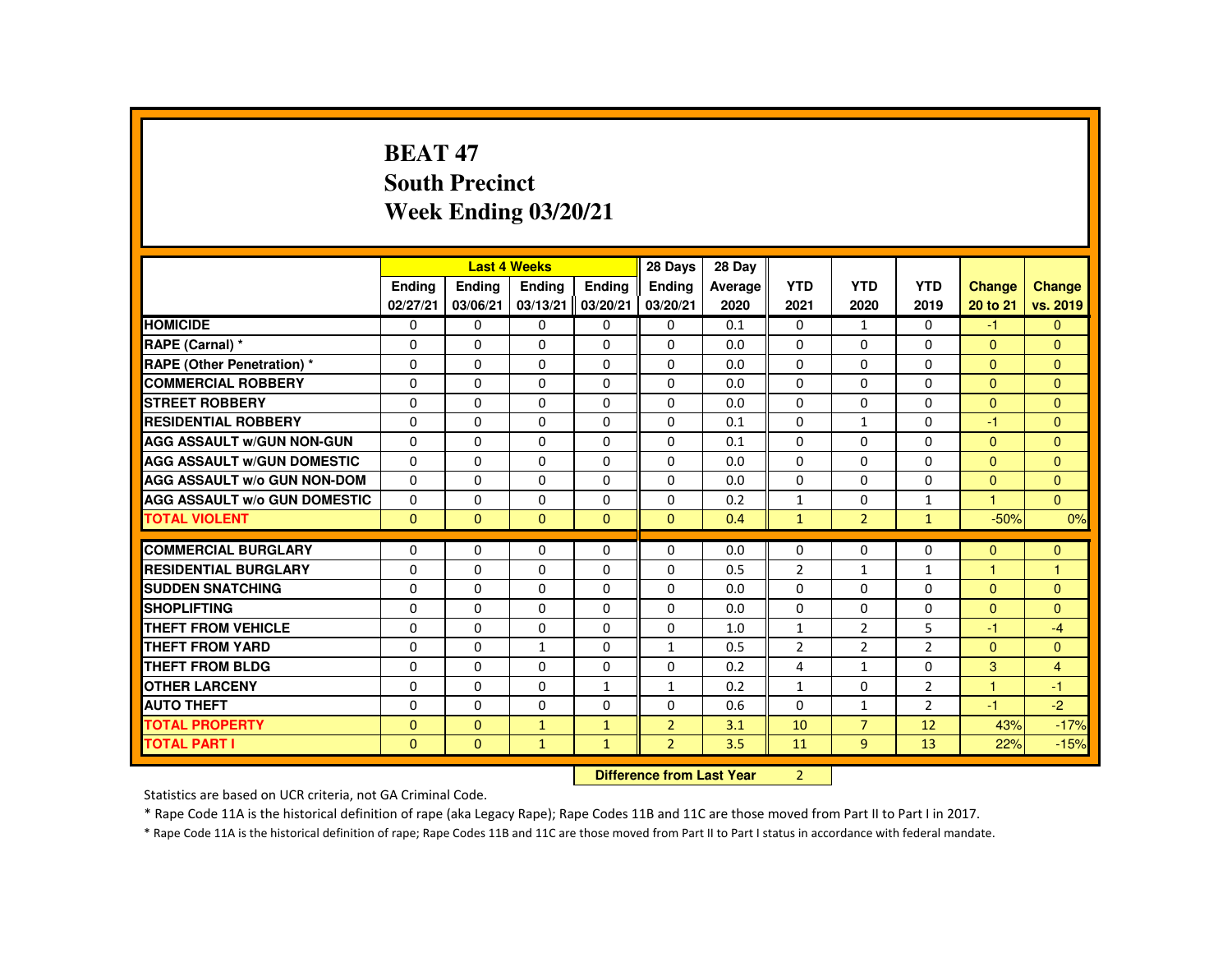# **BEAT 51 East PrecinctWeek Ending 03/20/21**

|                                     |                           |                                  | <b>Last 4 Weeks</b> |                           | 28 Days                   | 28 Day          |                    |                    |                    |                           |                           |
|-------------------------------------|---------------------------|----------------------------------|---------------------|---------------------------|---------------------------|-----------------|--------------------|--------------------|--------------------|---------------------------|---------------------------|
|                                     | <b>Endina</b><br>02/27/21 | Ending<br>03/06/21               | Ending<br>03/13/21  | <b>Endina</b><br>03/20/21 | <b>Ending</b><br>03/20/21 | Average<br>2020 | <b>YTD</b><br>2021 | <b>YTD</b><br>2020 | <b>YTD</b><br>2019 | <b>Change</b><br>20 to 21 | <b>Change</b><br>vs. 2019 |
| <b>HOMICIDE</b>                     | $\Omega$                  | $\Omega$                         | 0                   | 0                         | 0                         | 0.2             | 0                  | $\Omega$           | $\mathbf{1}$       | $\Omega$                  | $-1$                      |
| RAPE (Carnal) *                     | $\Omega$                  | $\Omega$                         | $\Omega$            | $\Omega$                  | $\Omega$                  | 0.1             | $\Omega$           | $\Omega$           | $\mathbf{1}$       | $\Omega$                  | -1                        |
| <b>RAPE (Other Penetration) *</b>   | $\Omega$                  | $\Omega$                         | $\Omega$            | $\Omega$                  | $\Omega$                  | 0.1             | $\mathbf{1}$       | $\Omega$           | $\Omega$           | $\mathbf{1}$              | $\overline{1}$            |
| <b>COMMERCIAL ROBBERY</b>           | $\Omega$                  | $\Omega$                         | $\Omega$            | $\Omega$                  | $\Omega$                  | 0.0             | $\Omega$           | $\Omega$           | $\Omega$           | $\Omega$                  | $\Omega$                  |
| <b>STREET ROBBERY</b>               | 0                         | 0                                | 0                   | 0                         | 0                         | 0.3             | $\overline{2}$     | 0                  | 0                  | 2                         | $\overline{2}$            |
| <b>RESIDENTIAL ROBBERY</b>          | 0                         | $\Omega$                         | $\Omega$            | $\Omega$                  | $\Omega$                  | 0.1             | $\overline{2}$     | $\Omega$           | $\Omega$           | $\overline{2}$            | $\overline{2}$            |
| <b>AGG ASSAULT W/GUN NON-DOM</b>    | $\Omega$                  | $\overline{2}$                   | $\Omega$            | $\Omega$                  | $\overline{2}$            | 2.1             | 4                  | $\overline{2}$     | 4                  | $\overline{2}$            | $\mathbf{0}$              |
| <b>AGG ASSAULT W/GUN DOMESTIC</b>   | $\Omega$                  | $\Omega$                         | $\Omega$            | $\Omega$                  | $\Omega$                  | 0.2             | $\Omega$           | $\Omega$           | 4                  | $\Omega$                  | $-4$                      |
| <b>AGG ASSAULT W/o GUN NON-DOM</b>  | $\mathbf{1}$              | $\Omega$                         | $\Omega$            | $\Omega$                  | $\mathbf{1}$              | 1.5             | 3                  | 2                  | 3                  | $\mathbf{1}$              | $\Omega$                  |
| <b>AGG ASSAULT W/o GUN DOMESTIC</b> | $\overline{2}$            | $\Omega$                         | $\Omega$            | $\Omega$                  | $\overline{2}$            | 1.5             | $\overline{2}$     | 3                  | 3                  | $-1$                      | $-1$                      |
| <b>TOTAL VIOLENT</b>                | 3                         | $\overline{2}$                   | $\mathbf{0}$        | $\Omega$                  | 5                         | 6.0             | 14                 | $\overline{7}$     | 16                 | 100%                      | $-13%$                    |
| <b>COMMERCIAL BURGLARY</b>          | $\Omega$                  | $\Omega$                         | $\Omega$            | $\Omega$                  | $\Omega$                  | 0.3             | $\mathbf{1}$       | 2                  | $\mathbf{1}$       | $-1$                      | $\mathbf{0}$              |
| <b>RESIDENTIAL BURGLARY</b>         | $\Omega$                  | $\Omega$                         | $\mathbf{1}$        | $\mathbf{1}$              | $\overline{2}$            | 1.5             | 8                  | 6                  | 13                 | 2                         | $-5$                      |
| <b>SUDDEN SNATCHING</b>             | $\Omega$                  | $\Omega$                         | $\Omega$            | 0                         | $\Omega$                  | 0.1             | 0                  | $\Omega$           | 0                  | $\Omega$                  | $\mathbf{0}$              |
| <b>SHOPLIFTING</b>                  | 0                         | $\Omega$                         | $\Omega$            | $\mathbf{1}$              | 1                         | 1.2             | 4                  | 8                  | 4                  | $-4$                      | $\Omega$                  |
| <b>THEFT FROM VEHICLE</b>           | $\mathbf{1}$              | $\Omega$                         | $\Omega$            | $\mathbf{1}$              | $\overline{2}$            | 2.2             | $\overline{7}$     | 10                 | 6                  | $-3$                      | $\mathbf{1}$              |
| <b>THEFT FROM YARD</b>              | $\Omega$                  | $\Omega$                         | $\Omega$            | $\mathbf{1}$              | $\mathbf{1}$              | 1.2             | $\overline{2}$     | 6                  | $\overline{2}$     | $-4$                      | $\mathbf{0}$              |
| <b>THEFT FROM BLDG</b>              | $\Omega$                  | $\mathbf{1}$                     | $\Omega$            | $\mathbf{1}$              | $\overline{2}$            | 1.8             | 3                  | 9                  | $\overline{2}$     | $-6$                      | $\overline{1}$            |
| <b>OTHER LARCENY</b>                | $\overline{2}$            | $\Omega$                         | $\Omega$            | 0                         | $\overline{2}$            | 0.6             | 3                  | 2                  | 4                  | $\overline{1}$            | $-1$                      |
| <b>AUTO THEFT</b>                   | $\Omega$                  | $\Omega$                         | $\Omega$            | $\mathbf{1}$              | $\mathbf{1}$              | 1.5             | 4                  | 3                  | 6                  | $\blacktriangleleft$      | $-2$                      |
| <b>TOTAL PROPERTY</b>               | 3                         | $\mathbf{1}$                     | $\mathbf{1}$        | 6                         | 11                        | 10.4            | 32                 | 46                 | 38                 | $-30%$                    | $-16%$                    |
| <b>TOTAL PART I</b>                 | 6                         | 3                                | $\mathbf{1}$        | 6                         | 16                        | 16.4            | 46                 | 53                 | 54                 | $-13%$                    | $-15%$                    |
|                                     |                           | <b>Difference from Last Year</b> |                     | $-7$                      |                           |                 |                    |                    |                    |                           |                           |

Statistics are based on UCR criteria, not GA Criminal Code.

\* Rape Code 11A is the historical definition of rape (aka Legacy Rape); Rape Codes 11B and 11C are those moved from Part II to Part I in 2017.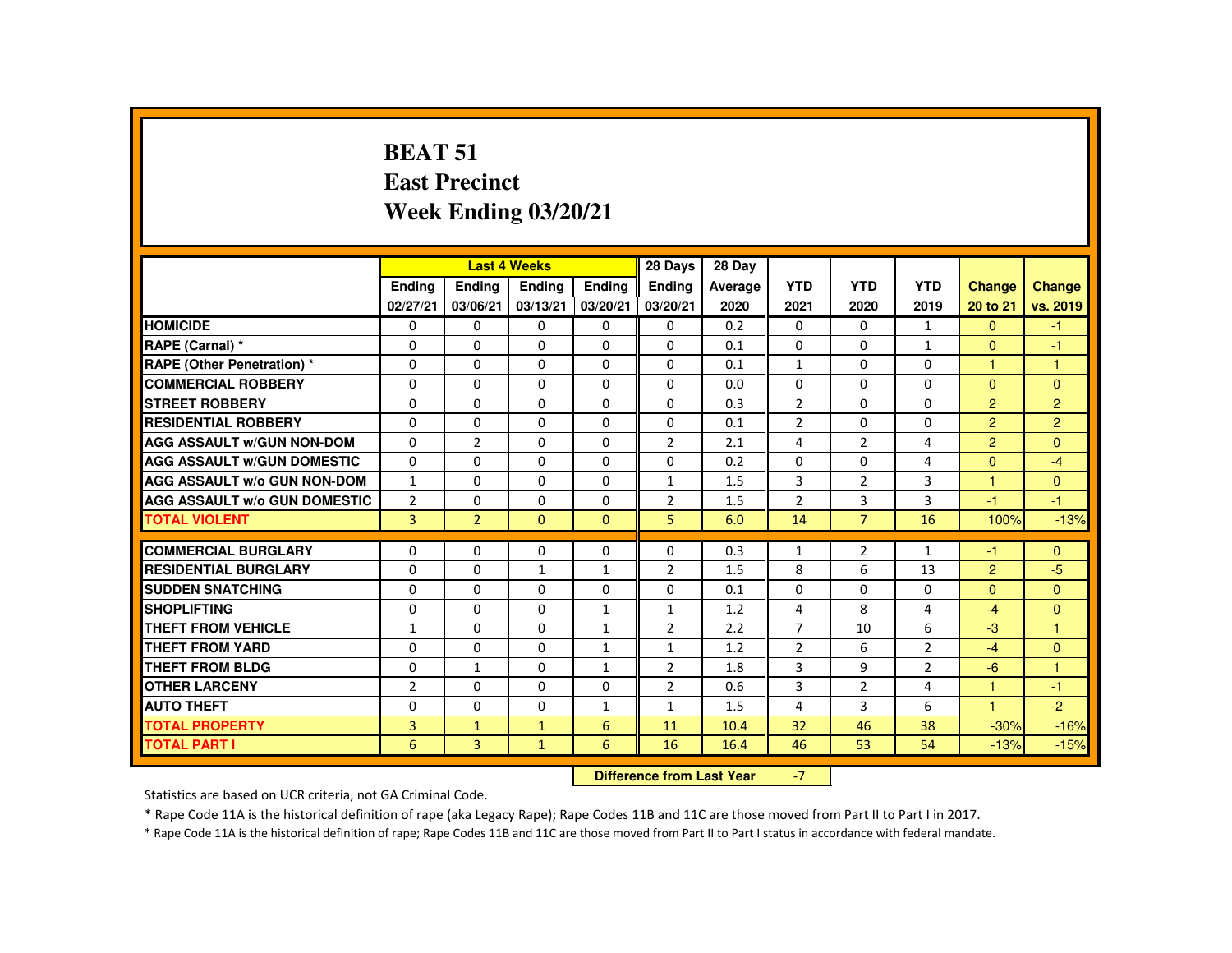#### **BEAT 52 East PrecinctWeek Ending 03/20/21**

|                                     |               |                | <b>Last 4 Weeks</b> |                | 28 Days                   | 28 Day  |                |                |                |                      |                |
|-------------------------------------|---------------|----------------|---------------------|----------------|---------------------------|---------|----------------|----------------|----------------|----------------------|----------------|
|                                     | <b>Endina</b> | <b>Endina</b>  | Ending              | <b>Endina</b>  | <b>Endina</b>             | Average | <b>YTD</b>     | <b>YTD</b>     | <b>YTD</b>     | <b>Change</b>        | Change         |
|                                     | 02/27/21      | 03/06/21       | 03/13/21            | 03/20/21       | 03/20/21                  | 2020    | 2021           | 2020           | 2019           | 20 to 21             | vs. 2019       |
| <b>HOMICIDE</b>                     | $\Omega$      | 0              | 0                   | $\Omega$       | 0                         | 0.1     | 0              | $\Omega$       | $\Omega$       | $\Omega$             | $\mathbf{0}$   |
| RAPE (Carnal) *                     | 0             | $\Omega$       | $\Omega$            | $\Omega$       | $\Omega$                  | 0.1     | $\Omega$       | 0              | $\Omega$       | $\Omega$             | $\mathbf{0}$   |
| <b>RAPE (Other Penetration) *</b>   | $\Omega$      | $\Omega$       | $\Omega$            | $\Omega$       | $\Omega$                  | 0.0     | $\Omega$       | $\Omega$       | $\Omega$       | $\Omega$             | $\Omega$       |
| <b>COMMERCIAL ROBBERY</b>           | $\Omega$      | $\Omega$       | $\Omega$            | $\Omega$       | $\Omega$                  | 0.2     | $\Omega$       | $\Omega$       | $\Omega$       | $\Omega$             | $\Omega$       |
| <b>STREET ROBBERY</b>               | $\Omega$      | $\mathbf{1}$   | $\Omega$            | $\Omega$       | $\mathbf{1}$              | 0.4     | $\mathbf{1}$   | $\Omega$       | $\mathbf{1}$   | $\blacktriangleleft$ | $\Omega$       |
| <b>RESIDENTIAL ROBBERY</b>          | 0             | 0              | 0                   | 0              | 0                         | 0.1     | $\Omega$       | 0              | $\overline{2}$ | $\Omega$             | $-2$           |
| <b>AGG ASSAULT W/GUN NON-DOM</b>    | $\Omega$      | $\mathbf{1}$   | $\Omega$            | $\Omega$       | $\mathbf{1}$              | 1.0     | 3              | $\mathbf{1}$   | $\overline{2}$ | $\overline{2}$       | $\overline{1}$ |
| <b>AGG ASSAULT W/GUN DOMESTIC</b>   | $\Omega$      | $\mathbf{1}$   | $\Omega$            | $\Omega$       | $\mathbf{1}$              | 0.3     | $\mathbf{1}$   | $\mathbf{1}$   | $\overline{2}$ | $\Omega$             | $-1$           |
| <b>AGG ASSAULT W/o GUN NON-DOM</b>  | $\Omega$      | $\Omega$       | $\Omega$            | $\Omega$       | $\Omega$                  | 0.9     | $\Omega$       | $\overline{3}$ | $\mathbf{1}$   | $-3$                 | $-1$           |
| <b>AGG ASSAULT W/o GUN DOMESTIC</b> | $\Omega$      | $\Omega$       | $\Omega$            | $\Omega$       | $\Omega$                  | 1.1     | 3              | 6              | $\mathbf{1}$   | $-3$                 | $\overline{2}$ |
| <b>TOTAL VIOLENT</b>                | $\mathbf{0}$  | 3              | $\mathbf{0}$        | $\mathbf{0}$   | 3                         | 4.1     | 8              | 11             | 9              | $-27%$               | $-11%$         |
| <b>COMMERCIAL BURGLARY</b>          | 0             | $\Omega$       | $\Omega$            | $\mathbf{1}$   | 1                         | 0.2     | $\mathbf{1}$   | $\overline{2}$ | $\Omega$       | -1                   | 1              |
|                                     |               |                |                     |                |                           |         |                |                |                |                      |                |
| <b>RESIDENTIAL BURGLARY</b>         | $\Omega$      | $\mathbf{1}$   | $\mathbf{1}$        | $\Omega$       | $\overline{2}$            | 2.4     | $\overline{7}$ | 6              | 10             | $\blacktriangleleft$ | $-3$           |
| <b>SUDDEN SNATCHING</b>             | 0             | 0              | 0                   | 0              | 0                         | 0.2     | 0              | $\overline{2}$ | 0              | $-2$                 | $\Omega$       |
| <b>SHOPLIFTING</b>                  | 0             | $\Omega$       | $\Omega$            | $\Omega$       | $\Omega$                  | 0.6     | $\Omega$       | 3              | $\Omega$       | $-3$                 | $\Omega$       |
| <b>THEFT FROM VEHICLE</b>           | $\Omega$      | $\Omega$       | $\Omega$            | $\mathbf{1}$   | $\mathbf{1}$              | 4.5     | 3              | 17             | 14             | $-14$                | $-11$          |
| <b>THEFT FROM YARD</b>              | $\Omega$      | $\Omega$       | $\Omega$            | $\Omega$       | $\Omega$                  | 2.0     | $\mathbf{1}$   | 5              | $\overline{2}$ | $-4$                 | $-1$           |
| THEFT FROM BLDG                     | 0             | $\mathbf{1}$   | $\Omega$            | 1              | $\overline{2}$            | 1.7     | 5              | 11             | 8              | $-6$                 | $-3$           |
| <b>OTHER LARCENY</b>                | $\Omega$      | $\mathbf{1}$   | 1                   | $\Omega$       | $\overline{2}$            | 2.0     | 5              | 2              | $\Omega$       | 3                    | 5              |
| <b>AUTO THEFT</b>                   | $\mathbf{1}$  | $\Omega$       | $\Omega$            | $\Omega$       | $\mathbf{1}$              | 1.5     | $\mathbf{1}$   | 3              | 6              | $-2$                 | $-5$           |
| <b>TOTAL PROPERTY</b>               | $\mathbf{1}$  | $\overline{3}$ | $\overline{2}$      | 3              | $\overline{9}$            | 15.1    | 23             | 51             | 40             | $-55%$               | $-43%$         |
| <b>TOTAL PART I</b>                 | $\mathbf{1}$  | 6              | $\overline{2}$      | $\overline{3}$ | 12                        | 19.3    | 31             | 62             | 49             | $-50%$               | $-37%$         |
|                                     |               |                |                     |                | Difference from Leat Vacu |         | 24.            |                |                |                      |                |

 **Difference from Last Year**-31

Statistics are based on UCR criteria, not GA Criminal Code.

\* Rape Code 11A is the historical definition of rape (aka Legacy Rape); Rape Codes 11B and 11C are those moved from Part II to Part I in 2017.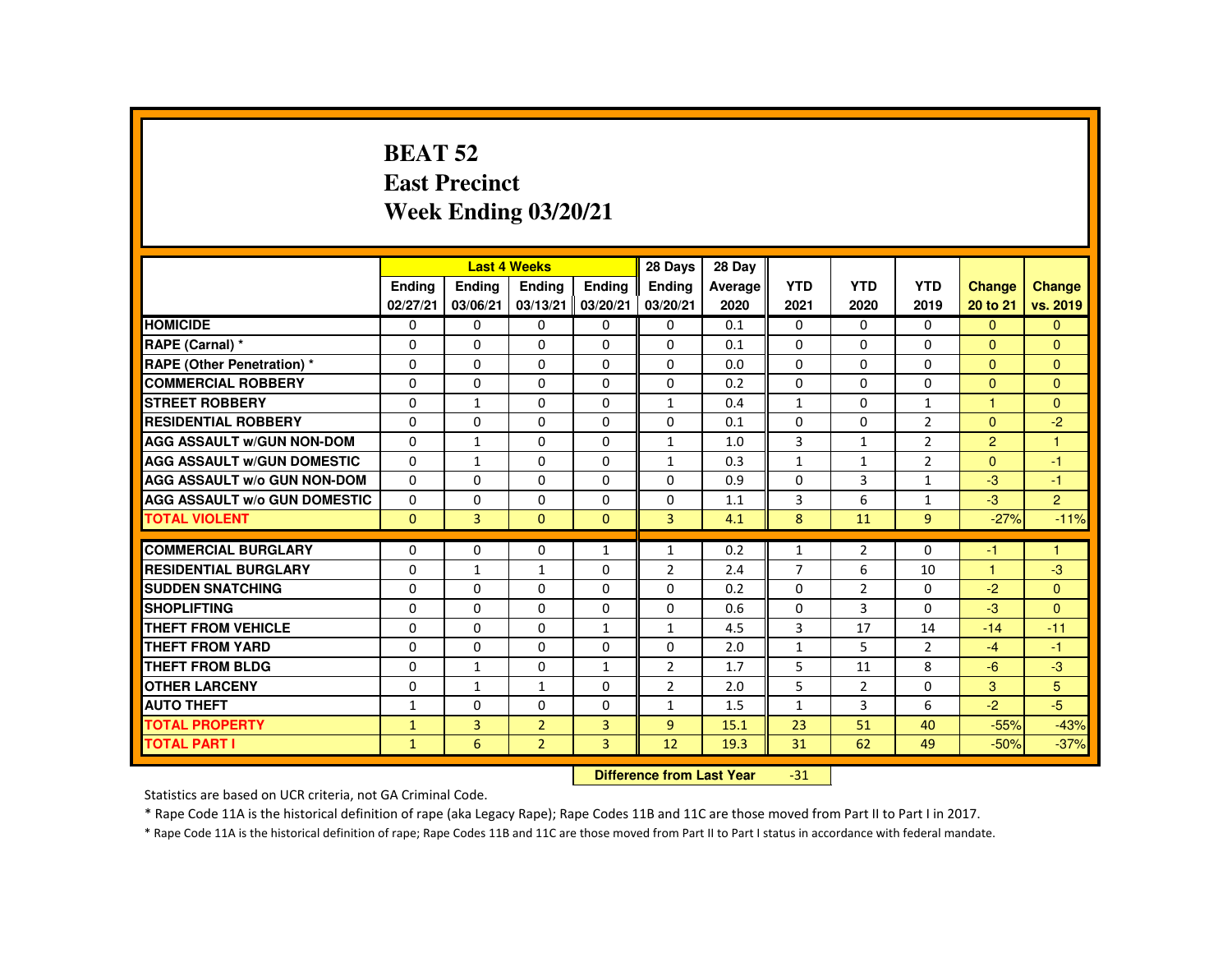# **BEAT 53 East PrecinctWeek Ending 03/20/21**

|                                     |                |                       | <b>Last 4 Weeks</b> |                | 28 Days        | 28 Day                    |                |                |                |                |                |
|-------------------------------------|----------------|-----------------------|---------------------|----------------|----------------|---------------------------|----------------|----------------|----------------|----------------|----------------|
|                                     | <b>Endina</b>  | <b>Ending</b>         | <b>Ending</b>       | Ending         | <b>Endina</b>  | Average                   | <b>YTD</b>     | <b>YTD</b>     | <b>YTD</b>     | <b>Change</b>  | Change         |
|                                     | 02/27/21       | 03/06/21              | 03/13/21            | 03/20/21       | 03/20/21       | 2020                      | 2021           | 2020           | 2019           | 20 to 21       | vs. 2019       |
| <b>HOMICIDE</b>                     | $\Omega$       | $\Omega$              | $\Omega$            | $\Omega$       | 0              | 0.1                       | $\mathbf{1}$   | $\Omega$       | $\Omega$       | $\mathbf{1}$   | $\mathbf{1}$   |
| RAPE (Carnal) *                     | $\mathbf{0}$   | $\Omega$              | $\mathbf{1}$        | $\Omega$       | $\mathbf{1}$   | 0.0                       | $\mathbf{1}$   | 0              | $\Omega$       | 1              | $\mathbf{1}$   |
| RAPE (Other Penetration) *          | $\Omega$       | $\Omega$              | $\Omega$            | $\Omega$       | $\Omega$       | 0.2                       | $\Omega$       | 1              | $\Omega$       | $-1$           | $\Omega$       |
| <b>COMMERCIAL ROBBERY</b>           | $\Omega$       | $\Omega$              | $\Omega$            | $\Omega$       | 0              | 0.0                       | 0              | $\Omega$       | 0              | $\overline{0}$ | $\mathbf{0}$   |
| <b>STREET ROBBERY</b>               | $\Omega$       | $\Omega$              | $\Omega$            | $\mathbf{1}$   | $\mathbf{1}$   | 0.6                       | $\mathbf{1}$   | $\mathbf{1}$   | $\mathbf{1}$   | $\Omega$       | $\Omega$       |
| <b>RESIDENTIAL ROBBERY</b>          | $\mathbf{0}$   | $\Omega$              | $\mathbf{0}$        | 0              | 0              | 0.1                       | 0              | 1              | 0              | -1             | $\mathbf{0}$   |
| <b>AGG ASSAULT w/GUN NON-DOM</b>    | $\Omega$       | $\Omega$              | $\Omega$            | $\Omega$       | $\Omega$       | 1.2                       | $\mathbf{1}$   | $\overline{2}$ | $\overline{2}$ | -1             | $-1$           |
| <b>AGG ASSAULT W/GUN DOMESTIC</b>   | $\Omega$       | $\Omega$              | $\Omega$            | $\Omega$       | $\Omega$       | 0.4                       | $\mathbf{1}$   | $\mathbf{1}$   | $\overline{2}$ | $\Omega$       | $-1$           |
| AGG ASSAULT w/o GUN NON-DOM         | $\Omega$       | $\mathbf{1}$          | $\Omega$            | $\Omega$       | $\mathbf{1}$   | 1.2                       | 3              | 4              | $\mathbf{1}$   | $-1$           | $\overline{2}$ |
| <b>AGG ASSAULT W/o GUN DOMESTIC</b> | $\mathbf{1}$   | $\Omega$              | $\mathbf{0}$        | $\mathbf{1}$   | $\overline{2}$ | 1.5                       | 5              | $\mathbf{1}$   | $\mathbf{1}$   | $\overline{4}$ | $\overline{4}$ |
| <b>TOTAL VIOLENT</b>                | $\mathbf{1}$   | $\mathbf{\mathbf{1}}$ | $\mathbf{1}$        | 2 <sup>1</sup> | 5              | 5.2                       | 13             | 11             | $\overline{7}$ | 18%            | 86%            |
| <b>COMMERCIAL BURGLARY</b>          | $\Omega$       | $\Omega$              | $\Omega$            | $\Omega$       | $\Omega$       | 0.2                       | $\Omega$       | $\overline{2}$ | $\Omega$       | $-2$           | $\Omega$       |
| <b>RESIDENTIAL BURGLARY</b>         | 0              | $\Omega$              | $\Omega$            | $\mathbf{1}$   | $\mathbf{1}$   | 3.0                       | $\overline{2}$ | 6              | 14             | $-4$           | $-12$          |
| <b>SUDDEN SNATCHING</b>             | $\Omega$       | $\Omega$              | $\Omega$            | $\Omega$       | $\Omega$       | 0.0                       | $\Omega$       | $\Omega$       | $\Omega$       | $\mathbf{0}$   | $\mathbf{0}$   |
| <b>SHOPLIFTING</b>                  | $\Omega$       | $\Omega$              | $\Omega$            | $\Omega$       | $\Omega$       | 0.2                       | $\Omega$       | $\Omega$       | $\Omega$       | $\Omega$       | $\Omega$       |
| <b>THEFT FROM VEHICLE</b>           | $\overline{2}$ | $\Omega$              | $\mathbf{1}$        | $\mathbf{1}$   | 4              | 3.6                       | 9              | 10             | 12             | $-1$           | $-3$           |
| <b>THEFT FROM YARD</b>              | $\Omega$       | $\Omega$              | $\Omega$            | $\Omega$       | $\Omega$       | 1.0                       | $\overline{2}$ | 3              | $\overline{2}$ | $-1$           | $\Omega$       |
| <b>THEFT FROM BLDG</b>              | $\mathbf{0}$   | $\Omega$              | $\mathbf{0}$        | $\mathbf{0}$   | 0              | 2.4                       | 3              | 6              | 9              | $-3$           | $-6$           |
| <b>OTHER LARCENY</b>                | $\Omega$       | $\Omega$              | $\Omega$            | $\Omega$       | $\Omega$       | 0.5                       | $\Omega$       | 3              | 5              | $-3$           | $-5$           |
| <b>AUTO THEFT</b>                   | $\Omega$       | $\mathbf{1}$          | $\Omega$            | $\Omega$       | $\mathbf{1}$   | 1.6                       | 5              | $\overline{2}$ | $\overline{7}$ | 3              | $-2$           |
| <b>TOTAL PROPERTY</b>               | $\overline{2}$ | $\mathbf{1}$          | $\mathbf{1}$        | $\overline{2}$ | 6              | 12.4                      | 21             | 32             | 49             | $-34%$         | $-57%$         |
| <b>TOTAL PART I</b>                 | 3              | $\overline{2}$        | $\overline{2}$      | $\overline{4}$ | 11             | 17.6                      | 34             | 43             | 56             | $-21%$         | $-39%$         |
|                                     |                |                       |                     |                |                | Difference from Loot Voor |                |                |                |                |                |

 **Difference from Last Year**r -9

Statistics are based on UCR criteria, not GA Criminal Code.

\* Rape Code 11A is the historical definition of rape (aka Legacy Rape); Rape Codes 11B and 11C are those moved from Part II to Part I in 2017.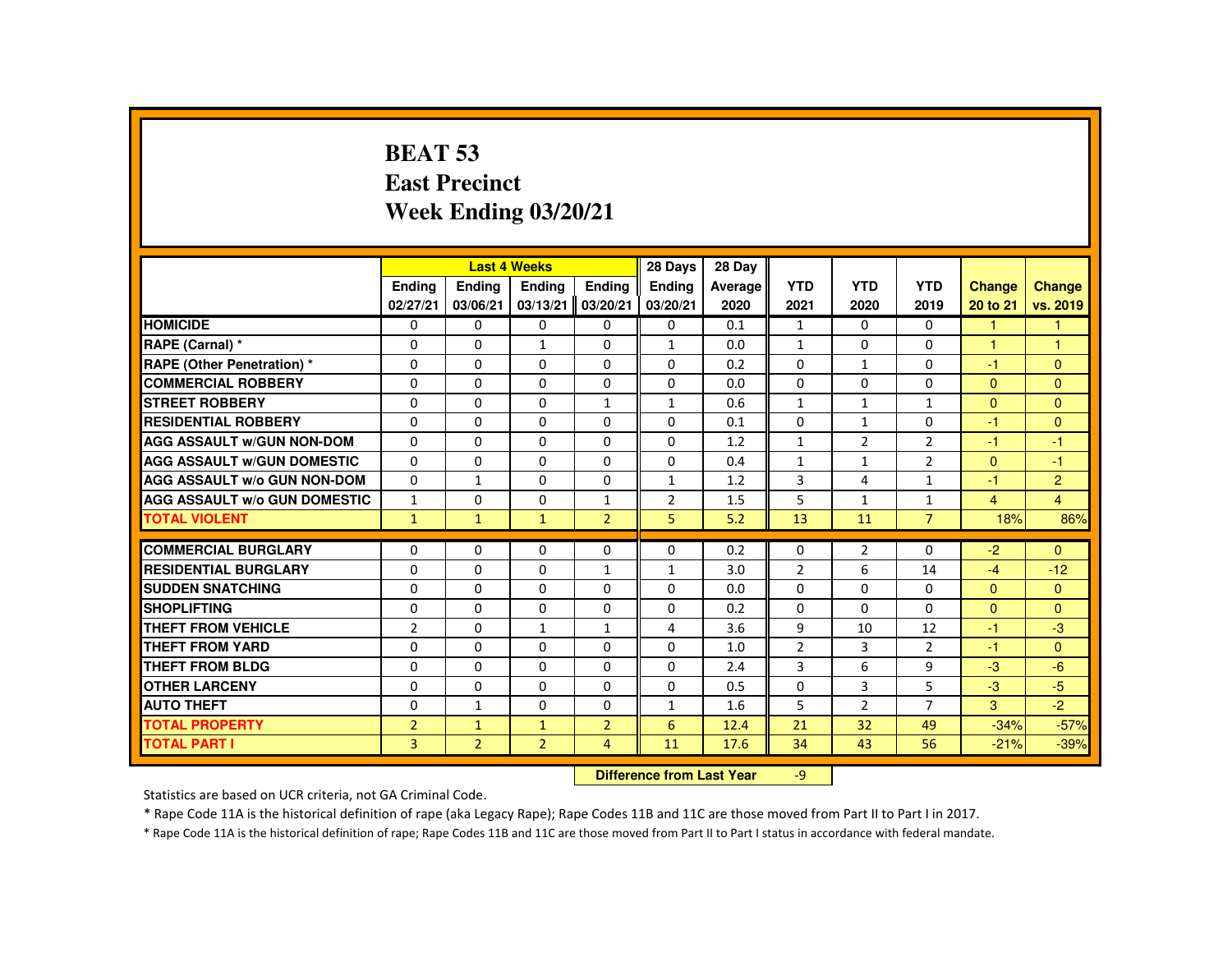#### **BEAT 54 East PrecinctWeek Ending 03/20/21**

|                                     |                |                | <b>Last 4 Weeks</b> |                | 28 Days                   | 28 Day     |                |                |                |                      |                |
|-------------------------------------|----------------|----------------|---------------------|----------------|---------------------------|------------|----------------|----------------|----------------|----------------------|----------------|
|                                     | <b>Endina</b>  | Ending         | Ending              | <b>Endina</b>  | <b>Endina</b>             | Average    | <b>YTD</b>     | <b>YTD</b>     | <b>YTD</b>     | <b>Change</b>        | Change         |
|                                     | 02/27/21       | 03/06/21       | 03/13/21            | 03/20/21       | 03/20/21                  | 2020       | 2021           | 2020           | 2019           | 20 to 21             | vs. 2019       |
| <b>HOMICIDE</b>                     | $\Omega$       | $\Omega$       | $\Omega$            | $\Omega$       | 0                         | 0.0        | 0              | $\Omega$       | $\Omega$       | $\Omega$             | $\Omega$       |
| RAPE (Carnal) *                     | 0              | $\Omega$       | $\Omega$            | $\Omega$       | $\Omega$                  | 0.0        | $\mathbf{1}$   | $\Omega$       | $\mathbf{1}$   |                      | $\mathbf{0}$   |
| <b>RAPE (Other Penetration) *</b>   | $\Omega$       | $\Omega$       | $\Omega$            | $\Omega$       | $\Omega$                  | 0.2        | $\Omega$       | $\Omega$       | $\Omega$       | $\Omega$             | $\Omega$       |
| <b>COMMERCIAL ROBBERY</b>           | $\mathbf{1}$   | 0              | 0                   | $\mathbf{1}$   | $\overline{2}$            | 0.5        | $\overline{2}$ | 3              | $\mathbf{1}$   | -1                   | $\overline{1}$ |
| <b>STREET ROBBERY</b>               | $\Omega$       | $\Omega$       | $\mathbf{1}$        | $\Omega$       | $\mathbf{1}$              | 0.5        | $\mathbf{1}$   | $\mathbf{1}$   | 3              | $\Omega$             | $-2$           |
| <b>RESIDENTIAL ROBBERY</b>          | 0              | 0              | 0                   | $\mathbf{1}$   | 1                         | 0.0        | $\mathbf{1}$   | 0              | 0              | $\mathbf{1}$         | $\overline{1}$ |
| <b>AGG ASSAULT W/GUN NON-DOM</b>    | $\mathbf{1}$   | $\mathbf{1}$   | $\overline{2}$      | $\overline{2}$ | 6                         | 1.5        | 11             | $\mathbf{1}$   | $\overline{7}$ | 10                   | $\overline{4}$ |
| <b>AGG ASSAULT W/GUN DOMESTIC</b>   | $\Omega$       | $\Omega$       | $\Omega$            | $\Omega$       | $\Omega$                  | 0.2        | $\Omega$       | $\Omega$       | $\overline{7}$ | $\Omega$             | $-7$           |
| <b>AGG ASSAULT W/o GUN NON-DOM</b>  | $\mathbf{1}$   | $\Omega$       | $\Omega$            | $\Omega$       | $\mathbf{1}$              | 0.8        | $\mathbf{1}$   | $\mathbf{1}$   | $\overline{2}$ | $\Omega$             | $-1$           |
| <b>AGG ASSAULT W/o GUN DOMESTIC</b> | $\Omega$       | $\mathbf{1}$   | $\mathbf{1}$        | $\mathbf{1}$   | $\overline{3}$            | 0.2        | $\overline{3}$ | $\overline{2}$ | $\overline{2}$ | $\blacktriangleleft$ | $\overline{1}$ |
| <b>TOTAL VIOLENT</b>                | $\overline{3}$ | $\overline{2}$ | $\overline{4}$      | 5              | 14                        | 3.8        | 20             | 8              | 23             | 150%                 | $-13%$         |
| <b>COMMERCIAL BURGLARY</b>          | $\Omega$       | $\Omega$       | $\Omega$            | $\Omega$       | $\Omega$                  | 0.1        | $\Omega$       | 0              | $\mathbf{1}$   | $\Omega$             | $-1$           |
| <b>RESIDENTIAL BURGLARY</b>         | $\Omega$       | $\mathbf{1}$   | $\Omega$            | $\Omega$       | $\mathbf{1}$              | 2.5        | 3              | $\overline{7}$ | $\overline{7}$ | $-4$                 | $-4$           |
| <b>SUDDEN SNATCHING</b>             | $\Omega$       | $\Omega$       | $\Omega$            | 0              | $\Omega$                  | 0.2        | $\Omega$       | $\Omega$       | $\overline{2}$ | $\mathbf{0}$         | $-2$           |
| <b>SHOPLIFTING</b>                  |                | $\Omega$       | $\Omega$            |                | 4                         |            | 9              |                | $\overline{7}$ | $-2$                 | $\overline{2}$ |
| <b>THEFT FROM VEHICLE</b>           | $\overline{2}$ | $\Omega$       | $\mathbf{1}$        | $\overline{2}$ | 4                         | 4.1<br>3.5 | 6              | 11<br>18       | 32             | $-12$                | $-26$          |
|                                     | $\mathbf{1}$   |                |                     | $\overline{2}$ |                           |            |                |                | $\overline{7}$ |                      |                |
| <b>THEFT FROM YARD</b>              | $\mathbf{1}$   | $\mathbf{1}$   | $\Omega$            | $\Omega$       | $\overline{2}$            | 2.0        | 4              | 5              |                | $-1$                 | $-3$           |
| <b>THEFT FROM BLDG</b>              | 0              | $\Omega$       | $\Omega$            | $\mathbf{1}$   | 1                         | 1.6        | 3              | 8              | 3              | $-5$                 | $\mathbf{0}$   |
| <b>OTHER LARCENY</b>                | $\Omega$       | $\mathbf{1}$   | $\Omega$            | $\Omega$       | 1                         | 1.1        | 4              | 4              | 3              | $\Omega$             | $\mathbf{1}$   |
| <b>AUTO THEFT</b>                   | $\overline{2}$ | $\Omega$       | $\Omega$            | $\mathbf{1}$   | 3                         | 1.9        | 8              | $\overline{2}$ | 8              | 6                    | $\Omega$       |
| <b>TOTAL PROPERTY</b>               | 6              | $\overline{3}$ | $\mathbf{1}$        | 6              | 16                        | 16.9       | 37             | 55             | 70             | $-33%$               | $-47%$         |
| <b>TOTAL PART I</b>                 | 9              | 5              | 5                   | 11             | 30                        | 20.7       | 57             | 63             | 93             | $-10%$               | $-39%$         |
|                                     |                |                |                     |                | Difference from Loot Voor |            | $\epsilon$     |                |                |                      |                |

 **Difference from Last Year**r -6

Statistics are based on UCR criteria, not GA Criminal Code.

\* Rape Code 11A is the historical definition of rape (aka Legacy Rape); Rape Codes 11B and 11C are those moved from Part II to Part I in 2017.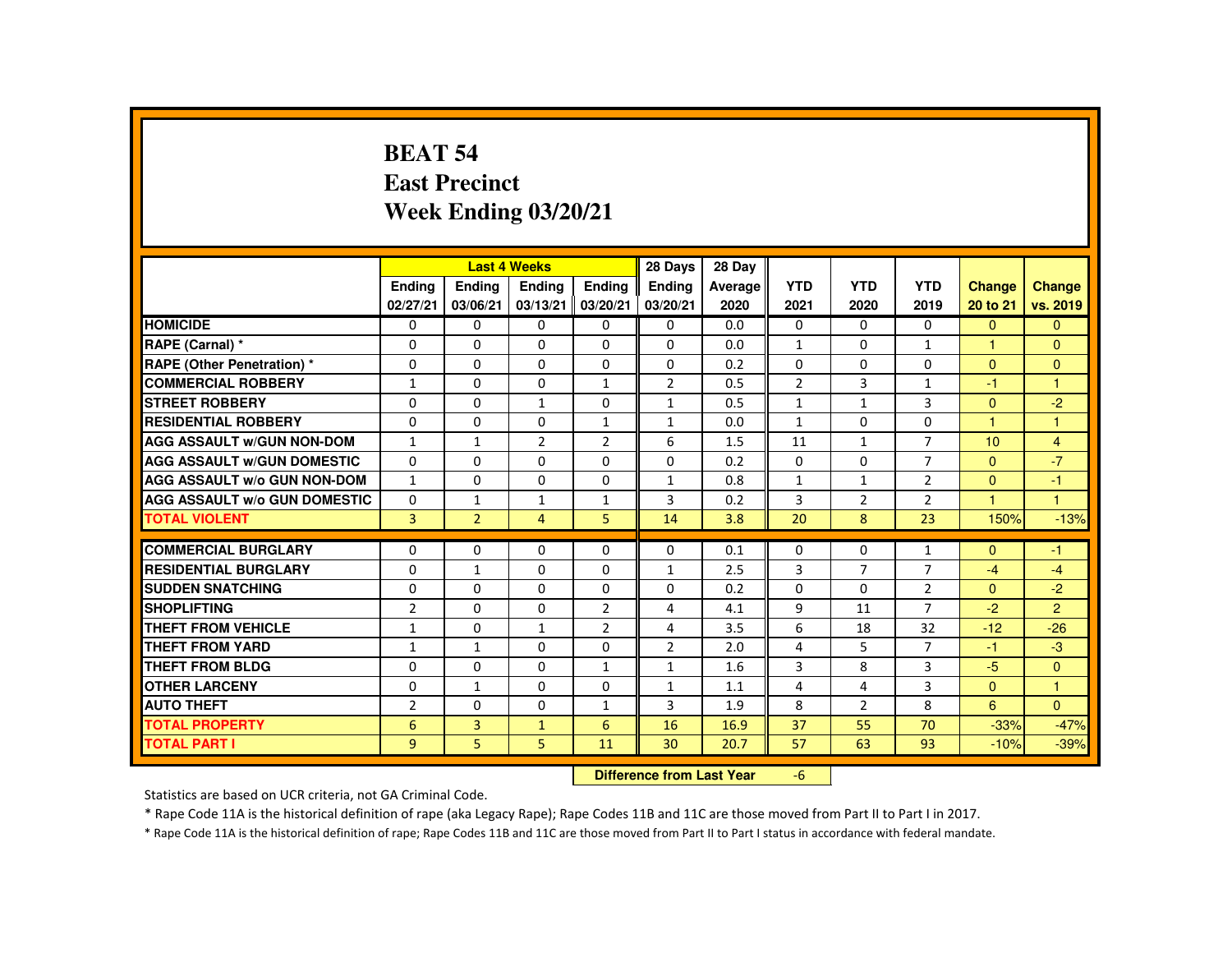#### **BEAT 55 East PrecinctWeek Ending 03/20/21**

|                                     |               |                | <b>Last 4 Weeks</b> |                | 28 Days                   | 28 Day  |                |                |                |                |                      |
|-------------------------------------|---------------|----------------|---------------------|----------------|---------------------------|---------|----------------|----------------|----------------|----------------|----------------------|
|                                     | <b>Ending</b> | <b>Endina</b>  | <b>Ending</b>       | <b>Endina</b>  | Ending                    | Average | <b>YTD</b>     | <b>YTD</b>     | <b>YTD</b>     | Change         | <b>Change</b>        |
|                                     | 02/27/21      | 03/06/21       | 03/13/21            | 03/20/21       | 03/20/21                  | 2020    | 2021           | 2020           | 2019           | 20 to 21       | vs. 2019             |
| <b>HOMICIDE</b>                     | $\Omega$      | $\Omega$       | $\mathbf{0}$        | $\mathbf{0}$   | 0                         | 0.2     | $\mathbf{0}$   | $\mathbf{0}$   | $\Omega$       | $\mathbf{0}$   | $\Omega$             |
| RAPE (Carnal) *                     | 0             | $\Omega$       | $\Omega$            | $\Omega$       | $\Omega$                  | 0.0     | $\Omega$       | 0              | $\overline{2}$ | $\mathbf{0}$   | $-2$                 |
| RAPE (Other Penetration) *          | $\Omega$      | $\Omega$       | $\Omega$            | $\Omega$       | $\Omega$                  | 0.0     | $\Omega$       | $\Omega$       | $\Omega$       | $\Omega$       | $\mathbf{0}$         |
| <b>COMMERCIAL ROBBERY</b>           | 0             | $\Omega$       | $\Omega$            | $\Omega$       | $\Omega$                  | 0.2     | $\Omega$       | $\Omega$       | $\Omega$       | $\Omega$       | $\mathbf{0}$         |
| <b>STREET ROBBERY</b>               | $\Omega$      | $\Omega$       | $\Omega$            | $\Omega$       | $\Omega$                  | 0.2     | $\Omega$       | $\mathbf{1}$   | $\mathbf{1}$   | $-1$           | $-1$                 |
| <b>RESIDENTIAL ROBBERY</b>          | 0             | $\Omega$       | $\Omega$            | 0              | $\Omega$                  | 0.1     | $\Omega$       | $\Omega$       | $\Omega$       | $\mathbf{0}$   | $\mathbf{0}$         |
| <b>AGG ASSAULT W/GUN NON- DOM</b>   | $\Omega$      | $\Omega$       | $\Omega$            | $\Omega$       | $\Omega$                  | 0.5     | $\mathbf{1}$   | $\Omega$       | $\Omega$       | $\mathbf{1}$   | $\blacktriangleleft$ |
| <b>AGG ASSAULT W/GUN DOMESTIC</b>   | $\Omega$      | $\Omega$       | $\Omega$            | $\Omega$       | $\Omega$                  | 0.1     | $\Omega$       | $\Omega$       | $\Omega$       | $\Omega$       | $\mathbf{0}$         |
| <b>AGG ASSAULT w/o GUN NON-DOM</b>  | $\Omega$      | $\Omega$       | $\Omega$            | $\mathbf{1}$   | $\mathbf{1}$              | 0.2     | $\mathbf{1}$   | $\Omega$       | $\mathbf{1}$   | $\mathbf{1}$   | $\mathbf{0}$         |
| <b>AGG ASSAULT W/o GUN DOMESTIC</b> | $\Omega$      | $\Omega$       | $\Omega$            | $\Omega$       | $\Omega$                  | 0.5     | $\Omega$       | $\overline{2}$ | $\mathbf{1}$   | $-2$           | $-1$                 |
| <b>TOTAL VIOLENT</b>                | $\mathbf{0}$  | $\Omega$       | $\mathbf{0}$        | $\mathbf{1}$   | $\mathbf{1}$              | 2.0     | $\overline{2}$ | 3              | 5              | $-33%$         | $-60%$               |
|                                     |               |                |                     |                |                           |         |                |                |                |                |                      |
| <b>COMMERCIAL BURGLARY</b>          | 0             | $\overline{2}$ | $\mathbf{0}$        | $\mathbf{0}$   | $\overline{2}$            | 0.2     | $\overline{2}$ | $\mathbf{1}$   | 0              | $\mathbf{1}$   | $\overline{2}$       |
| <b>RESIDENTIAL BURGLARY</b>         | $\Omega$      | $\Omega$       | $\mathbf{1}$        | $\mathbf{1}$   | $\overline{2}$            | 0.6     | 5              | 4              | 5              | $\mathbf{1}$   | $\Omega$             |
| <b>SUDDEN SNATCHING</b>             | 0             | $\Omega$       | $\Omega$            | $\mathbf{0}$   | $\Omega$                  | 0.0     | $\Omega$       | $\mathbf{0}$   | $\mathbf{1}$   | $\mathbf{0}$   | $-1$                 |
| <b>SHOPLIFTING</b>                  | 2             | $\overline{2}$ | 2                   | 9              | 15                        | 9.7     | 30             | 53             | 38             | $-23$          | $-8$                 |
| <b>THEFT FROM VEHICLE</b>           | $\Omega$      | $\mathbf{1}$   | $\Omega$            | $\overline{2}$ | 3                         | 2.5     | 6              | $\overline{7}$ | 9              | $-1$           | $-3$                 |
| <b>THEFT FROM YARD</b>              | $\Omega$      | $\Omega$       | $\Omega$            | $\Omega$       | $\Omega$                  | 1.1     | $\mathbf{1}$   | 3              | 5              | $-2$           | $-4$                 |
| THEFT FROM BLDG                     | 0             | $\Omega$       | $\Omega$            | $\Omega$       | 0                         | 1.1     | 3              | 4              | 4              | $-1$           | $-1$                 |
| <b>OTHER LARCENY</b>                | $\Omega$      | $\Omega$       | $\Omega$            | $\Omega$       | 0                         | 0.2     | $\mathbf{1}$   | $\mathbf{1}$   | $\mathbf{1}$   | $\overline{0}$ | $\mathbf{0}$         |
| <b>AUTO THEFT</b>                   | 3             | $\overline{2}$ | $\mathbf{1}$        | $\mathbf{1}$   | $\overline{7}$            | 1.1     | 8              | 2              | 3              | 6              | 5                    |
| <b>TOTAL PROPERTY</b>               | 5.            | $\overline{7}$ | $\overline{4}$      | 13             | 29                        | 16.5    | 56             | 75             | 66             | $-25%$         | $-15%$               |
| <b>TOTAL PART I</b>                 | 5.            | $7^{\circ}$    | 4                   | 14             | 30                        | 18.5    | 58             | 78             | 71             | $-26%$         | $-18%$               |
|                                     |               |                |                     |                | Difference from Load Vacc |         | $20^{\circ}$   |                |                |                |                      |

 **Difference from Last Year**-20

Statistics are based on UCR criteria, not GA Criminal Code.

\* Rape Code 11A is the historical definition of rape (aka Legacy Rape); Rape Codes 11B and 11C are those moved from Part II to Part I in 2017.